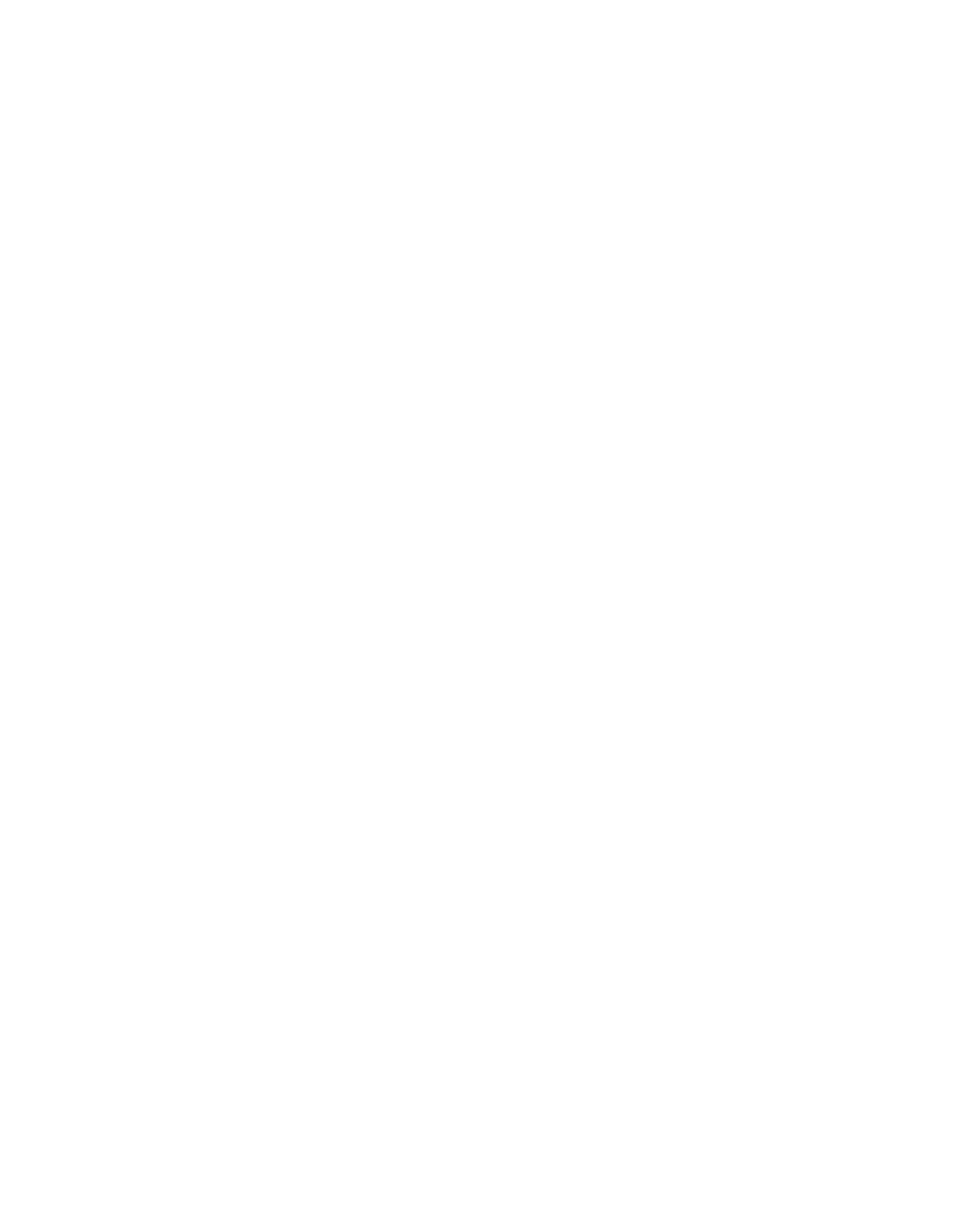

# **Table of Contents**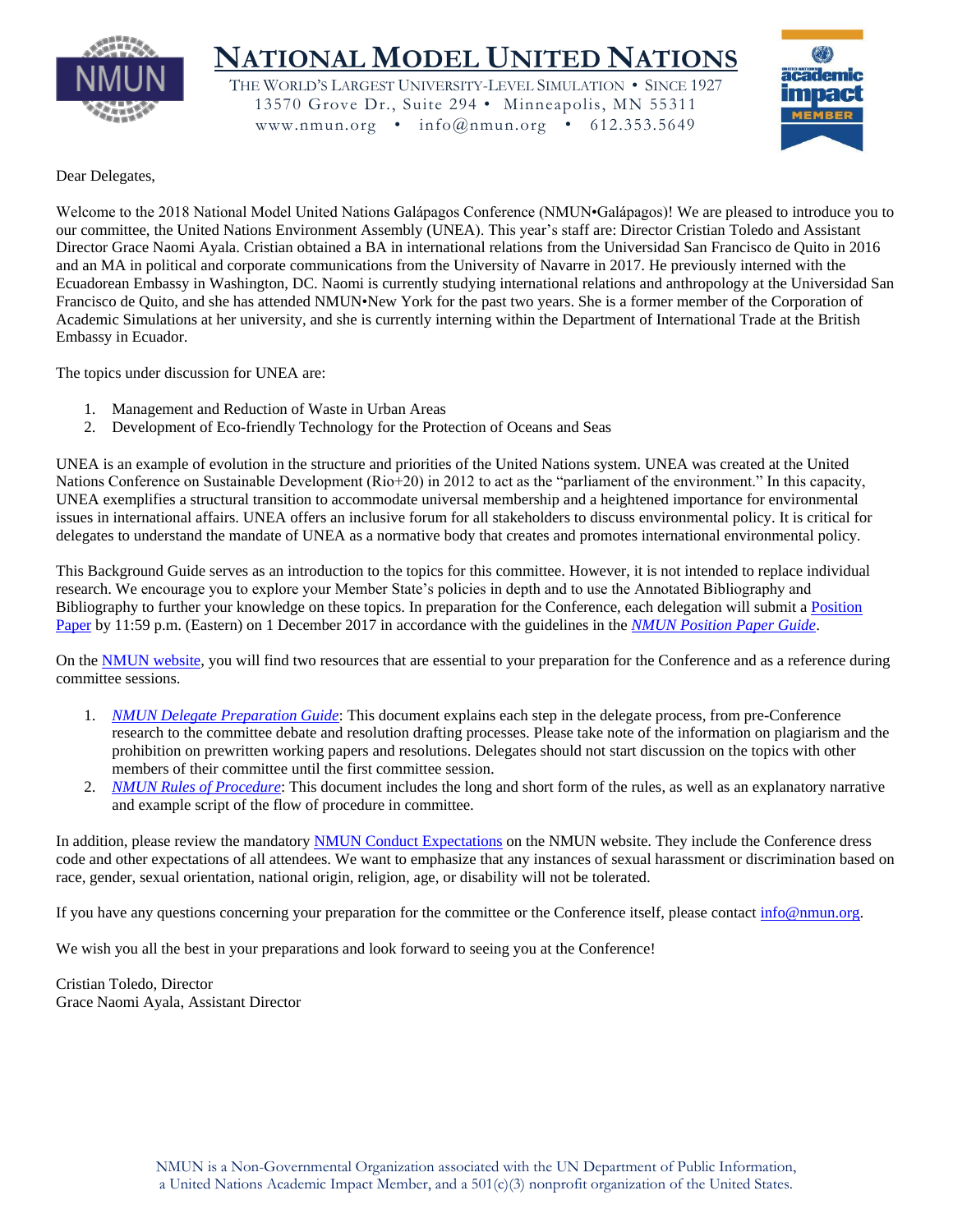

# **Committee Overview**

## <span id="page-2-1"></span><span id="page-2-0"></span>*Introduction*

The United Nations (UN) Environment Programme (UNEP) is the "leading global environment authority" in promoting environmentally friendly practices and policies in the UN system.<sup>1</sup> It is a program and fund of the UN that ensures international, regional, and local coordination for environmental issues, and it also ensures that various other UN entities take environmental impacts into account when executing their missions.<sup>2</sup> UNEP reports to the General Assembly and the Economic and Social Council (ECOSOC).<sup>3</sup>

The **United Nations Environment Assembly** (UNEA) is the governing body of the **United Nations Environment Programme** (UNEP), which is a program and fund of the United Nations that reports to the Economic and Social Council and the General Assembly.

UNEP was created at the recommendation of the 1972 UN Conference on Human Environment in Stockholm, Sweden.<sup>4</sup> Six months later, the General Assembly adopted resolution 2997 (XXVII) of 1972 on "Institutional and financial arrangements for international environmental cooperation," which established UNEP as the official body concerned with environmental issues within the UN.<sup>5</sup> In 1992, the mandate of UNEP was broadened at the UN Conference on Environment and Development (UNCED) by the adoption of the conference's two outcome documents, *Agenda 21* and the *Rio Declaration on Environment and Development*. <sup>6</sup> Chapter 38 of *Agenda 21* calls for the creation of an inter-agency task force to research the best ways to identify and address environmental issues.<sup>7</sup> This led to the creation of the Inter-Agency Committee on Sustainable Development (IACSD), of which UNEP is a key member.<sup>8</sup>

Originally, UNEP was led by a Governing Council of only 58 members. 9 In 2012, at the UN Conference on Sustainable Development (Rio+20), Member States decided to strengthen UNEP, including by establishing universal membership in the Governing Council, to better execute the mandate of UNEP and place environmental issues in the same standing as health, security, and poverty.<sup>10</sup> Subsequently, the General Assembly adopted resolutions 67/213 (2012) and 67/251 (2013), which formally opened the Governing Council to all UN Member States and changed its designation to the United Nations Environment Assembly (UNEA).<sup>11</sup>

UNEA has held two universal sessions since its creation.<sup>12</sup> The first session of UNEA was held in June 2014 and a total of 17 resolutions and two decisions were adopted.<sup>13</sup> The resolutions covered a wide range of topics, from marine plastic debris to environmental sustainability in the context of sustainable development and poverty eradication.<sup>14</sup> The second session of UNEA (UNEA-2) was held in May 2016 and focused on the environmental dimensions of the Sustainable Development Goals (SDGs).<sup>15</sup> The third session of UNEA (UNEA-3) will be held in

 $\overline{a}$ 

<sup>7</sup> UNCED, *Agenda 21*, 1992.

<sup>1</sup> UNEP, *About UN Environment*.

<sup>2</sup> Ibid.

<sup>3</sup> UN DPI, *The United Nations System*, 2017.

<sup>4</sup> UNEP, *Declaration of the United Nations Conference on the Human Environment*, 1972.

<sup>5</sup> UN General Assembly, *Institutional and financial arrangements for international environmental co-operation (A/RES/2997(XXVII))*, 1972.

<sup>6</sup> UN DESA, *United Nations Conference on Environment and Development (UNCED), Earth Summit*.

<sup>8</sup> UN System Chief Executives Board for Coordination*, IACSD.*

<sup>9</sup> UNEP, *United Nations Environment Programme Upgraded to Universal Membership Following Rio+20 Summit*, 2012.

<sup>10</sup> UN General Assembly, *The Future We Want (A/RES/66/288)*, 2012, p. 18.

<sup>11</sup> UN General Assembly, *Report of the Governing Council of the United Nations Environment Programme on its twelfth special session and the implementation of section IV.C, entitled "Environmental pillar in the context of sustainable development", of the outcome document of the United Nations Conference on Sustainable Development (A/RES/67/213)*, 2012; UN General Assembly, *Change of the designation of the Governing Council of the United Nations Environment Programme (A/RES/67/251)*, 2013.

<sup>12</sup> UNEP, *UN Environment Assembly*, 2017.

<sup>13</sup> UNEP, *Resolutions and decisions adopted by the United Nations Environment Assembly of the United Nations Environment Programme at its first session on 27 June 2014*, 2014.

<sup>14</sup> Ibid.

<sup>15</sup> UNEP, *The path towards UNEA 2*.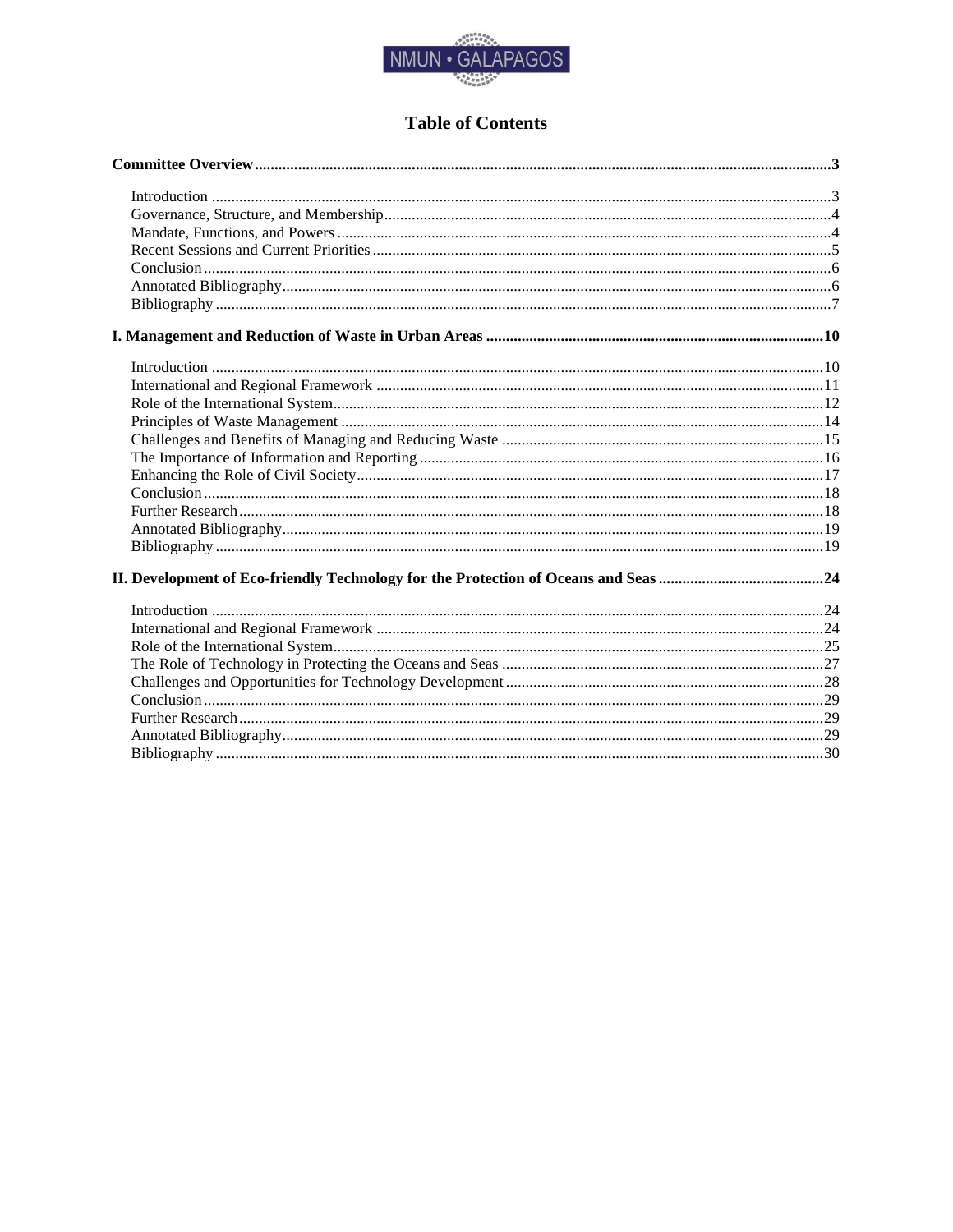

December 2017; the theme of UNEA-3 will be "Toward a Pollution-free Planet" and the overarching aim of this session is to deliver a political declaration on ending pollution in the air, sea, and land.<sup>16</sup>

#### <span id="page-3-0"></span>*Governance, Structure, and Membership*

UNEP's structure includes UNEA, the Secretariat, the Environment Fund, and the Committee of Permanent Representatives. As the main governing body of UNEP, UNEA, comprised of all Member States, meets biennially to set the global environmental agenda and to discuss emerging challenges.<sup>17</sup> UNEA makes major strategic decisions for UNEP, provides political guidance for state and regional programs, and promotes science-based environmental policies.<sup>18</sup> The UNEP Secretariat is responsible for supporting UNEA and consists of a rotating President, three Vice-Presidents, and a Rapporteur.<sup>19</sup> The Environment Fund is UNEP's main source of funding.<sup>20</sup> Member States' financial contributions to the fund are based upon the Voluntary Indicative Scale of Contributions, which means Member States are not required to provide funding to UNEP, though they are highly encouraged to donate.<sup>21</sup> UNEP's Committee of Permanent Representatives, which comprises all Permanent Representatives to UNEP, "prepares the meetings of [UNEA] and regularly reviews the implementation of its decisions."<sup>22</sup>

UNEP has six regional offices throughout the world that undertake UNEP's projects on regional, sub-regional, and local levels.<sup>23</sup> Each office holds yearly Regional Consultation Meetings where representatives from various civil society organizations (CSOs) are invited to engage in an environmental policy dialogue.<sup>24</sup> The regional offices bring any concerns or ideas from these meetings to the next UNEA meeting for wider UNEP discussion and possible implementation.<sup>25</sup> The role of the regional offices was increased and enhanced to include the Regional Consultation Meetings and other projects in 2003, when the Governing Council approved decision 22/14 on the role of UNEP in strengthening regional activities.<sup>26</sup> This decision called for UNEP's regional offices to strengthen their partnerships with other UN agencies in their region, create financial institutions to fund environmental causes, and establish or enhance partnerships with relevant local groups to strengthen UNEP's mission in each region.<sup>27</sup>

#### <span id="page-3-1"></span>*Mandate, Functions, and Powers*

As set out in General Assembly resolution 2997 (XXVII) of 1972 on "Institutional and financial arrangements for international environmental cooperation," UNEP is mandated to promote international and regional environmental cooperation; help in establishing environmental policy; highlight global and regional problems; facilitate the transfer of scientific knowledge; assist developing Member States in environmental matters; review reports of the Executive Director; and approve the annual program on the allocation of UNEP's main source of funding, the Environment Fund.<sup>28</sup>

Upon the adoption of the *Nairobi Declaration* at the 19<sup>th</sup> session of the UNEP Governing Council in 1997, UNEP realigned its core mandate to ensure a more modern and technological approach to environmental issues.<sup>29</sup> The new core mandate made UNEP responsible for using the best available scientific methods and evidence to analyze global environmental trends; utilizing early warning systems; furthering the development of international environmental law and policy; monitoring and fostering Member State compliance with existing international environmental

<sup>16</sup> UNEP, *A Political Declaration on Pollution*, 2017.

<sup>17</sup> UNEP, *About the UN Environment Assembly*, 2017.

 $18$  Ibid.

<sup>19</sup> UN General Assembly, *Change of the designation of the Governing Council of the United Nations Environment Programme (A/67/784)*, 2013.

<sup>20</sup> UNEP, *Funding for UN Environment*.

 $21$  Ibid.

<sup>22</sup> UNEP, *Committee of Permanent Representatives.*

<sup>23</sup> UNEP, *Major Groups and Stakeholders In The Regions*.

<sup>24</sup> Ibid.

<sup>25</sup> Ibid.

<sup>26</sup> UNEP, *Report of the twenty-second session of the Governing Council/Global Ministerial Environment Forum*, 2003, pp. 61- 62.

<sup>27</sup> Ibid, p. 9.

<sup>28</sup> UN General Assembly, *Institutional and financial arrangements for international environmental co-operation (A/RES/2997(XXVII))*, 1972.

<sup>29</sup> UNEP, *1997 - Nairobi Declaration redefines and strengthens UNEP's role and mandate.*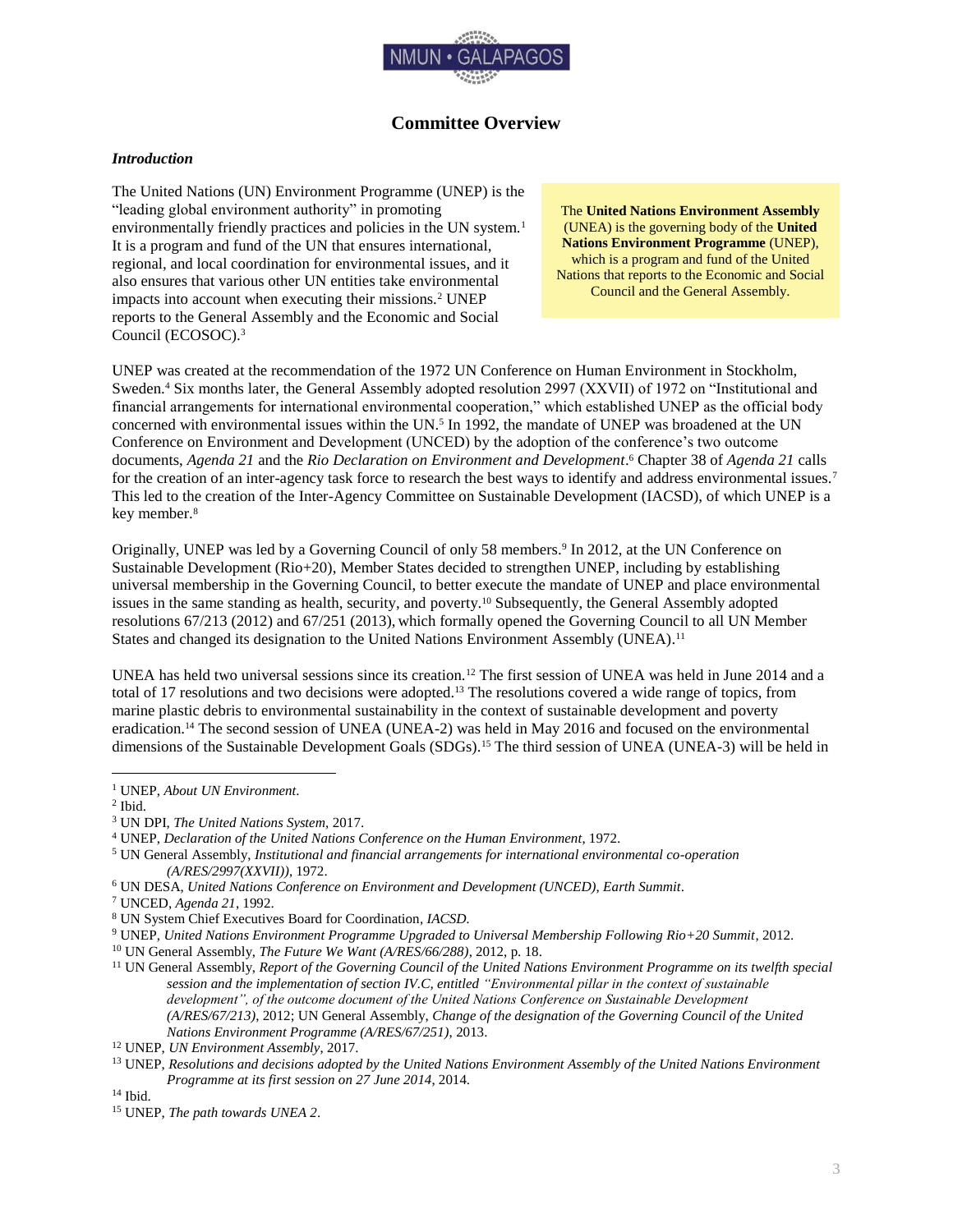

norms; strengthening its role in coordinating UN environmental activities; serving as a link between the scientific community and the UN; and providing key policy advice for UN bodies, governments, and other institutions.<sup>30</sup> In 2002, the *Johannesburg Declaration on Sustainable Development* called upon UNEP and its partners to cooperate more closely across sustainable development initiatives for the implementation of *Agenda 21*. 31

With the creation of UNEA and its universal membership in 2012, the mandate of UNEP has become more centered on the creation and promotion of environmental policy worldwide.<sup>32</sup> UNEP promotes international cooperation on existing environmental policies, guides the creation of new environmental policies, and uses environmental awareness to help Member States and CSOs respond to environmental threats.<sup>33</sup> To help achieve its mandate, UNEP has the ability to create task forces and subsidiaries to implement environmental policies.<sup>34</sup> However, the General Assembly or ECOSOC must approve any resolutions adopted by UNEP on environmental policy or creating new bodies.<sup>35</sup>

# <span id="page-4-0"></span>*Recent Sessions and Current Priorities*

UNEP currently operates under seven thematic priorities: climate change, disasters and conflicts, ecosystem management, environmental governance, chemicals and waste, resource efficiency, and environment under review.<sup>36</sup> A focus of these priorities is to decrease carbon emissions globally and promote the use of sustainable technologies in order to improve and maintain the state of the world's environment.<sup>37</sup> These seven thematic priorities expire at the conclusion of the *Medium Term Strategy 2014-2017* and have been renewed with minor alterations for the *Medium Term Strategy 2018-2021*. <sup>38</sup> Under the *Medium Term Strategy 2018-2021*, "disasters and conflicts" will become "resilience to disasters and conflicts," "ecosystem management" will become "healthy and productive ecosystems," and "chemicals and waste" will become "chemicals, waste and air quality."<sup>39</sup> These seven areas were chosen because they represent the most pressing and emerging issues, allowing UNEP to operate flexibly at international, regional, and state levels.<sup>40</sup>

The adoption of the SDGs has permanently altered how the international community will approach sustainable development; the *Medium Term Strategy 2018-2021* is a primary example of this.<sup>41</sup> Rather than focus on decreasing global carbon emissions as a component of climate change response, UNEA has directed UNEP to focus on climate change in relation to all three pillars of sustainable development.<sup>42</sup> By 2050, global demands for food are expected to increase by over 60% and global demands for water are expected to increase by over 55%.<sup>43</sup> In response to increasing resource demands and changing demographics, the *Medium Term Strategy 2018-2021* focuses on improving utilization of natural resources that influence the social and economic dimensions of sustainable development.<sup>44</sup> UNEP also recognizes the crucial importance of implementing the *Paris Agreement* to address climate change.<sup>45</sup> As the *Medium Term Strategy 2018-2021* has not yet come into action, performance measurements and indicators for how UNEA will hold Member States accountable under the *Paris Agreement* have not been fully developed.<sup>46</sup> However, during UNEA-2, the Assembly discussed various administrative and substantive issues that encompass the goal of the *Medium Term Strategy 2018-2021* and how various targets will be measured.<sup>47</sup>

<sup>30</sup> New Zealand, *United Nations Handbook 2016-17*, 2016.

<sup>31</sup> World Summit on Sustainable Development, *Report of the World Summit on Sustainable Development (A/CONF.199/20)*, 2002.

<sup>32</sup> UN General Assembly, *The Future We Want (A/RES/66/288)*, 2012, p. 18.

<sup>33</sup> UNEP, *About the UN Environment Assembly*, 2017.

<sup>34</sup> UN System Chief Executive Board of Coordination, *United Nations Environment Programme*.

<sup>35</sup> Ibid.; UNEP, *About the UN Environment Assembly*, 2017.

<sup>36</sup> UNEP, *Medium Term Strategy 2014-2017*, 2015, p. 1.

<sup>37</sup> Ibid.

<sup>38</sup> Ibid., p. 18.

 $^{\rm 39}$  Ibid.

<sup>40</sup> UNEP, *Policy Statement by Achim Steiner*, *UN Under-Secretary-General and UNEP Executive Director*, 2014.

<sup>41</sup> UN General Assembly, *Transforming our world: the 2030 Agenda for Sustainable Development (A/RES/70/1)*, 2015.

<sup>42</sup> UNEP, *Medium Term Strategy 2018-2021*, 2016, pp. 3-4.

<sup>43</sup> Ibid., p. 3.

<sup>44</sup> Ibid., pp. 2-4.

<sup>45</sup> Ibid., p. 4.

<sup>46</sup> Ibid., p. 54.

<sup>47</sup> UNEP, *Resolutions and Documents for the Second Session of the UN Environment Assembly*.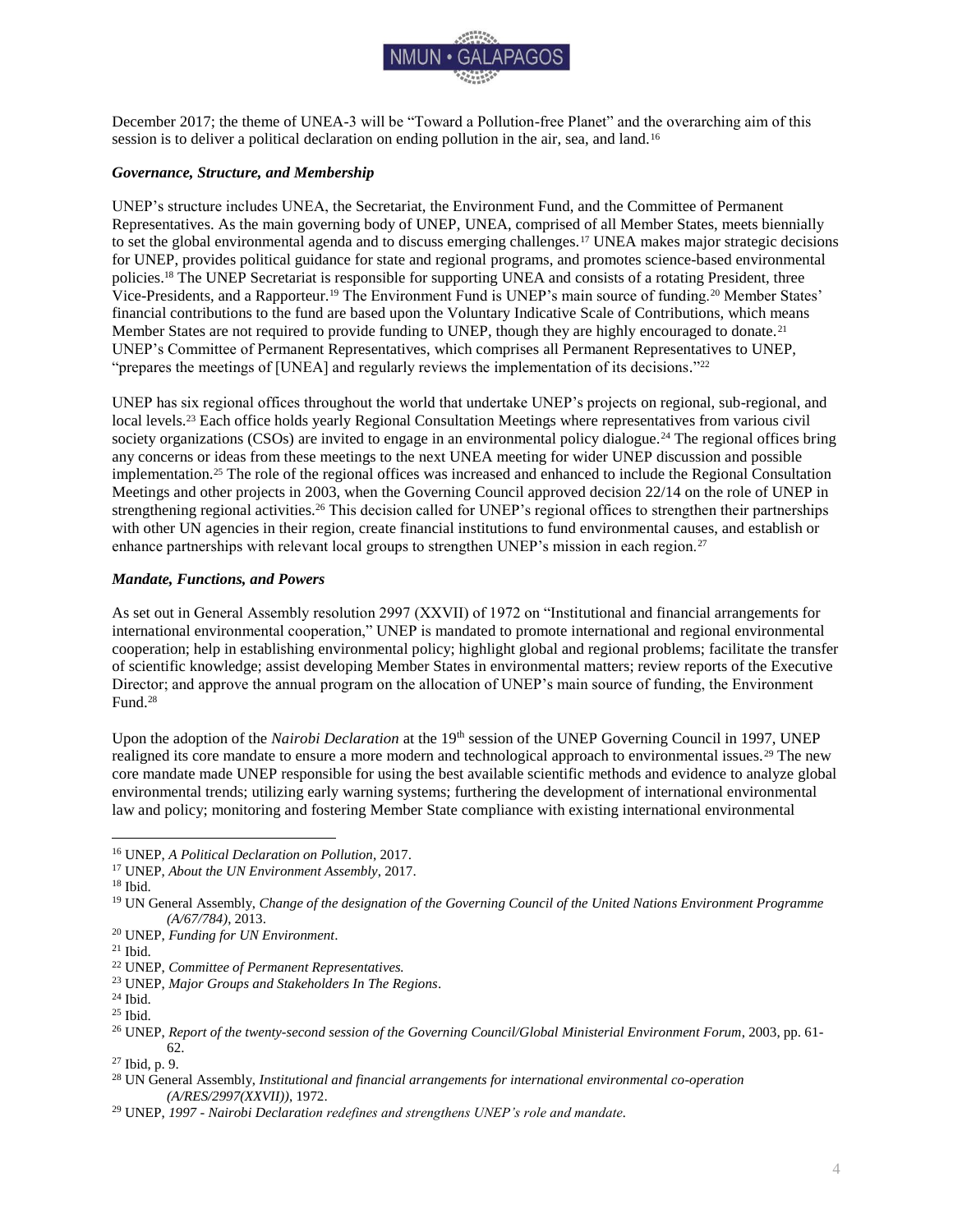

UNEA-2 was held from 23 to 27 May 2016 in Nairobi, Kenya, with the theme "Delivering on the Environmental Dimension of the *2030 Agenda for Sustainable Development*."<sup>48</sup> The Assembly adopted 25 resolutions on topics ranging from administrative amendments and rules of procedure to substantive decisions on biodiversity and engaging with the 2030 Agenda.<sup>49</sup> In order to enhance the participation of private sector and civil society stakeholders in UNEA-2, an online policy forum was used for disseminating information and holding discussions on various topics of interest.<sup>50</sup> All adopted resolutions relate to one or more of the seven thematic priorities of UNEP and prepare for the implementation of the *Medium Term Strategy 2018-2021*. 51

UNEA-3 is scheduled to take place from 4 to 6 December 2017 "under the overarching theme of pollution."<sup>52</sup> In addition to resolutions and decisions, the outcomes of UNEA-3 will include the adoption of a political declaration on pollution that will set out "realistic steps to address pollution" for the benefit of human health, sustainable development, and the environment.<sup>53</sup> The President of the Assembly, Dr. Edgar Gutiérrez-Espeleta of Costa Rica, is leading ongoing consultations on a draft declaration that is currently in circulation amongst Member States and other stakeholders. <sup>54</sup> An advance copy of the report *Towards a Pollution-Free Planet*, prepared by the Executive Director of UNEP to support UNEA-3, has also been provided to Member States and other stakeholders for their review and input; the final report will be available in September.<sup>55</sup>

#### <span id="page-5-0"></span>*Conclusion*

UNEP is the UN's official program concerned with the environment. Its expertise and knowledge is crucial for the implementation of a variety of established programs within the UN and Member States' governments. The creation of UNEA further accelerates UNEP's mission to ensure that the work of all UN entities, Member States, and CSOs is environmentally sustainable and in line with international laws and norms concerning the environment. The creation of an environmental entity with universal membership that oversees the world's environmental policy agenda reflects the growing importance of environmental issues and allows for a broader environmental agenda to be discussed and implemented. 56

# **Annotated Bibliography**

<span id="page-5-1"></span>United Nations Conference on Environment and Development. (1992). *Agenda 21* [Outcome Document]. Retrieved 14 July 2016 from: <http://sustainabledevelopment.un.org/content/documents/Agenda21.pdf>

Agenda 21 *is one of the outcome documents of UNCED in 1992 and is a comprehensive plan that involved the UN system, governments, and other levels of government to in partnership to meet the challenges of environment and development. This outcome document reinforced UNEP as the global environmental platform and created the Commission on Sustainable Development to monitor its implementation. To fully understand the mandate of the UNEP and the scope of it work, delegates shall become familiar with* Agenda 21 *due to its being the first reaffirmation and expansion of the global environment agenda*.

 $\overline{a}$ 

<sup>55</sup> UNEP, *Towards a Pollution-Free Planet: Report of the Executive Director, United Nations Environment Programme*, 2017.

<sup>48</sup> UNEP, *The path towards UNEA 2*.

<sup>49</sup> UNEP, *Resolutions and Documents for the Second Session of the UN Environment Assembly*.

<sup>50</sup> UNEP, *The path towards UNEA 2*.

<sup>51</sup> UNEP, *Resolutions and Documents for the Second Session of the UN Environment Assembly*.

<sup>52</sup> UNEP, *UN Environment Assembly*, 2017.

<sup>53</sup> UNEP, *A Political Declaration on Pollution*, 2017.

<sup>54</sup> Ibid.; UNEP, *Draft Outline Document for the Ministerial Outcome Document of the 2017 UN Environment Assembly "Towards a Pollution-Free Planet"*, 2017; UNEP, *Member States and Stakeholders inputs to the Ministerial Declaration*, 2017.

<sup>56</sup> UN General Assembly, *Report of the Governing Council of the United Nations Environment Programme on its twelfth special session and the implementation of section IV.C*, *entitled "Environmental pillar in the context of sustainable development"*, *of the outcome document of the United Nations Conference on Sustainable Development (A/RES/67/213)*, 2012, p. 3.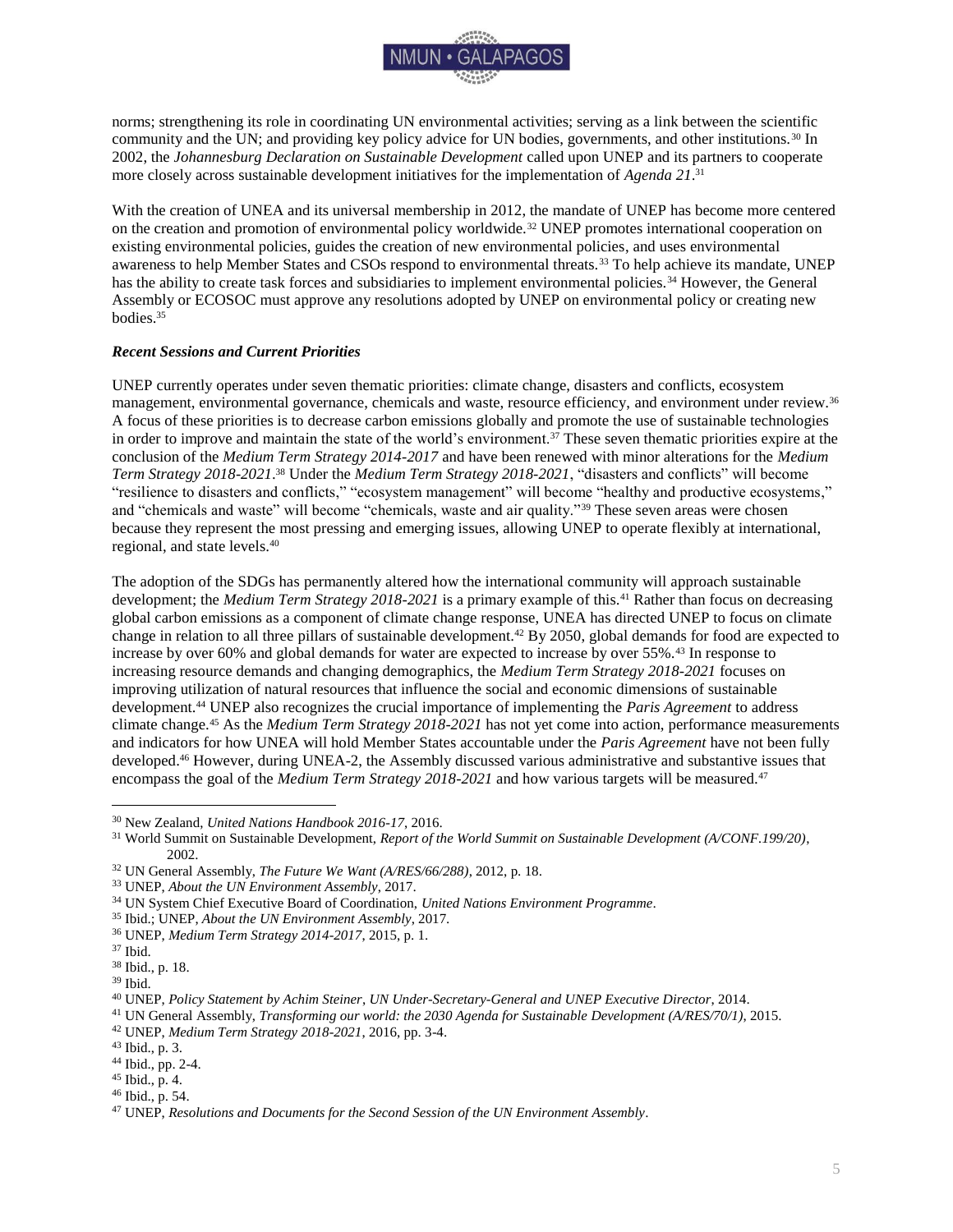

United Nations Environment Programme. (n.d.). *Resolutions and Documents for the Second Session of the UN Environment Assembly* [Website]. Retrieved 31 July 2017 from:

<http://www.unep.org/about/cpr/documents/resolutions-and-documents-second-session-un-environment-assembly>

*This website is critical for delegates to understand what took place at the second session of the UNEA. It includes links to all of the resolutions adopted and official working documents that include the provisional agenda and reports from various entities on thematic issues. These documents provide delegates with an understanding of the scope of issues UNEP addresses, as well as changes to the rules of procedure unique to UNEA as the governing body of UNEP.* 

United Nations Environment Programme. (2016). *Medium Term Strategy 2018-2021*. Retrieved 30 July 2017 from: <https://wedocs.unep.org/rest/bitstreams/11369/retrieve>

*This is the next medium-term strategy for UNEP, which will take effect in 2018 when the current medium term strategy expires. This document is of particular importance for the delegates as it takes into consideration the* 2030 Agenda for Sustainable Development *while continuing to emphasize the seven priority areas. The document briefly outlines what has been achieved pursuant to the current medium-term strategy and uses a variety of statistics to illustrate the upcoming work and ongoing priorities of UNEP for the next several years.* 

United Nations Environment Programme. (2017). *About the UN Environment Assembly* [Website]. Retrieved 29 August 2017 from: <http://www.unep.org/environmentassembly/about-un-environment-assembly>

*This website provides a basic understanding of UNEA and its role within UNEP, including its structure, mandate, and why it is important to the UN system. It is a critical location for delegates to begin their research as it provides brief summaries on the functions, recent and past sessions, and thematic issues of UNEA, while also providing links to detailed resolutions and reports on various topics. This website should help delegates to easily distinguish between UNEP and UNEA and understand how they are connected to each other.*

United Nations Environment Programme. (2017). *Towards a Pollution-Free Planet: Report of the Executive Director, United Nations Environment Programme*. Retrieved 9 July 2017 from: [http://wedocs.unep.org/bitstream/handle/20.500.11822/21213/Towards\\_a\\_pollution\\_free\\_planet\\_advance%20versio](http://wedocs.unep.org/bitstream/handle/20.500.11822/21213/Towards_a_pollution_free_planet_advance%20version.pdf?sequence=2&isAllowed=y) [n.pdf?sequence=2&isAllowed=y](http://wedocs.unep.org/bitstream/handle/20.500.11822/21213/Towards_a_pollution_free_planet_advance%20version.pdf?sequence=2&isAllowed=y)

*This report is published by UNEP in support of UNEA-3, which will convene in December 2017. As its theme implies, the meetings of UNEA-3 will discuss the environmental impacts of pollution on the planet, and the public and private sectors have a role to play in pollution management and reduction. The economic and health toll of pollution can also create adverse secondary effects, such as mass migration or malnutrition due to an inhospitable climate. It will be important to think ahead to UNEA-3 and seek solutions that are holistic and productive towards meeting the SDGs.*

United Nations, General Assembly, Sixty-sixth session. (2012). *The Future We Want (A/RES/66/288)* [Outcome Document]. Retrieved 31 July 2017 from:<http://undocs.org/A/RES/66/288>

*This is the outcome document of Rio+20 that called for the strengthening of UNEP, including through the establishment of universal membership for the Governing Council. Through this document, the international community signaled that it was ready to prioritize the environment alongside issues such as peace, security, and health. Delegates should familiarize themselves with the commitments made by Member States at Rio+20 and consider how the expanded membership has contributed to a truly universal environment agenda.* 

# **Bibliography**

<span id="page-6-0"></span>New Zealand, Ministry of Foreign Affairs and Trade. (2016). *United Nations Handbook 2016-17.* Retrieved 29 July 2017 from: [https://mfat.govt.nz/assets/\\_securedfiles/Handbooks/United\\_Nations\\_Handbook-2016-2017.pdf](https://mfat.govt.nz/assets/_securedfiles/Handbooks/United_Nations_Handbook-2016-2017.pdf)

United Nations Conference on Environment and Development. (1992). *Agenda 21* [Outcome Document]. Retrieved 14 July 2016 from: <http://sustainabledevelopment.un.org/content/documents/Agenda21.pdf>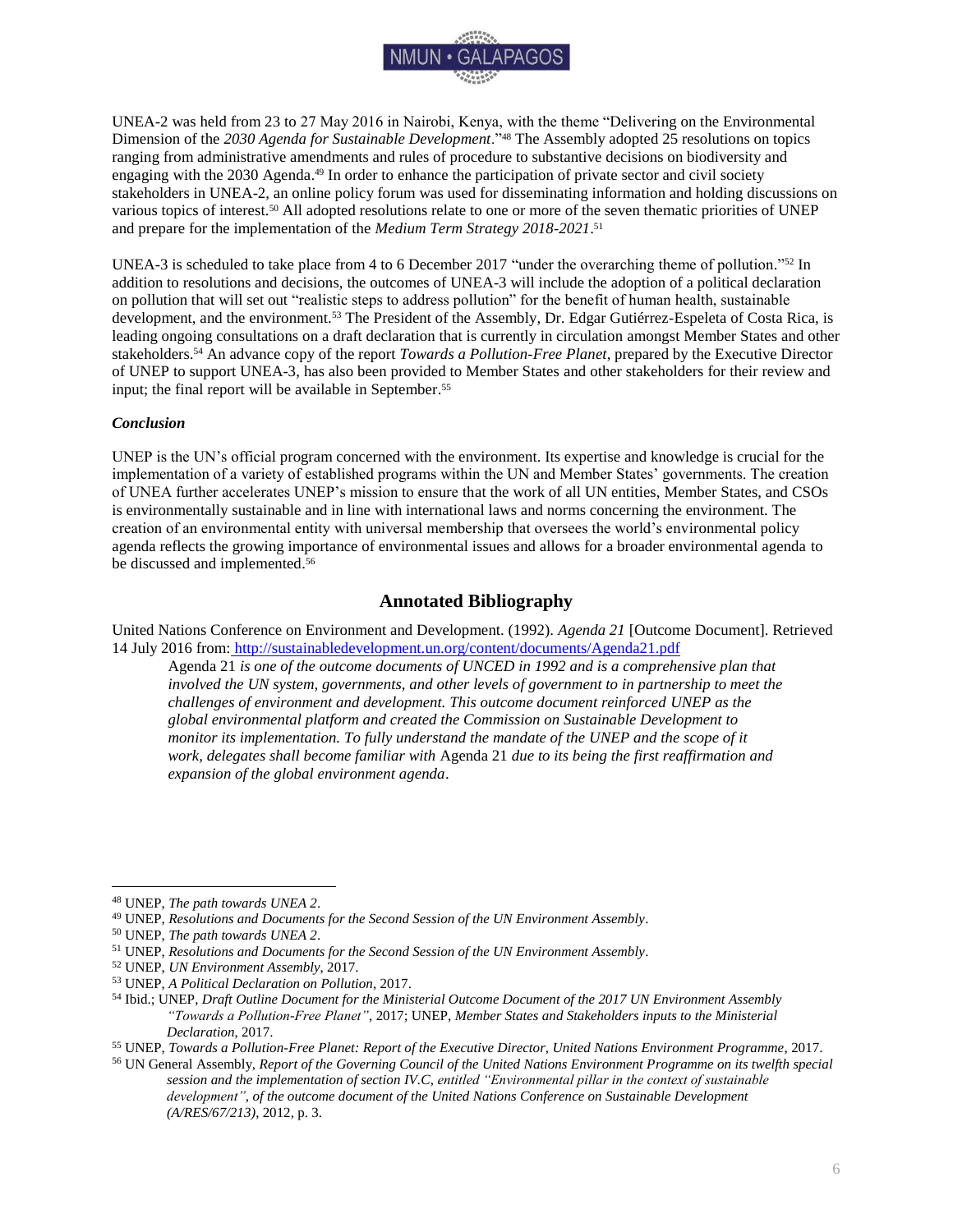

United Nations, Department of Economic and Social Affairs. (n.d.). *United Nations Conference on Environment and Development (UNCED), Earth Summit* [Website]. Retrieved 29 August 2017 from: <https://sustainabledevelopment.un.org/milestones/unced>

United Nations, Department of Public Information. (2017). *The United Nations System* [Chart]. Retrieved 29 July 2017 from: [http://www.un.org/en/aboutun/structure/pdfs/UN%20System%20Chart\\_ENG\\_FINAL\\_MARCH13\\_2017.pdf](http://www.un.org/en/aboutun/structure/pdfs/UN%20System%20Chart_ENG_FINAL_MARCH13_2017.pdf)

United Nations Environment Programme. (n.d.). *1997 - Nairobi Declaration redefines and strengthens UNEP's role and mandate* [Website]. Retrieved 31 July 2017 from: <http://staging.unep.org/Documents.multilingual/Default.asp?DocumentID=287&ArticleID=1728&l=en>

United Nations Environment Programme. (n.d.). *Committee of Permanent Representatives* [Website]. Retrieved 31 July 2017 from:<http://www.unep.org/about/cpr/>

United Nations Environment Programme. (n.d.). *Funding for UN Environment* [Website]. Retrieved 31 July 2017 from[: http://www.unep.org/about/funding/](http://www.unep.org/about/funding/)

United Nations Environment Programme. (n.d.). *Major Groups and Stakeholders In The Regions* [Website]. Retrieved 31 July 2017 from: [http://staging.unep.org/civil](http://staging.unep.org/civil-society/IntheRegions/RegionalConsultations/tabid/52196/Default.aspx)[society/IntheRegions/RegionalConsultations/tabid/52196/Default.aspx](http://staging.unep.org/civil-society/IntheRegions/RegionalConsultations/tabid/52196/Default.aspx)

United Nations Environment Programme. (n.d.). *The path towards UNEA 2* [Website]. Retrieved 31 July 2017 from: <http://www.unep.org/about/majorgroups/path-towards-unea-2>

United Nations Environment Programme. (n.d.). *Resolutions and Documents for the Second Session of the UN Environment Assembly* [Website]. Retrieved 31 July 2017 from: <http://www.unep.org/about/cpr/documents/resolutions-and-documents-second-session-un-environment-assembly>

United Nations Environment Programme. (1972). *Declaration of the United Nations Conference on the Human Environment*. Retrieved 31 July 2017 from: http:// <http://undocs.org/A/CONF.48/14/Rev.1>

United Nations Environment Programme. (2003). *Report of the Twenty-Second Session of the Governing Council/Global Environment Forum*. Retrieved 31 July 2017 from: [https://digitallibrary.un.org/record/514672/files/UNEP\\_GC\\_22\\_INF\\_1\\_Rev.1-EN.pdf](https://digitallibrary.un.org/record/514672/files/UNEP_GC_22_INF_1_Rev.1-EN.pdf)

United Nations Environment Programme. (2012, December 21). *United Nations Environment Programme Upgraded to Universal Membership Following Rio+20 Summit* [Press Release]. Retrieved 29 August 2017 from: [http://www.unep.org/newscentre/united-nations-environment-programme-upgraded-universal-membership](http://www.unep.org/newscentre/united-nations-environment-programme-upgraded-universal-membership-following-rio20-summit)[following-rio20-summit](http://www.unep.org/newscentre/united-nations-environment-programme-upgraded-universal-membership-following-rio20-summit)

United Nations Environment Programme. (2014, June 27). *Policy Statement by Achim Steiner, UN Under-Secretary-General and UNEP Executive Director* [News Article]. Retrieved 31 July 2017 from: [http://www.unep.org/newscentre/policy-statement-achim-steiner-un-under-secretary-general-and-unep-executive](http://www.unep.org/newscentre/policy-statement-achim-steiner-un-under-secretary-general-and-unep-executive-director)[director](http://www.unep.org/newscentre/policy-statement-achim-steiner-un-under-secretary-general-and-unep-executive-director)

United Nations Environment Programme. (2014). *Resolutions and decisions adopted by the United Nations Environment Assembly of the United Nations Environment Programme at its first session on 27 June 2014*. Retrieved 31 July 2017 from:

[http://drustage.unep.org/chemicalsandwaste/sites/unep.org.chemicalsandwaste/files/publications/UNEA%20Special](http://drustage.unep.org/chemicalsandwaste/sites/unep.org.chemicalsandwaste/files/publications/UNEA%20Special%20Programme%20resolution%201-5%20and%20annex%20II.pdf) [%20Programme%20resolution%201-5%20and%20annex%20II.pdf](http://drustage.unep.org/chemicalsandwaste/sites/unep.org.chemicalsandwaste/files/publications/UNEA%20Special%20Programme%20resolution%201-5%20and%20annex%20II.pdf)

United Nations Environment Programme. (2015). *Medium Term Strategy for 2014-2017*. Retrieved 31 July 2017 from[: https://wedocs.unep.org/bitstream/handle/20.500.11822/7670/-UNEP\\_Medium\\_Term\\_Strategy\\_2014-2017-](https://wedocs.unep.org/bitstream/handle/20.500.11822/7670/-UNEP_Medium_Term_Strategy_2014-2017-2015MTS_2014-2017.pdf.pdf) [2015MTS\\_2014-2017.pdf.pdf](https://wedocs.unep.org/bitstream/handle/20.500.11822/7670/-UNEP_Medium_Term_Strategy_2014-2017-2015MTS_2014-2017.pdf.pdf)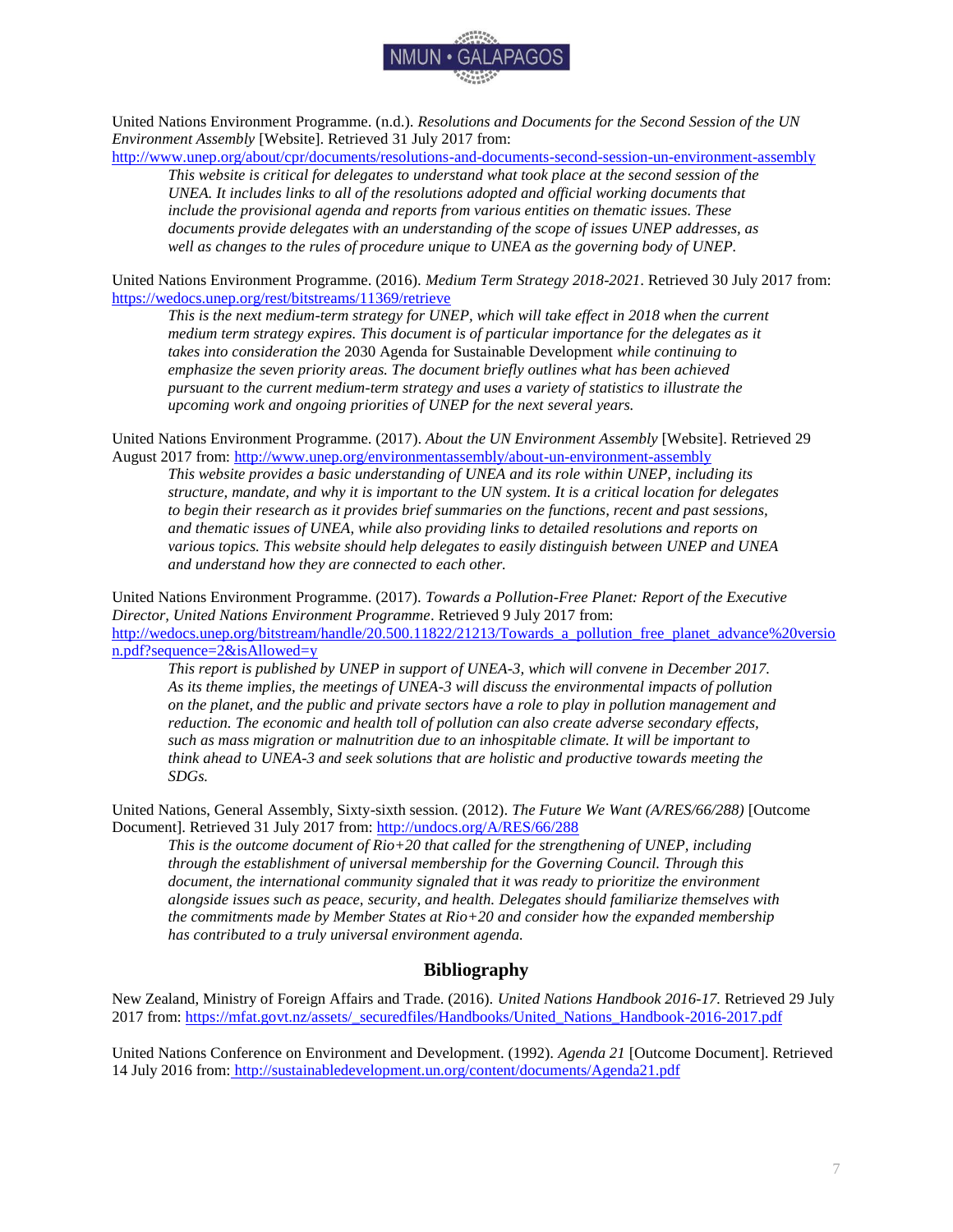

United Nations Environment Programme. (2016). *Medium Term Strategy 2018-2021*. Retrieved 30 July 2017 from: <https://wedocs.unep.org/rest/bitstreams/11369/retrieve>

United Nations Environment Programme. (2017). *About the UN Environment Assembly* [Website]. Retrieved 29 August 2017 from: <http://www.unep.org/environmentassembly/about-un-environment-assembly>

United Nations Environment Programme. (2017). *Draft Outline Document for the Ministerial Outcome Document of the 2017 UN Environment Assembly "Towards a Pollution-Free Planet"*. Retrieved 9 July 2017 from: [http://wedocs.unep.org/bitstream/handle/20.500.11822/20896/Draft%20Outline%20REV%20June%201\\_ak%20edit](http://wedocs.unep.org/bitstream/handle/20.500.11822/20896/Draft%20Outline%20REV%20June%201_ak%20edits_CLEAN.pdf?sequence=1&isAllowed=y) [s\\_CLEAN.pdf?sequence=1&isAllowed=y](http://wedocs.unep.org/bitstream/handle/20.500.11822/20896/Draft%20Outline%20REV%20June%201_ak%20edits_CLEAN.pdf?sequence=1&isAllowed=y)

United Nations Environment Programme. (2017). *Member States and Stakeholders inputs to the Ministerial Declaration* [Website]. Retrieved 9 July 2017 from:<http://www.unep.org/environmentassembly/node/1263/>

United Nations Environment Programme. (2017). *A Political Declaration on Pollution* [Website]. Retrieved 17 June 2017 from:<http://www.unep.org/environmentassembly/documents/political-declaration-pollution>

United Nations Environment Programme. (2017). *Towards a Pollution-Free Planet: Report of the Executive Director, United Nations Environment Programme*. Retrieved 9 July 2017 from: [http://wedocs.unep.org/bitstream/handle/20.500.11822/21213/Towards\\_a\\_pollution\\_free\\_planet\\_advance%20versio](http://wedocs.unep.org/bitstream/handle/20.500.11822/21213/Towards_a_pollution_free_planet_advance%20version.pdf?sequence=2&isAllowed=y) [n.pdf?sequence=2&isAllowed=y](http://wedocs.unep.org/bitstream/handle/20.500.11822/21213/Towards_a_pollution_free_planet_advance%20version.pdf?sequence=2&isAllowed=y)

United Nations Environment Programme. (2017). *UN Environment Assembly* [Website]. Retrieved 29 August 2017 from[: http://www.unep.org/environmentassembly/](http://www.unep.org/environmentassembly/)

United Nations, General Assembly, Twenty-seventh session. (1972). *Institutional and financial arrangements for international environmental cooperation (A/RES/2997(XXVII))* [Resolution]. Adopted on the report of the Second Committee (A/8901). Retrieved 31 July 2017 from: [http://undocs.org/A/RES/2997\(XXVII\)](http://undocs.org/A/RES/2997(XXVII))

United Nations, General Assembly, Sixty-sixth session. (2012). *The Future We Want (A/RES/66/288)* [Outcome Document]. Retrieved 31 July 2017 from:<http://undocs.org/A/RES/66/288>

United Nations, General Assembly, Sixty-seventh session. (2012). *Report of the Governing Council of the United Nations Environment Programme on its twelfth special session and the implementation of section IV.C, entitled "Environmental pillar in the context of sustainable development", of the outcome document of the United Nations Conference on Sustainable Development (A/RES/67/213)* [Resolution]. Adopted on the report of the Second Committee (A/67/437/Add.7). Retrieved 31 July 2017 from:<http://undocs.org/A/RES/67/213>

United Nations, General Assembly, Sixty-seventh session. (2013). *Change of the designation of the Governing Council of the United Nations Environment Programme (A/RES/67/251)* [Resolution]. Adopted without reference to a Main Committee (A/67/784). Retrieved 31 July 2017 from:<http://undocs.org/A/RES/67/251>

United Nations, General Assembly, Seventieth session. (2015). *Transforming our world: the 2030 Agenda for Sustainable Development (A/RES/70/1)*. Retrieved 31 July 2017 from:<http://undocs.org/A/RES/70/1>

United Nations System Chief Executive Board of Coordination. (n.d.). *United Nations Environment Programme* [Website]. Retrieved 14 July 2017 from[: http://www.unsceb.org/content/unep](http://www.unsceb.org/content/unep)

World Summit on Sustainable Development. (2002). *Report of the World Summit on Sustainable Development (A/CONF.199/20)*. Retrieved 29 August 2017 from:<http://undocs.org/A/CONF.199/20>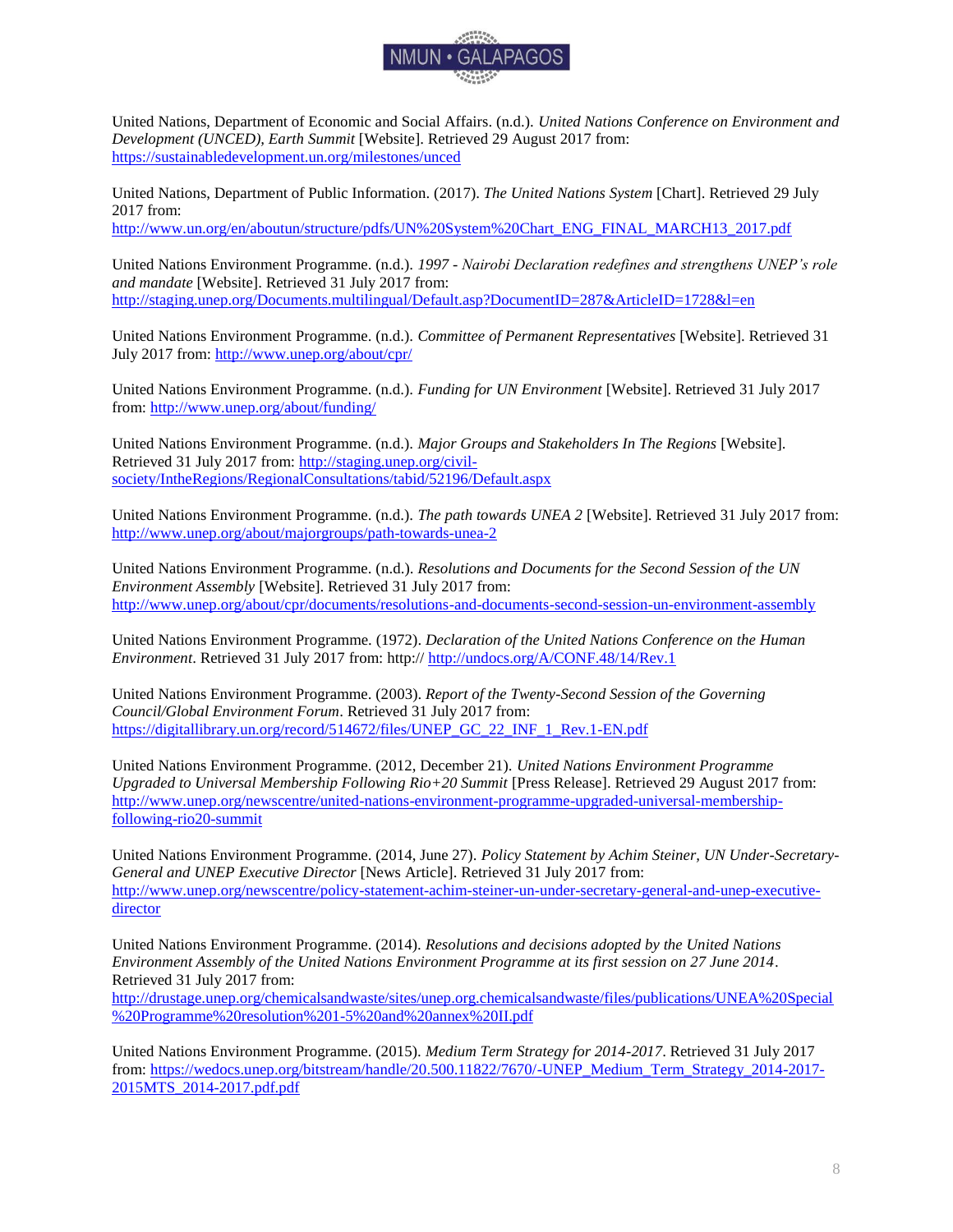

# **I. Management and Reduction of Waste in Urban Areas**

<span id="page-9-0"></span>*"Sustainable development is the pathway to the future we want for all. It offers a framework to generate economic growth, achieve social justice, exercise environmental stewardship and strengthen governance."*<sup>57</sup>

#### <span id="page-9-1"></span>*Introduction*

The protection of the environment represents one of the biggest concerns for the United Nations (UN).<sup>58</sup> To achieve the global environmental agenda and sustainable development, international cooperation is required.<sup>59</sup> Cities are essential stakeholders in efforts to protect the environment due to the impact of their large populations: in 2016, approximately 54.5% of the world's population lived in cities, and this figure is expected to rise to 60% by 2030.<sup>60</sup> The role and responsibilities of cities with respect to the protection of the environment have been discussed at several UN conferences.<sup>61</sup> The 1992 UN Conference on Environment and Development (UNCED) resulted in *Agenda 21*, which affirmed that cities need to be aligned to the global environment agenda due to the high amount of resources used in urban areas.<sup>62</sup> At the UN Conference on Sustainable Development in 2012, Member States adopted *The Future We Want*, which included important statements on urban areas and how they affect the environment.<sup>63</sup> The *2030 Agenda for Sustainable Development* (2015), adopted at the UN Sustainable Development Summit, describes cities as spaces of action for sustainable development, and the third UN Conference on Housing and Sustainable Urban Development (2016) focused on cities as "drivers of sustainable development" and critical actors in generating and achieving sustainable practices.<sup>64</sup>

For cities, effective waste management and reduction constitute significant challenges to ensuring sustainable urban development that is compatible with environmental protection. <sup>65</sup> Cities are crucial to waste management and reduction efforts as they are centers of production of a variety of waste, which can be defined as "materials that are not prime products (that is, products produced for the market) for which the generator has no further use in terms of his/her own purposes of production, transformation or consumption, and of which he/she wants to dispose."<sup>66</sup> Waste is generally divided into two broad categories – hazardous and non-hazardous – depending on the treatment and attention that is required.<sup>67</sup> Improperly managed waste can cause economic, social, and environmental damages.<sup>68</sup> For example, unsustainable production and consumption processes cause economic and social damages as "natural resources are being consumed to the point of exhaustion, generating impacts on a planetary scale, imposing huge impacts on human health and the environment and creating massive social disruption."<sup>69</sup> These social and environmental damages are even more severe "for those living near disposal sites."<sup>70</sup> Practices such as dumping and uncontrolled open burning of hazardous wastes are "common" and "even increasing in some parts of the world," leading to higher chances of negative impacts on human health.<sup>71</sup>

As waste management is one of its most important priorities, the UN Environment Programme (UNEP) has taken several actions to address this theme.<sup>72</sup> These actions involve partnerships, conventions, treaties, plans, and provision of technical assistance.<sup>73</sup> Cities are essential to the initiatives planned to foster adequate waste management practices; accordingly, local authorities and civil society are working to analyze demands and address

<sup>57</sup> UN Secretary-General, *Secretary-General's remarks at a G20 working dinner on "Sustainable Development for All"*, 2013. <sup>58</sup> UNEP, *Overview.*

<sup>59</sup> UNCED, *Agenda 21*, 1992.

<sup>60</sup> Ibid.; UN General Assembly, *New Urban Agenda (A/71/256)*, 2016; UN DESA, *The World's Cities in 2016*, 2016.

<sup>61</sup> UNEP, *Overview.*

<sup>62</sup> UNCED, *Agenda 21*, 1992.

<sup>63</sup> UN General Assembly, *The Future We Want (A/RES/66/288)*, 2012.

<sup>64</sup> UN General Assembly, *Transforming our world: the 2030 Agenda for Sustainable Development (A/RES/70/1)*, 2015; UN General Assembly, *New Urban Agenda (A/71/256),* 2016; UN DESA, *Habitat III*.

<sup>65</sup> Vilella, Zero Waste Cities: At the Forefront of the Sustainable Development Goals Agenda, *The World Post*, 2016.

<sup>66</sup> OECD, *Waste*, 2003; UNEP & UNITAR, *Guidelines for National Waste Management Strategies*, 2013, p. 17.

<sup>67</sup> Ibid., p. 15.

<sup>68</sup> Ibid., p. 8.

<sup>69</sup> Ibid., p. 12.

<sup>70</sup> Ibid., p. 8.

<sup>71</sup> UNEP, *Global Environment Outlook (GEO-5)*, 2012, p. 170.

<sup>72</sup> UNEP, *Background.*

<sup>73</sup> UNEP, *Background.*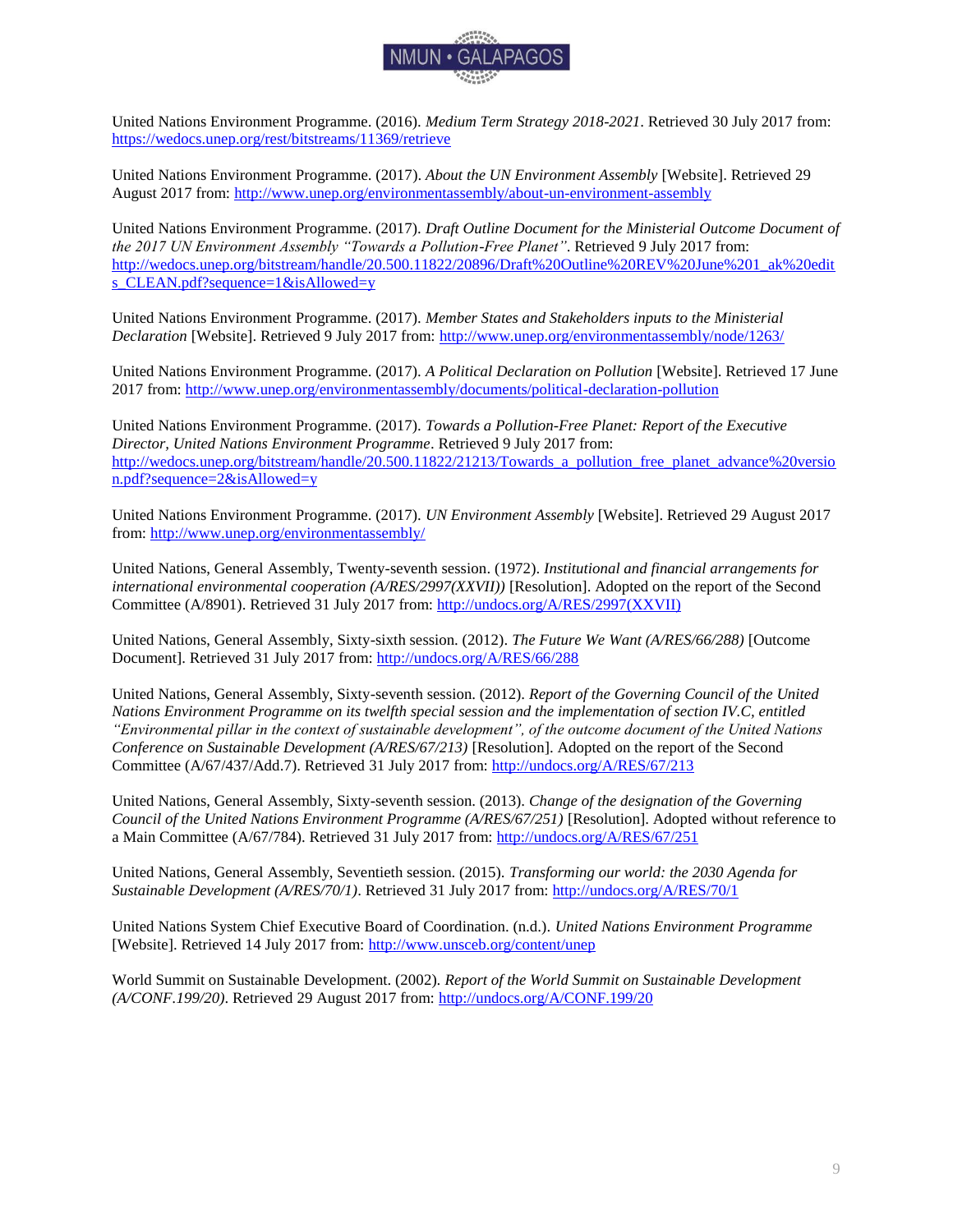

issues concerning waste.<sup>74</sup> Through multilateral effort, urban areas can become properly equipped with the tools to manage waste and to promote sustainable use of resources.<sup>75</sup>

#### <span id="page-10-0"></span>*International and Regional Framework*

The international community has documented its pledge to achieve sustainable development in numerous framework documents that refer to the effects of urban areas on the environment and stress the responsibilities generated around them regarding the management and reduction of waste.<sup>76</sup> The commitment of Member States to the protection of the environment is clearly stated in *Agenda 21* (1992), which highlights that the well-being of humanity relies on the conservation of the environment.<sup>77</sup> *Agenda 21* also remarks that "integration of environment with development concerns and greater attention to them will lead to the fulfilment of basic needs, improved living standards for all, better protected and managed ecosystems and a safer, more prosperous future."<sup>78</sup> This can be achieved only through a joint effort of Member States: "a global partnership for sustainable development" that can be fulfilled by a conscious approach to environment and development issues.<sup>79</sup> In this vein, urban areas have started to be a crucial part of the international debate on the grounds of sustainable development and the protection of the environment.<sup>80</sup> *Agenda 21* points out that this is because cities have a large impact on the environment due to the amount of resources that they use to meet economic and social needs.<sup>81</sup> Environmental impact is even more significant in developing cities as they consume more resources to reach a developed status.<sup>82</sup> *Agenda 21* also includes several chapters on the management of different types of wastes, including toxic chemicals, hazardous wastes, solid wastes, and radioactive wastes.<sup>83</sup> It further highlights that the sustainability of urban settlements can be achieved through the adoption of practices such as waste management.<sup>84</sup>

Member States further confirmed their commitment to the protection of the environment in *The Future We Want*, which was adopted at Rio+20 in 2012.<sup>85</sup> *The Future We Want* states that sustainable development possesses three dimensions, "economic, social and environmental," and all of them must be achieved.<sup>86</sup> *The Future We Want* also observes that cities are crucial to the achievement of sustainable development as they will contain over "9 billion people by 2050."<sup>87</sup> Given this fact, the partnerships built between cities constitute a core tool to foster sustainable development; cities should thus join efforts in order to overcome the challenges posed by waste. <sup>88</sup> Member States voiced their commitment to building sustainable cities and urban settlements, as well as their support for "the sustainable management of waste through the application of the 3Rs (reduce, reuse and recycle)."<sup>89</sup>

Through the 2030 Agenda and the Sustainable Development Goals (SDGs), which succeeded the Millennium Development Goals that expired at the end of 2015, Member States renewed their commitment to the protection of the environment and the fulfillment of sustainable development. <sup>90</sup> SDG 11 establishes the ambition of "making cities and human settlements inclusive, safe, resilient and sustainable."<sup>91</sup> Target 6 of Goal 11 commits the international community to reducing, by 2030, "the adverse per capita environmental impact of cities, including by paying special

<sup>74</sup> UNEP, *Chemicals and Waste*; Kosovar Civil Society Foundation, *Calls for proposals on waste management.*

<sup>75</sup> UNEP & UNITAR, *Guidelines for National Waste Management Strategies*, 2013.

<sup>76</sup> UNCED, *Agenda 21*, 1992; UN General Assembly, *The Future We Want (A/RES/66/288)*, 2012; UN General Assembly, *Transforming our world: the 2030 Agenda for Sustainable Development (A/RES/70/1)*, 2015; UN General Assembly, *New Urban Agenda (A/71/256)*, 2016.

<sup>77</sup> UNCED, *Agenda 21*, 1992.

<sup>78</sup> Ibid.

<sup>79</sup> Ibid.

 $\rm ^{80}$  Ibid.

<sup>81</sup> Ibid.

<sup>82</sup> Ibid.

<sup>83</sup> Ibid., chs. 19-22.

<sup>84</sup> Ibid.

<sup>85</sup> UN General Assembly, *The Future We Want (A/RES/66/288)*, 2012.

<sup>86</sup> Ibid.

<sup>87</sup> Ibid.

<sup>88</sup> Ibid.

<sup>89</sup> Ibid., p. 26.

<sup>90</sup> UN General Assembly, *Transforming our world: the 2030 Agenda for Sustainable Development (A/RES/70/1)*, 2015.

<sup>91</sup> Ibid.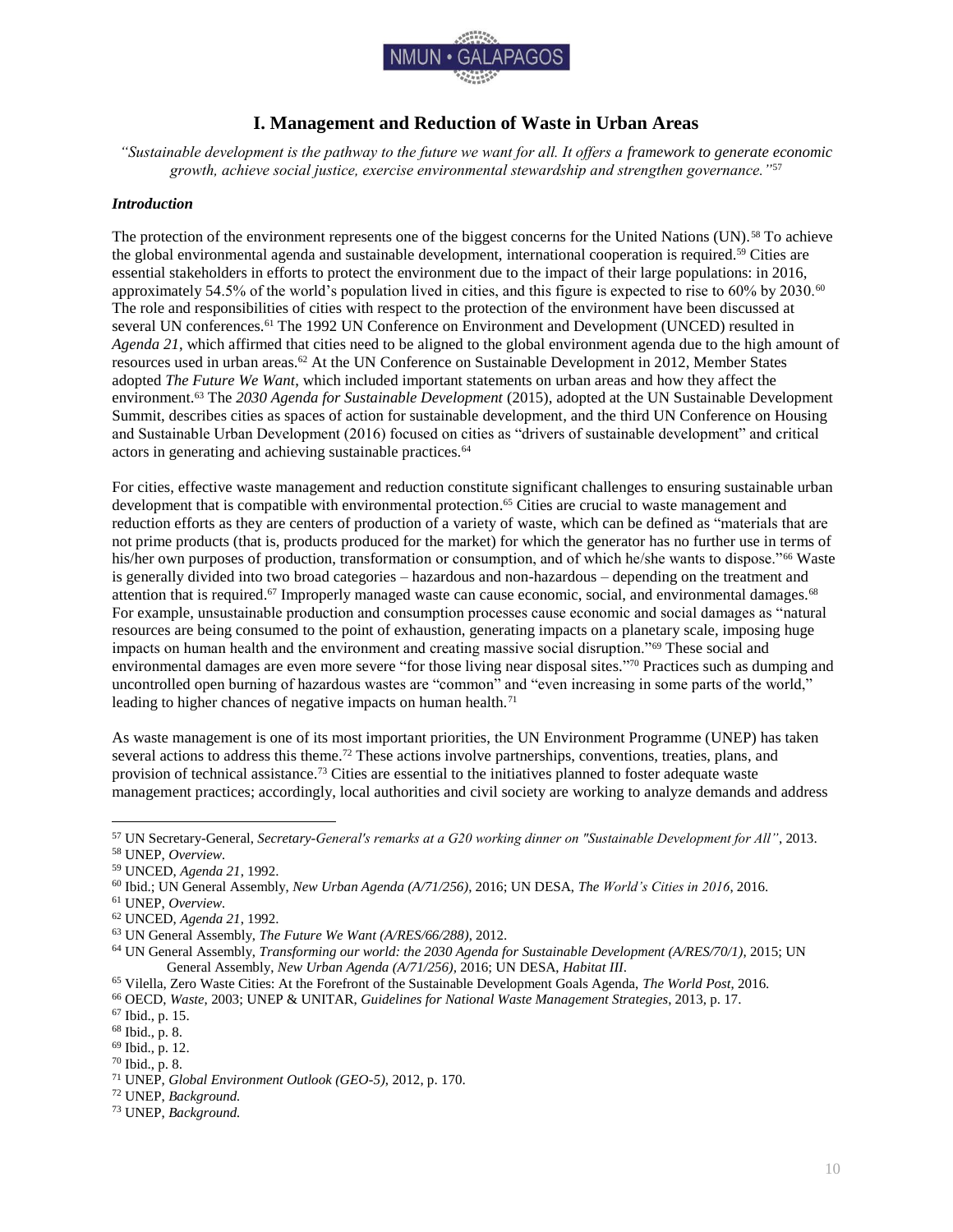

attention to air quality and municipal and other waste management." <sup>92</sup> Waste management represents a core step for the cities to reach sustainability.<sup>93</sup> One of the indicators associated with target 11.6 guides urban areas to evaluate their waste management based on "the proportion of urban solid waste regularly collected and with adequate final discharge out of total urban solid waste generated."<sup>94</sup>

Adopted at the third UN Conference on Housing and Sustainable Development (Habitat III), and later endorsed by the General Assembly, the *New Urban Agenda* (2016) recognizes the relevance of the urban areas in the implementation of environmental sustainability. <sup>95</sup> This document gathers commitments from representatives of Member States and other stakeholders to achieve a shared vision of "cities for all," or "just, safe, healthy, accessible, affordable, resilient and sustainable cities and human settlements [that will] foster prosperity and quality of life for all."<sup>96</sup> The *New Urban Agenda* includes a commitment "to promoting environmentally sound waste management and to substantially reducing waste generation by reducing, reusing and recycling waste, minimizing landfills and converting waste to energy when waste cannot be recycled or when this choice delivers the best environmental outcome."<sup>97</sup> Additional commitments include fostering the development of adequate infrastructure for the management of waste in urban areas, as well as promoting "universal access to sustainable waste management systems" through "decentralized decision-making."<sup>98</sup>

Other important international frameworks relate specifically to waste management, control, and disposal.<sup>99</sup> The *Basel Convention on the Control of Transboundary Movements of Hazardous Wastes and Their Disposal* (1989) is an important agreement on hazardous waste management that aims to "reduce hazardous waste generation and promote environmentally sound management of hazardous wastes, wherever the place of disposal," and to restrict and regulate the movement of these type of wastes.<sup>100</sup> In 1998, the *Rotterdam Convention on the Prior Informed Consent Procedure for Certain Hazardous Chemicals and Pesticides in International Trade* was adopted at a Conference of Plenipotentiaries.<sup>101</sup> This convention recognizes that "trade and environmental policies should be mutually supportive with a view to achieving sustainable development."<sup>102</sup> The *Stockholm Convention on Persistent Organic Pollutants*, adopted in 2001, focuses on restricting production and ensuring safe disposal of certain toxic organic compounds that resist degradation, accumulate in ecosystems, and cause harm to human health and the environment.<sup>103</sup> The Basel, Rotterdam, and Stockholm Conventions share a joint secretariat that is hosted by UNEP.<sup>104</sup>

# <span id="page-11-0"></span>*Role of the International System*

Since its creation in 1972, UNEP has led efforts to achieve the global environmental agenda in its role as the "environmental conscience of the UN system."<sup>105</sup> UNEP works to ensure the fulfillment of the environmental dimension of sustainable development and to protect the environment, including through promoting effective waste management and reduction.<sup>106</sup> UNEP manages the International Environment Technology Centre, "which works with governments around the world to help them reduce waste and manage it effectively"; UNEP also has a leading role in the Global Partnership on Waste Management, which focuses on raising awareness, fostering international

<sup>100</sup> *Basel Convention on the Control of Transboundary Movements of Hazardous Wastes and Their Disposal*, 1989.

<sup>101</sup> *Rotterdam Convention on the Prior Informed Consent Procedure for Certain Hazardous Chemicals and Pesticides in International Trade,* 1998.

 $\overline{a}$ <sup>92</sup> UN DESA, *Sustainable Development Goal 11*.

<sup>93</sup> Ibid.

<sup>94</sup> Ibid.

<sup>95</sup> UN General Assembly, *New Urban Agenda (A/71/256)*, 2016.

<sup>96</sup> Ibid.

<sup>97</sup> Ibid., p. 14.

<sup>98</sup> Ibid.

<sup>99</sup> UN General Assembly, *The Future We Want (A/RES/66/288)*, 2012, p. 18.

<sup>102</sup> Ibid., p. 8.

<sup>103</sup> *Stockholm Convention on Persistent Organic Pollutants*, 2001.

<sup>104</sup> UNEP, *Dimensions of Pollution: Waste*, 2017.

<sup>105</sup> UNEP, *Background*; UNEP, *Overview.* 

<sup>106</sup> UNEP, *Overview.*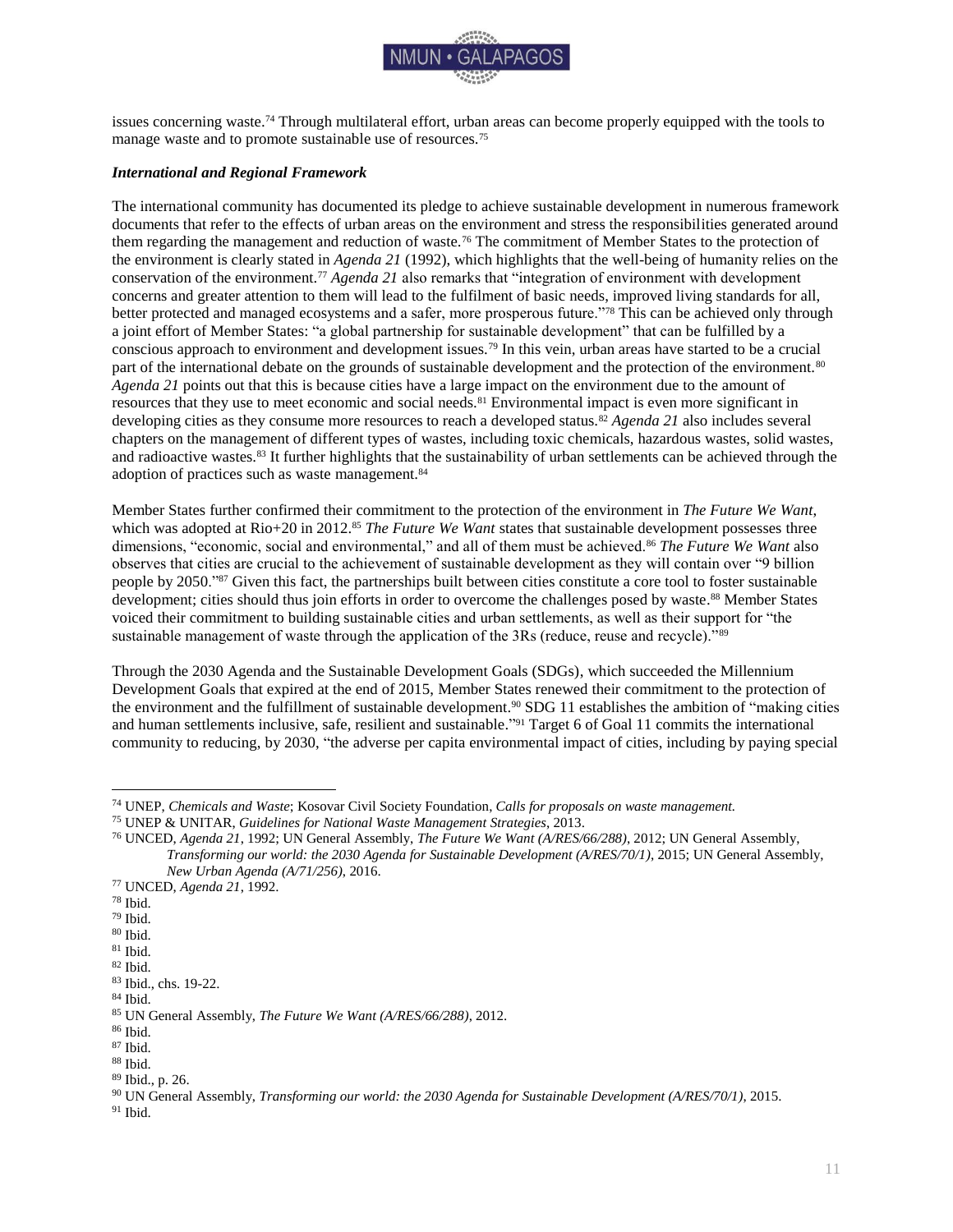

cooperation, and capacity-building.<sup>107</sup> UNEA is the main governing body of UNEP and it therefore guides UNEP's work.<sup>108</sup> In December 2017, the third session of UNEA will focus on pollution, of which one dimension is waste.<sup>109</sup>

UNEP created the Subprogramme on Chemicals and Waste in order to support countries in the management of waste.<sup>110</sup> In order to accomplish its aims, the subprogramme receives the support of the Global Environment Facility (GEF), which is a coalition of "governments, industries, and civil society organizations."<sup>111</sup> The subprogramme and GEF are guided by the target set at the World Summit on Sustainable Development (WSSD), which is to reduce the hazards and negative outcomes of waste against human well-being and the conservation of the environment by 2020.<sup>112</sup> Guided by this target, governments, private sector, and civil society organizations (CSOs) are trained to respond to waste-related issues.<sup>113</sup> Through its Chemicals and Waste Branch*,* UNEP assists governments as they implement solutions to waste problems. <sup>114</sup> The work of the branch is focused on participating with governments on "clean production, use and disposal of chemicals" and on safe waste management practices.<sup>115</sup>

UNEP has established partnerships with programs, funds, and related organizations.<sup>116</sup> Some of the organizations actively working with UNEP are the UN Development Programme (UNDP), the UN Industrial Development Organization (UNIDO), the UN Institute for Training and Research (UNITAR), the International Labour Organization (ILO), the Food and Agriculture Organization of the UN (FAO), the World Health Organization (WHO), and the World Bank.<sup>117</sup> For example, UNITAR has collaborated with UNEP's International Environmental Technology Centre (IETC) to create the *Guidelines for National Waste Management Strategies: Moving from Challenges to Opportunities* (2013). <sup>118</sup> This set of strategies fulfil requests made of UNEP at Rio+20 and through *The Future We Want* to promote resource recovery, build national capacity, and develop adequate infrastructure for the management of waste.<sup>119</sup>

Aside from UNEP, other organizations undertake similar projects to address waste issues. UNITAR promotes wasterelated policies through its Chemicals and Waste Management Programme (CWM).<sup>120</sup> It also provides training on sound management of waste and has ensured that "over 60 countries have participated in skills-building workshops for sound action plan development."<sup>121</sup> The efforts of UNDP, through its Chemicals and Waste Area, are designed to identify and eradicate unsustainable waste management procedures, as they deepen poverty and health risks.<sup>122</sup> UNDP also provides support to countries on waste management, waste prevention, and green economy projects.<sup>123</sup> Likewise, the FAO Food for the Cities initiative incorporates aspects of solid waste management in urban areas, such as composting and sewage treatment, that can contribute to sustainable agriculture.<sup>124</sup> The ILO has contributed to tackling waste related-challenges from a labor perspective, including through a 2013 investigation into decent work in waste management in Windhoek, Namibia.<sup>125</sup> In this investigation, the ILO works to identify the employment opportunities and benefits created around waste management.<sup>126</sup> ILO work is thus focused on encouraging decent work conditions and employment in waste management sectors.<sup>127</sup>

 $\overline{a}$ 

<sup>121</sup> Ibid*.*

<sup>107</sup> UNEP, *Dimensions of Pollution: Waste*, 2017.

<sup>108</sup> UNEP, *About the UN Environment Assembly*, 2017*.*

<sup>109</sup> UNEP, *Dimensions of Pollution: Waste*, 2017.

<sup>110</sup> UNEP, *Chemicals and Waste.*

<sup>111</sup> UNEP, *Scope of the Chemicals and Waste Subprogramme.* 

<sup>112</sup> Ibid*.*

<sup>113</sup> Ibid*.*

<sup>114</sup> UNEP, *Chemicals and Waste*.

<sup>115</sup> Ibid*.*

<sup>116</sup> Ibid.

<sup>117</sup> Ibid.

<sup>118</sup> UNITAR, *Waste Management.*

<sup>119</sup> Ibid*.*

<sup>120</sup> UN Institute for Training and Research, *Chemicals and Waste Management.*

<sup>122</sup> UNDP, *Chemicals and Waste Management.*

<sup>123</sup> Ibid*.*

<sup>124</sup> FAO, *Food for the Cities,* 2017.

<sup>125</sup> ILO, *Decent work in waste management*, 2013.

<sup>126</sup> Ibid., p. 5.

<sup>127</sup> Ibid., p. 5.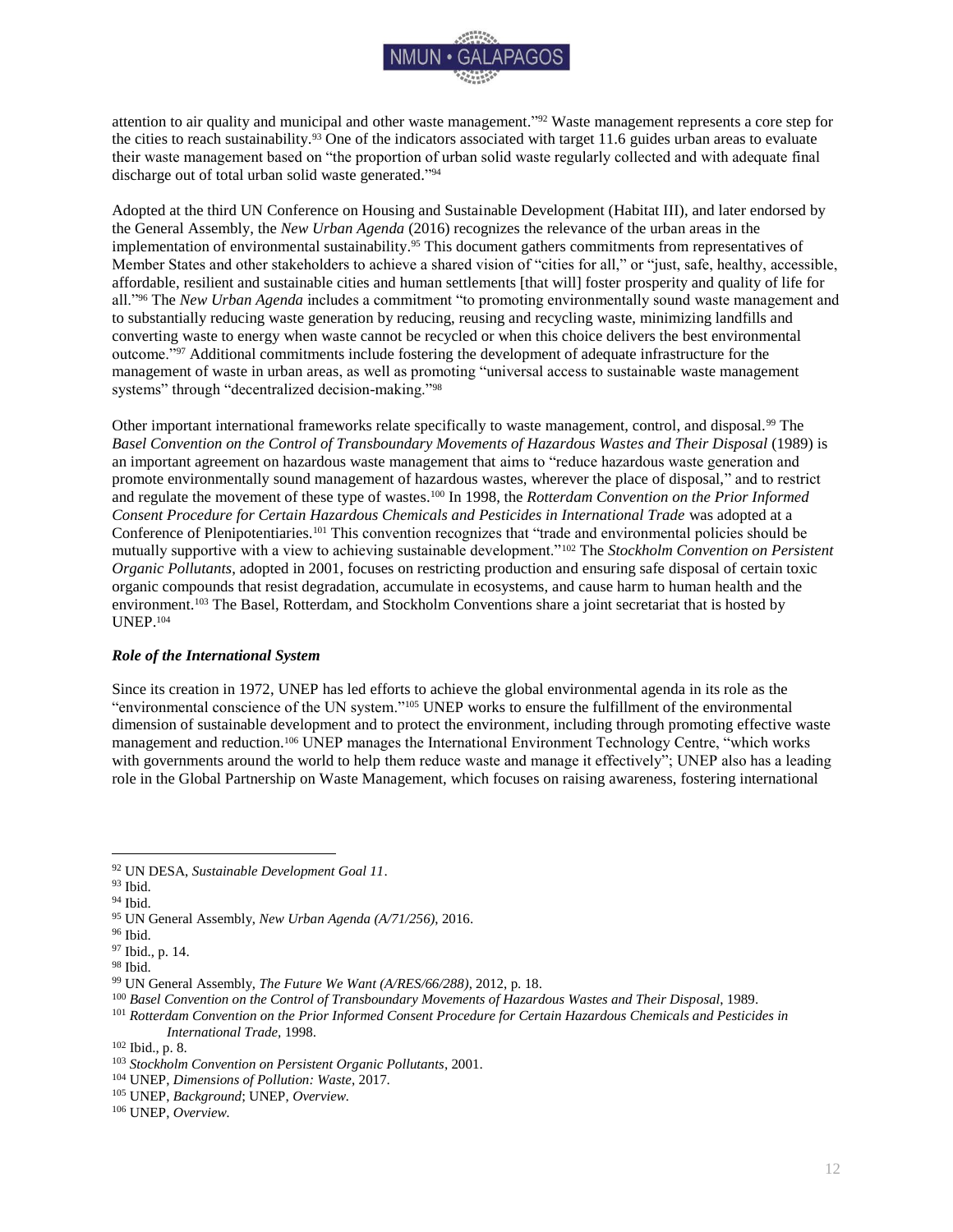

Some organizations outside the UN are also implementing actions to enhance the waste management sector.<sup>128</sup> The European Union (EU) is committed to achieving goals related to waste management and reduction as established by the European Commission.<sup>129</sup> Similarly, the Organisation for Economic Co-operation and Development (OECD) has created the *Guidance Manual on Environmentally Sound Management of Waste* (2007), which "aims at facilitating the implementation of an environmentally sound waste management policy" by both governments and waste treatment facilities. 130

CSOs have played an important role in promoting efficient waste management and reduction. <sup>131</sup> CSOs are crucial to bring solutions to waste issues as they represent the requests of citizens and local needs.<sup>132</sup> As an example, the Kosovar Civil Society Foundation is one of the CSOs focused on waste management.<sup>133</sup> This CSO raises awareness of the need to protect the environment, calling for citizens and institutions to present projects to improve waste management in Kosovo.<sup>134</sup>

#### <span id="page-13-0"></span>*Principles of Waste Management*

As set out in the *Guidelines for National Waste Management Strategies: Moving from Challenges to Opportunities*, UNEP and UNITAR identify three major principles of waste management: "waste hierarchy, life-cycle of products and the concept of waste as a resource."<sup>135</sup> These principles constitute the foundation for effective waste management strategy development. 136

The waste management hierarchy describes a group of actions that can be used for waste management and reduction.<sup>137</sup> From most to least preferred, the actions are:

- Prevention: "that the range, composition and design of products be changed in order to reduce waste through reduced resource demand and/or improved quality, i.e. improved manageability or reduced use of hazardous materials."<sup>138</sup>
- Reduction: to minimize "the production of waste at society and individual level." <sup>139</sup> This "helps conserve resources for future generations and contributes to a cleaner environment." 140
- Recycling: "processing and use of wastes in production and consumption processes, for example, melting of scrap iron so that it can be converted into new iron products."<sup>141</sup>
- Recovery: "any operation the principal result of which is waste serving a useful purpose by replacing other materials which would otherwise have been used to fulfil a particular function, or waste being prepared to fulfil that function, in the plant or in the wider economy."<sup>142</sup>
- Disposal: "waste elimination techniques comprising landfills, containment, underground disposal, dumping at sea and all other disposal methods."<sup>143</sup> It is considered the last mechanism to manage waste as it is a "last resort for waste which has not been able to be prevented, diverted, or recovered in the preceding steps."<sup>144</sup>

The waste management hierarchy reflects the end stages of the path of any given material or product.<sup>145</sup> However, the life cycle of a material or product begins with design, manufacture, distribution, and use, before then proceeding

<sup>129</sup> Ibid.

<sup>128</sup> European Environment Agency*, Municipal waste management across European countries,* 2017.

<sup>&</sup>lt;sup>130</sup> OECD, *Guidance Manual on Environmentally Sound Management of Waste*, 2007.

<sup>131</sup> UNDP, *Community-based Chemicals and Waste Management: Experiences from the GEF Small Grants Programme*, 2017.

<sup>132</sup> Ibid.

<sup>133</sup> Kosovar Civil Society Foundation, *Profile*, 2014.

<sup>134</sup> Kosovar Civil Society Foundation, *Calls for proposals on waste management.*

<sup>135</sup> UNEP & UNITAR, *Guidelines for National Waste Management Strategies*, 2013, p. 19.

<sup>136</sup> Ibid.

<sup>137</sup> Ibid., p. 18.

<sup>138</sup> UNEP & UNITAR, *Guidelines for National Waste Management Strategies*, 2013, p. 48.

<sup>139</sup> Waste Management Resources, *Waste Minimization*, 2009.

<sup>140</sup> California Department of Resources Recycling and Recovery, *Waste Reduction*, 2017.

<sup>141</sup> OECD, *Recycling*, 2005.

<sup>142</sup> Eurostat, *Recovery (excluding energy recovery)*.

<sup>143</sup> OECD, *Disposal of Waste*, 2001.

<sup>144</sup> UNEP & UNITAR, *Guidelines for National Waste Management Strategies*, 2013, p. 18.

<sup>145</sup> UNEP & UNITAR, *Guidelines for National Waste Management Strategies*, 2013, p. 19.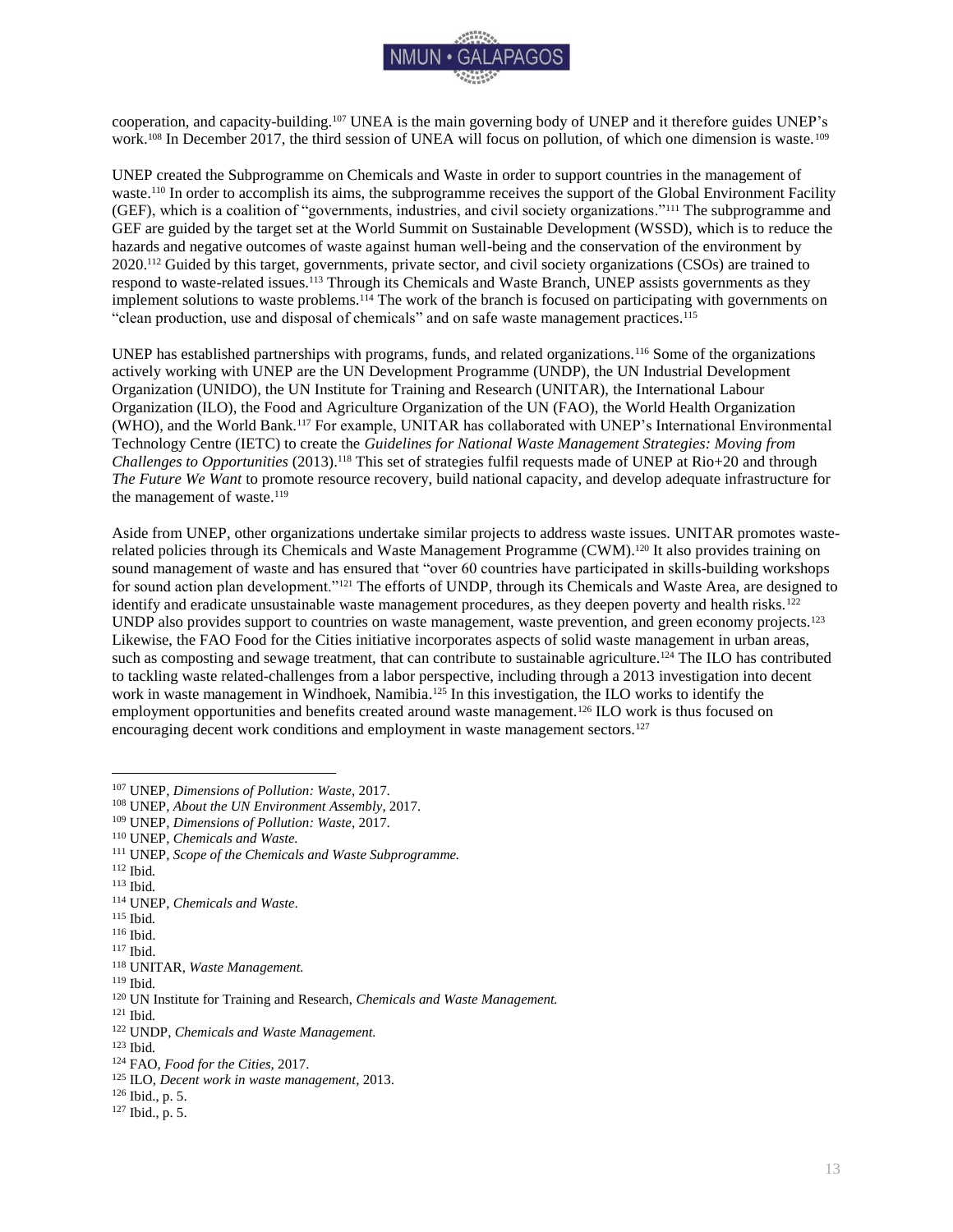

to the waste management hierarchy.<sup>146</sup> Understanding the life cycles of materials and products is important to the design of effective waste management and reduction policies as each stage of the life cycle presents an opportunity for action: "to rethink the need for the product, to redesign it, to minimize its waste potential, to modify or extend its use so as to reduce its waste potential and to recover the resources embodied in it." $147$  Ideally, waste management and reduction strategies should therefore consider the entire life cycle, beginning with waste minimization, "including through eco-efficient product design."<sup>148</sup>

Finally, the principle of addressing waste as a resource looks beyond improving waste management to actual reduction of waste.<sup>149</sup> The goal of waste management and reduction strategies must be to "optimize the use of the world's limited material resources by avoiding the generation of waste and, where waste is nevertheless generated, by treating waste as a resource waiting to be recovered and used."<sup>150</sup> As stated in *Agenda 21*, "environmentally sound waste management must go beyond the mere safe disposal or recovery of wastes that are generated and seek to address the root cause of the problem by attempting to change unsustainable patterns of production and consumption."<sup>151</sup>

#### <span id="page-14-0"></span>*Challenges and Benefits of Managing and Reducing Waste*

Proper waste management and reduction require adequate resources and can therefore prove challenging for cities to implement.<sup>152</sup> Cities tend to generate a wide range of diverse types of waste, each with specific requirements for safe processing and disposal.<sup>153</sup> Economic resources are needed to build infrastructure, train personnel, and ensure compliance in the workplace. <sup>154</sup> Often, "50% of a city's budget is spent on waste management." <sup>155</sup> Coordination among different actors can be difficult to achieve: effective waste management requires all levels of government and other stakeholders to be involved in order to execute an overarching plan that prioritizes environmental protection. 156 As urbanization continues, cities must handle the prospect of increased waste generation associated with population growth. <sup>157</sup> Economic growth and "increased affluence" also tend to contribute to higher levels of waste generation per person in cities.<sup>158</sup> Challenges are more significant for cities in developing countries, which frequently lack "waste management infrastructure and awareness," leading to unsustainable methods of production and consumption.<sup>159</sup> Further, developing countries are subject to the movement of hazardous wastes across borders from developed countries, which look to take advantage of locations "where compliance, monitoring and enforcement of regulations tend to be weak, and the financial and technical capacity to implement improved waste management practices is limited."<sup>160</sup>

In spite of the relevant costs and challenges, proper waste management and reduction result in profits and benefits to governments and local authorities.<sup>161</sup> For example, implementing adequate waste management practices, such as reutilization of materials, can prevent unnecessary economic spending on new materials. <sup>162</sup> Likewise, local authorities can benefit from understanding waste as a resource, rather than an element to be discarded.<sup>163</sup> Proper

<sup>149</sup> UNEP & UNITAR, *Guidelines for National Waste Management Strategies*, 2013, p. 19.

 $\overline{a}$ <sup>146</sup> Ibid.

<sup>147</sup> Ibid.

<sup>148</sup> UN Commission on Sustainable Development, *Policy options and actions for expediting progress in implementation: waste management – Report of the Secretary-General (E/CN.17/2011/6)*, 2011, p. 3.

<sup>150</sup> Ibid.

<sup>151</sup> UNCED, *Agenda 21*, 1992, para. 21.4.

<sup>152</sup> UNEP & UNITAR, *Guidelines for National Waste Management Strategies*, 2013, p. 12.

<sup>153</sup> UNEP, *Global Environment Outlook (GEO-5)*, 2012, p. 175.

<sup>154</sup> UNEP & UNITAR, *Guidelines for National Waste Management Strategies*, 2013, p. 30.

<sup>155</sup> Ibid., p. 8.

<sup>156</sup> Ibid., p. 30.

<sup>157</sup> Ibid.

<sup>158</sup> UNEP, *Global Environment Outlook (GEO-5)*, 2012, p. 175.

<sup>159</sup> UNEP & UNITAR, *Guidelines for National Waste Management Strategies*, 2013, p. 12; UNDP, *Community-based Chemicals and Waste Management: Experiences from the GEF Small Grants Programme*, 2017, p. 2.

<sup>160</sup> UNEP, *Global Environment Outlook (GEO-5)*, 2012, p. 170.

<sup>161</sup> UNEP & UNITAR, *Guidelines for National Waste Management Strategies*, 2013, p. 12.

<sup>162</sup> UNEP & UNITAR, *Guidelines for National Waste Management Strategies*, 2013, p. 12.

<sup>163</sup> Ibid.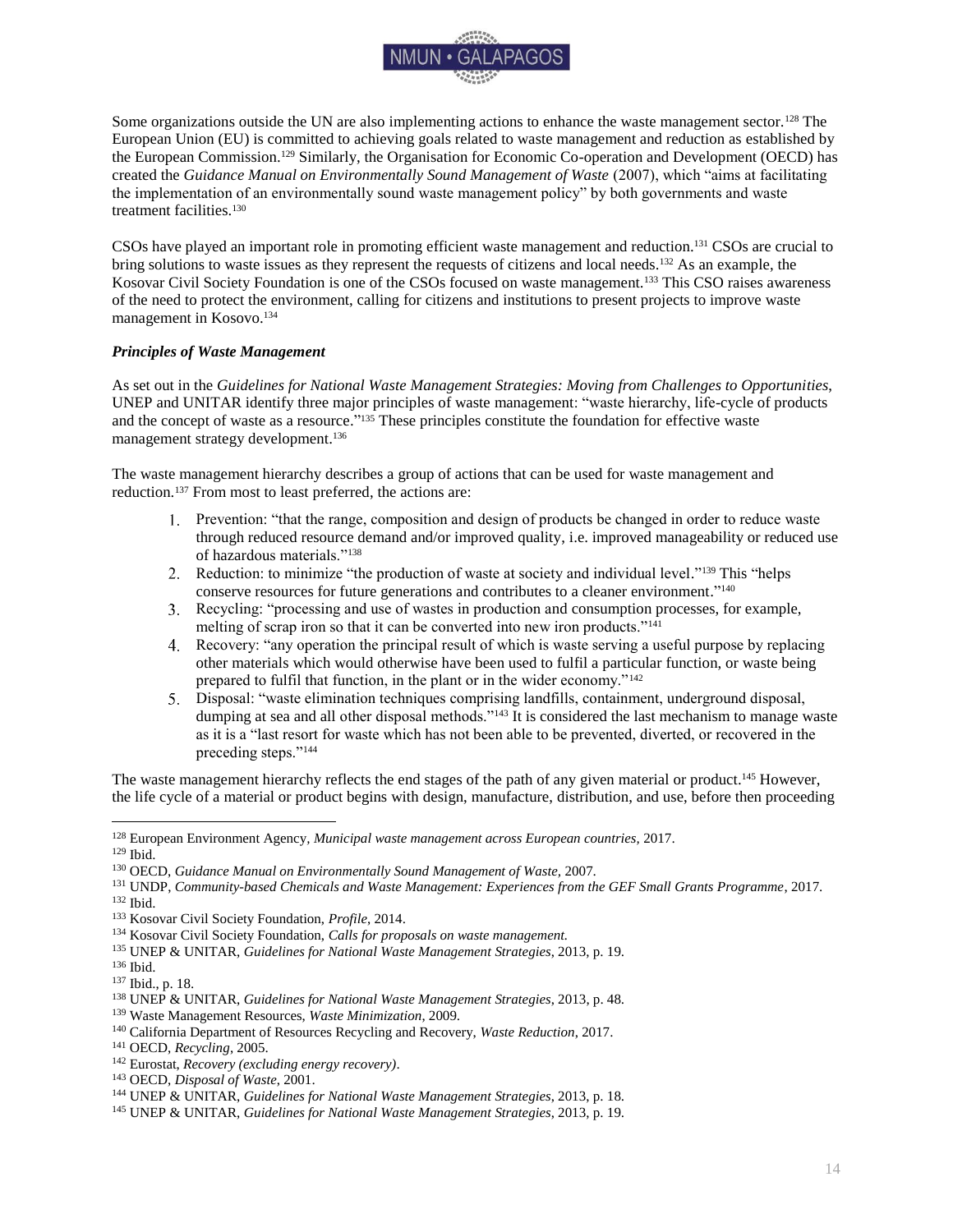

waste management can result in economic, social, and environmental benefits for urban areas.<sup>164</sup> An economic benefit can be recognized when waste management activities can lead to improve production and consumption in an efficient a sustainable way.<sup>165</sup> Another economic benefit from waste management comes when the sector creates business and employment opportunities.<sup>166</sup> Some social benefits are reduction of poverty and improvement of human health.<sup>167</sup> The environmental benefits are the protection of the environment through the reduction of pollution.<sup>168</sup>

# <span id="page-15-0"></span>*The Importance of Information and Reporting*

According to the UN Secretary-General's Independent Expert Advisory Group on a Data Revolution for Sustainable Development, "data are the lifeblood of decision-making and the raw material for accountability. Without highquality data providing the right information on the right things at the right time, designing, monitoring and evaluating effective policies becomes almost impossible."<sup>169</sup> Similarly, *The Future We Want* states that information is crucial for achieving sustainable development.<sup>170</sup> The *2030 Agenda for Sustainable Development* recognizes the power of information as a mechanism to promote "human progress" and "knowledge societies."<sup>171</sup> Therefore, in this context, information is crucial for raising awareness around waste, for understanding why waste must be managed properly and reduced where possible, and for providing the foundation for effective strategies and policies to support waste management and reduction. 172

For example, to foster commitment to and investment in waste management and reduction, it is important for cities and other stakeholders to understand the true impact of waste and the enormity of the challenge that it presents for sustainable development.<sup>173</sup> According to UNEP, "every year, an estimated 1.3 billion tonnes of solid waste is collected worldwide. This figure is expected to increase to 2.2 billion tonnes by 2025, with almost all of the increase from developing countries."<sup>174</sup> Another figure brought to view that "decay of the organic fraction of solid waste contributes about 5% of global greenhouse gases." <sup>175</sup> Likewise, "globally, about one-third of food produced for human consumption is lost or wasted, amounting to about 1.3 billion tonnes per year."<sup>176</sup> Proper data collection and reporting can also help to identify opportunities related to waste management.<sup>177</sup> For example, "the global waste market, from collection to recycling, is estimated at US\$410 billion a year, not including the sizable informal segment in developing countries."<sup>178</sup> Another fact points out the profits that can be gained from waste management: "one tonne of electrical and electronic waste (e-waste) contains as much gold as 5-15 tonnes of typical gold ore, and amounts of copper, aluminum and rare metals that exceed by many times the levels found in typical ores."<sup>179</sup>

Information is a crucial element for organizing strategies and plans of action directed to manage waste.<sup>180</sup> In recognition of the importance of information, the knowledge platform Know Waste was developed by the Global Partnership on Waste Management to help "identify and fill information gaps, share information, and strengthen awareness, political will, and capacity to promote resource conservation and resource efficiency."<sup>181</sup> Know Waste specifically "aims to promote, share and exchange information on solid waste-related issues." <sup>182</sup> A similar effort was the development of the *Global Waste Management Outlook* (2015) by UNEP's International Environmental

<sup>180</sup> Ibid., p. 14.

 $\overline{a}$ <sup>164</sup> Ibid.

<sup>165</sup> Ibid.

<sup>166</sup> Ibid.

<sup>167</sup> Ibid.

<sup>168</sup> Ibid.

<sup>169</sup> UN Secretary-General's Independent Expert Advisory Group on a Data Revolution for Sustainable Development, *A World that Counts - Mobilising the Data Revolution for Sustainable Development*, 2014, p. 2.

<sup>170</sup> UN General Assembly, *The Future We Want (A/RES/66/288)*, 2012.

<sup>171</sup> UN General Assembly, *Transforming our world: the 2030 Agenda for Sustainable Development (A/RES/70/1)*, 2015.

<sup>172</sup> UNEP, *Global Environment Outlook (GEO-5)*, 2012, p. 168.

<sup>173</sup> Ibid.

<sup>174</sup> UNEP & UNITAR, *Guidelines for National Waste Management Strategies*, 2013, p. 19.

<sup>175</sup> Ibid., p. 13.

<sup>176</sup> Ibid.

<sup>177</sup> Ibid.

<sup>178</sup> Ibid.

<sup>179</sup> Ibid.

<sup>181</sup> UNEP, *Global Partnership on Waste Management.* 

<sup>182</sup> Ibid.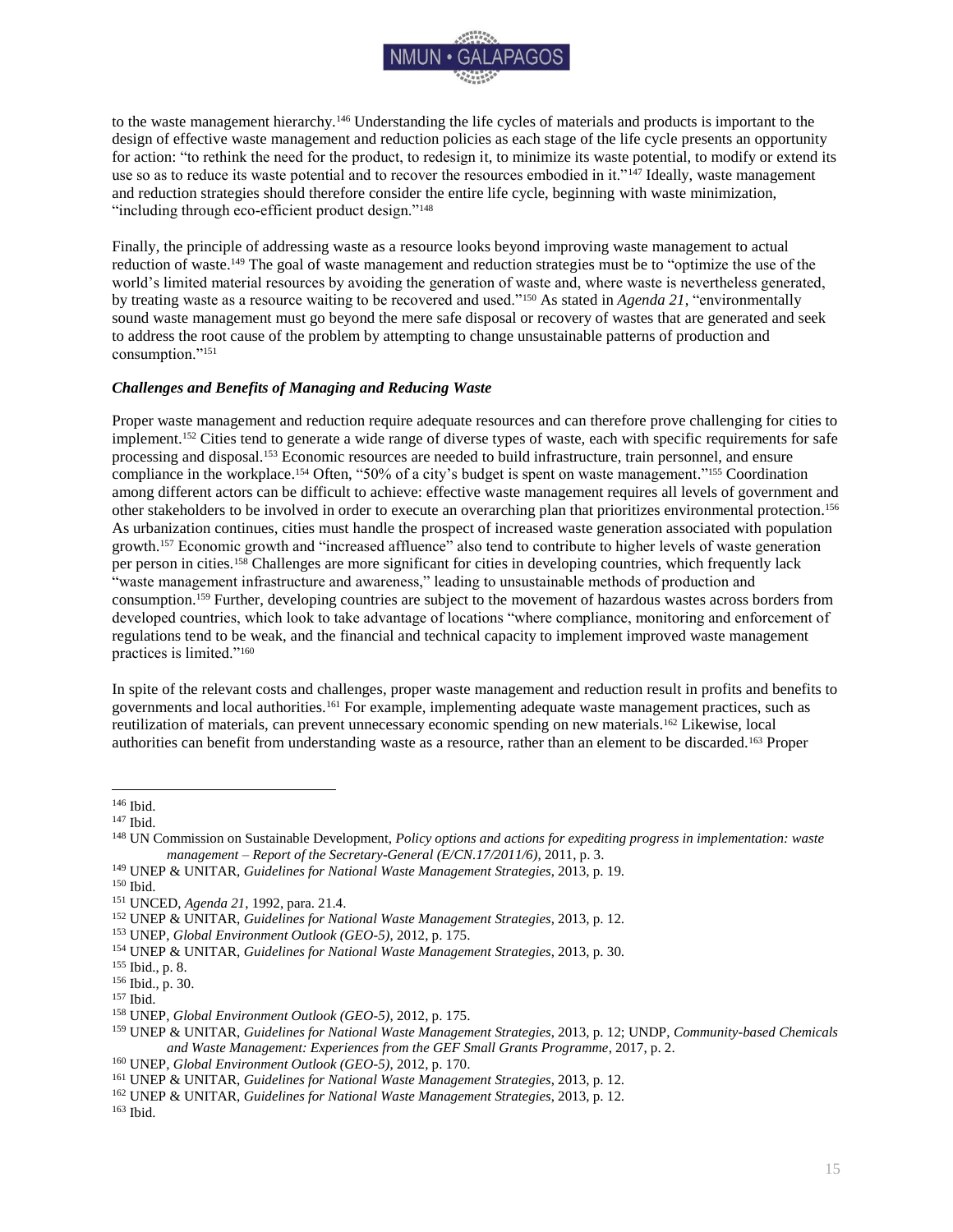

Technology Centre (IETC) and the International Solid Waste Association (ISWA).<sup>183</sup> The *Global Waste Management Outlook* is a comprehensive report that provides "an authoritative overview, analysis and recommendations for action of policy instruments and financing models for waste management."<sup>184</sup> It points out that one of the components of the good governance of a city is having a "sound solid waste management (SWM)," which can be achieved by "instituting management information systems." 185

Unfortunately, misunderstandings, misconceptions, and lack of information have contributed to the failure of cities to manage and reduce waste properly and effectively.<sup>186</sup> In 2011, the UN Secretary-General reported to the Commission on Sustainable Development that barriers to waste management and reduction "include lack of data, information, and knowledge on waste scenarios."<sup>187</sup> Given the importance of waste-related data, it is important to address underlying problems that affect its reliability.<sup>188</sup> These problems include lack of standard definitions, absence of measurement, and lack of standard reporting systems.<sup>189</sup> Adequate reporting is also crucial to enhance services and reduce damages.<sup>190</sup> Underreporting causes difficulties in addressing critical issues.<sup>191</sup> Therefore, it is ideal, for example, for the "media [to] fairly report on the statistical and scientific evidence available on relevant dimensions of sustainable development and foster an evidence-based public discourse using advanced visualization technologies to better communicate key data to people."<sup>192</sup>

Education plays an important role in waste management, particularly as "certain audiences are particularly susceptible to educational programs or delivery of targeted information." <sup>193</sup> According to the *Guidelines for National Waste Management*, "Educating children early and building an awareness of the importance of managing waste properly at an individual and family level, then reinforcing that message throughout the course of schooling, will yield returns over many years contributing to responsible waste behavior."<sup>194</sup> For example, one factor that encourages unsustainable waste management practices is an ongoing conception that waste has no value.<sup>195</sup> Education, alongside public awareness campaigns, could contribute to reversing this conception by demonstrating how waste management and reduction can save costs and enhance efficiency.<sup>196</sup> UNEP has stressed its commitment to environmental education via its Environmental Education and Training (EET) activities, which have the aim to "promote attitudes and value systems that influence environmentally ethical behavior by developing understanding, skills and values that will enable people participate as active and informed citizens in the development of an ecologically sustainable and socially just society."<sup>197</sup>

#### <span id="page-16-0"></span>*Enhancing the Role of Civil Society*

Civil society is crucial to achieving sustainable development: as noted in *Agenda 21*, to enhance global cooperation for the protection of the environment, it is necessary that governments implement integral and inclusive policies that facilitate the "broadest public participation and the active involvement of the non-governmental organizations and other groups."<sup>198</sup> *The Future We Want* also identifies civil society as a core actor in the fulfillment of the three dimensions of sustainable development.<sup>199</sup>

<sup>183</sup> UNEP, *Global Waste Management Outlook*, 2015.

<sup>184</sup> Ibid.

<sup>185</sup> Ibid., p. 8.

<sup>186</sup> UNEP & UNITAR, *Guidelines for National Waste Management Strategies*, 2013, p. 13.

<sup>187</sup> UN Commission on Sustainable Development, *Policy options and actions for expediting progress in implementation: waste management – Report of the Secretary-General (E/CN.17/2011/6)*, 2011, p. 3.

<sup>188</sup> UNEP, *Global Waste Management Outlook*, 2015, p. 32.

<sup>189</sup> Ibid.

<sup>190</sup> UN Secretary-General's Independent Expert Advisory Group on a Data Revolution for Sustainable Development, *A World that Counts - Mobilising the Data Revolution for Sustainable Development,* 2014, p. 9.

<sup>191</sup> Ibid., p. 14.

<sup>192</sup> Ibid., p. 19.

<sup>193</sup> UNEP & UNITAR, *Guidelines for National Waste Management Strategies*, 2013, p. 62.

<sup>194</sup> Ibid.

<sup>195</sup> UN Commission on Sustainable Development, *Policy options and actions for expediting progress in implementation: waste management – Report of the Secretary-General (E/CN.17/2011/6)*, 2011, p. 10.

<sup>196</sup> Ibid., p. 11.

<sup>197</sup> UNEP, *About Environmental Education and Training.* 

<sup>198</sup> UNCED, *Agenda 21*, 1992.

<sup>199</sup> UN General Assembly, *The Future We Want (A/RES/66/288),* 2012.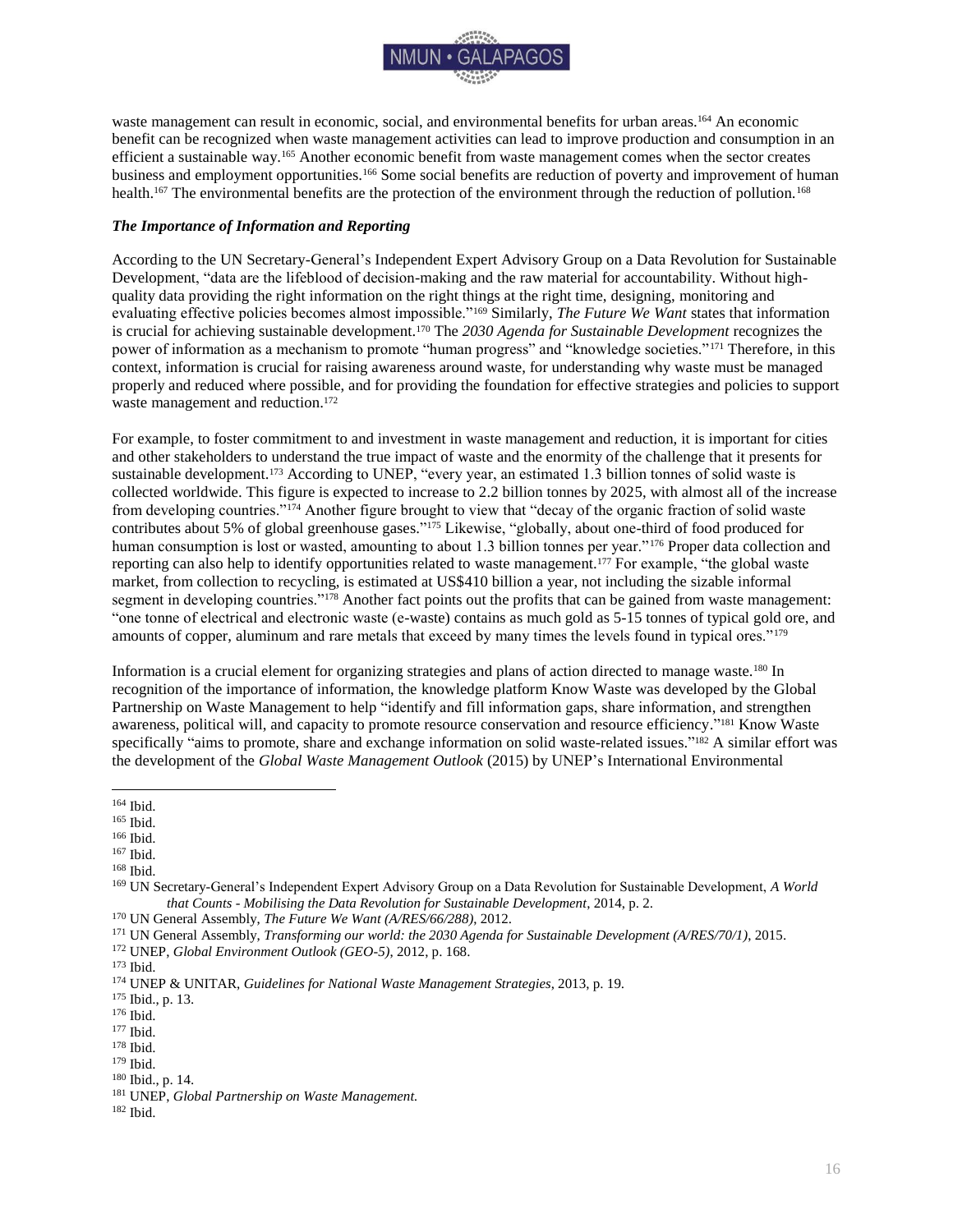

Civil society is playing an important role in waste management.<sup>200</sup> For example, CSOs are working with UN agencies and state actors "to prevent food waste through awareness raising campaigns, regulatory interventions, community action events and exchanges of ideas and experiences around the world." <sup>201</sup> CSOs are of particular assistance in large cities, where local authorities may not have the capacity to handle waste management independently.<sup>202</sup> Local non-governmental organizations and community-based organizations (CBOs) have proven particularly effective in actual implementation of effective waste management and reduction strategies in urban areas.<sup>203</sup> One example is in Kampala, Uganda, where "domestic local NGOs and CBOs are involved in physical operations such as waste recycling, drainage cleaning and waste collection, especially in poorer neighbourhoods." 204 Another example is the success associated with the Global Environment Facility Small Grants Programme, administered by UNDP, in providing funding and technical support to community-based projects that support waste management.<sup>205</sup> These diverse projects range from improving medical waste management in Nepal to engaging youth in urban waste management in Macedonia.<sup>206</sup>

However, there are numerous barriers that hamper the full participation and effectiveness of NGOs and CBOs, including "a lack of resources, donor dependency, central policies that favour large private companies and a lack of government recognition, as well as their lack of trust and confidence in partnerships or collaboration." 207 Additionally, active support, expansion, and scaling-up are required to ensure that local initiatives are able to generate results beyond the limited area of their communities.<sup>208</sup>

#### <span id="page-17-0"></span>*Conclusion*

The international community has committed to protecting the environment through sustainable initiatives, as shown through numerous agreements and conventions. The environmental dimension of sustainable development is the base of UNEP's efforts to execute practices and plans to protect the environment, including through effective waste management and reduction.<sup>209</sup>Cities are crucial to sustainable development: the 2030 Agenda notes that the management and sustainable development of urban areas are essential to assure good quality of life to the people.<sup>210</sup> Cities therefore have the responsibility to implement processes of waste management and to promote responsible, sustainable consumption that prevent the generation of waste where possible.<sup>211</sup> While there has been some progress in waste minimization, all stakeholders "need to achieve much greater progress if there is to be any possibility of realizing the ultimate objective of 'zero waste' economies and societies."<sup>212</sup>

#### <span id="page-17-1"></span>*Further Research*

Waste management and reduction have been established as important responsibilities for cities.<sup>213</sup> What are the barriers to effective waste management and reduction in cities, and how can UNEP address these barriers? How can the contribution of civil society to waste management and reduction be enhanced? Which other means can be applied to raise awareness about the dangers of mismanagement of waste? How can UNEP ensure the participation of local governments to reduce the production of waste? Which partnerships can UNEP build to promote waste management and reduction? What types of incentives could contribute to mobilizing private sector initiatives?

 $\overline{a}$ 

<sup>204</sup> UNEP, *Global Waste Management Outlook*, 2015, p. 175.

<sup>200</sup> UNEP, *Global Waste Management Outlook,* 2015, p. 115.

<sup>201</sup> Ibid.

<sup>202</sup> Ibid., p. 174.

<sup>203</sup> UNDP, *Community-based Chemicals and Waste Management: Experiences from the GEF Small Grants Programme*, 2017.

<sup>205</sup> UNDP, *Community-based Chemicals and Waste Management: Experiences from the GEF Small Grants Programme*, 2017. <sup>206</sup> Ibid.

<sup>207</sup> UNEP, *Global Waste Management Outlook*, 2015, p. 175.

<sup>208</sup> UNDP, *Community-based Chemicals and Waste Management: Experiences from the GEF Small Grants Programme*, 2017.

<sup>209</sup> UNEP, *Scope of Chemicals and Waste Subprogramme.*

<sup>210</sup> UN General Assembly, *Transforming our world: the 2030 Agenda for Sustainable Development (A/RES/70/1)*, 2015.

<sup>211</sup> Ibid.; UN General Assembly, *New Urban Agenda (A/71/256)*, 2016.

<sup>212</sup> UN Commission on Sustainable Development, *Policy options and actions for expediting progress in implementation: waste management – Report of the Secretary-General (E/CN.17/2011/6)*, 2011, p. 4.

<sup>213</sup> UN General Assembly, *New Urban Agenda (A/71/256),* 2016.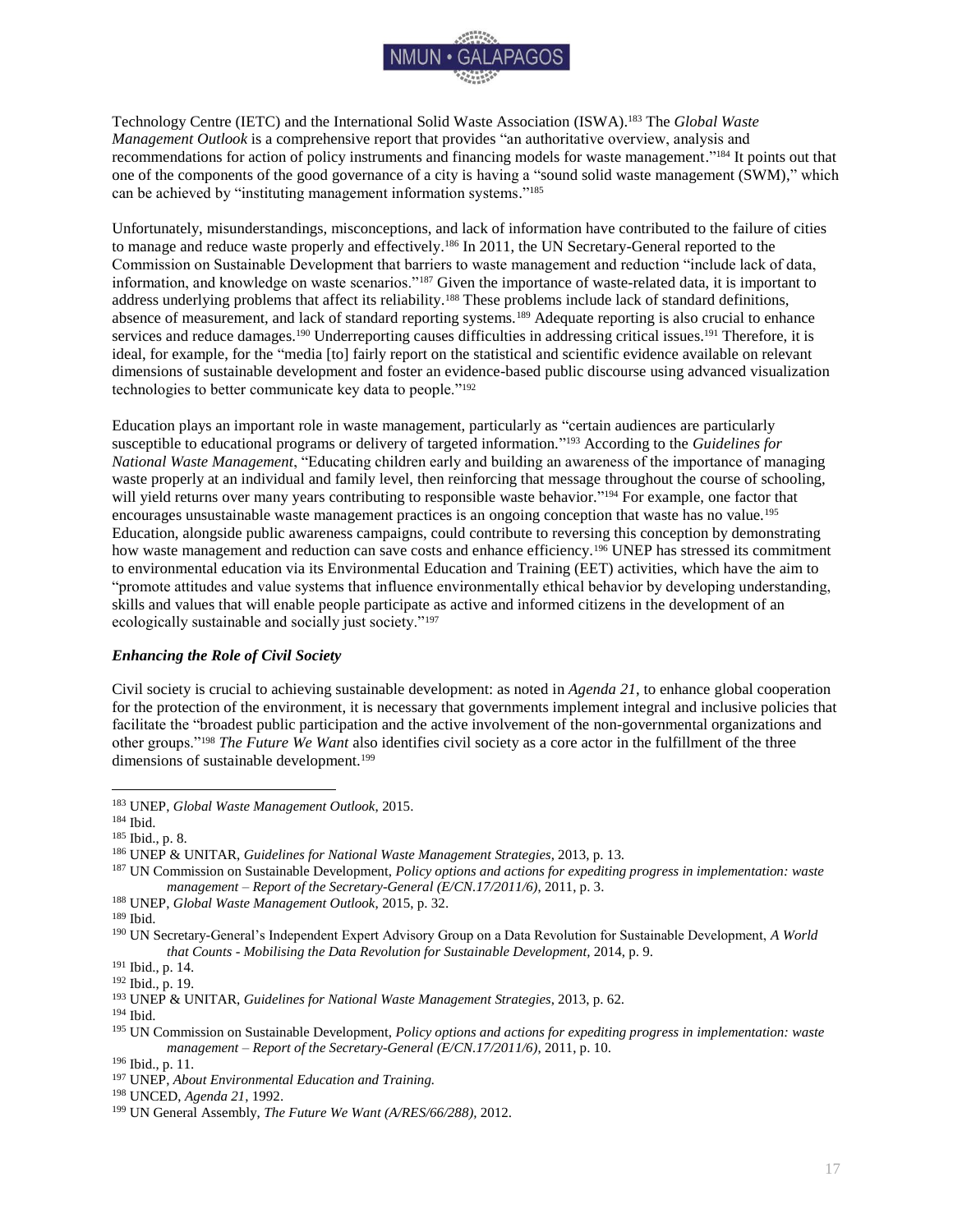

# **Annotated Bibliography**

<span id="page-18-0"></span>Cohen, S., et al. (2015). *Waste Management Practices in New York City, Hong Kong and Beijing.* Retrieved 5 June 2017 from:<http://www.columbia.edu/~sc32/documents/ALEP%20Waste%20Managent%20FINAL.pdf>

*This article describes the challenges and difficulties that waste brings to urban areas. The authors use New York, Hong Kong, and Beijing as case studies to determine the evolution of the management and reduction of waste. These three cities are examined in relation to factors such as the history of waste management, sustainability, recycling, food waste, and further challenges. The article uses data, graphics, and tables to simplify the compiled information. The article is a brief view of the way in which urban areas deal with waste, and it helpfully illustrates the various problems and challenges associated with waste management.*

European Environment Agency. (2016). *Waste, recycling* [Website]. Retrieved 6 June 2017 from: <https://www.eea.europa.eu/data-and-maps/indicators/waste-recycling-1/assessment>

*This work of the European Environment Agency provides substantial data on the actions taken to manage waste in Europe. The article provides clear graphics and figures that are easy to interpret. The article also presents the main targets that should be fulfilled for the European Union members on the issue. It will be useful for delegates to compare how different countries apply waste management practices. Also provided is a list of important policy documents related with waste management.* 

United Nations Environment Programme & United Nations Institute for Training and Research. (2013). *Guidelines for National Waste Management Strategies: Moving from Challenges to Opportunities*. Retrieved 5 June 2017 from: [http://cwm.unitar.org/national-profiles/publications/cw/wm/UNEP\\_UNITAR\\_NWMS\\_English.pdf](http://cwm.unitar.org/national-profiles/publications/cw/wm/UNEP_UNITAR_NWMS_English.pdf)

*UNEP and UNITAR collaborated to produce these guidelines to assist in the formation of national waste management strategies. The document presents a comprehensive overview of the main concepts and principles related to waste, including waste management and its reduction. Other topics include the responsibilities and duties of different stakeholders, as well as the strategies, challenges, and benefits associated with the management and reduction of waste. The document explains waste-related concepts in a clear way. It will be useful for delegates in understanding the importance of waste and its relation with sustainable development.*

United Nations Statistics Division. (2016). *UNSD Environmental Indicators, Waste* [Website]*.* Retrieved 6 June 2017 from:<https://unstats.un.org/unsd/environment/Time%20series.htm#Waste>

*This UN Statistics Division group of documents collects the main environmental indicators related to waste. These documents register information of the generation, collection, recycling, and treatment of waste in urban areas. Each document provides wide data that can serve as a tool to understand the compromise of local governments to manage and reduce waste. The website present official data that can be used to understand national contexts.*

World Urban Campaign. (2016). *The City We Need*. Retrieved 3 June 2017 from: <http://www.worldurbancampaign.org/sites/default/files/documents/tcwn2en.pdf>

> *This document of the World Urban Campaign outlines some of the requirements that cities need to implement to improve. The article presents 10 principles that any city should present in order to become a better space of living. In this work, the term "drivers of change" is used to label and address factors such as governance, finance, education, and technology that are meant to influence the development of the cities. This resource was important to the development of the* New Urban Agenda*. With this document, it is easy to understand the role of cities to achieve sustainable development.*

# **Bibliography**

<span id="page-18-1"></span>*Basel Convention on the Control of Transboundary Movements of Hazardous Wastes and Their Disposal.* (1989). Retrieved 6 July 2017 from: [http://www.basel.int/Portals/4/Basel%20Convention/docs/text/BaselConventionText](http://www.basel.int/Portals/4/Basel%20Convention/docs/text/BaselConventionText-e.pdf)[e.pdf](http://www.basel.int/Portals/4/Basel%20Convention/docs/text/BaselConventionText-e.pdf)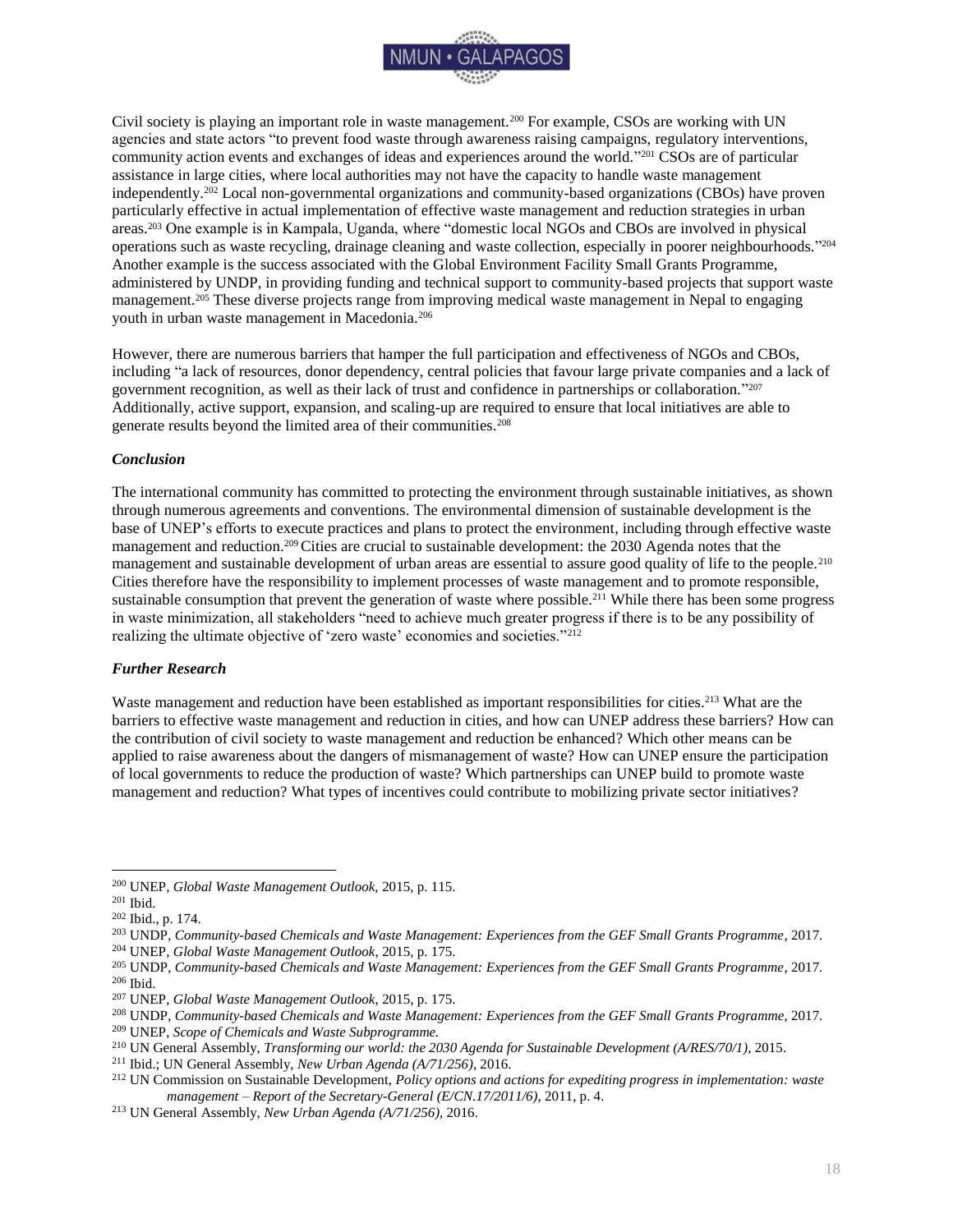

California Department of Resources Recycling and Recovery. (2017). *Waste Reduction* [Website]. Retrieved 25 August 2017 from:<http://www.calrecycle.ca.gov/reducewaste/>

Cohen, S., et al. (2015). *Waste Management Practices in New York City, Hong Kong and Beijing.* Retrieved 5 June 2017 from:<http://www.columbia.edu/~sc32/documents/ALEP%20Waste%20Managent%20FINAL.pdf>

European Environment Agency. (2016). *Waste, recycling* [Website]. Retrieved 6 June 2017 from: <https://www.eea.europa.eu/data-and-maps/indicators/waste-recycling-1/assessment>

European Environment Agency. (2017). *Municipal waste management across European countries* [Website]. Retrieved 9 July 2017 from: [https://www.eea.europa.eu/themes/waste/municipal-waste/municipal-waste](https://www.eea.europa.eu/themes/waste/municipal-waste/municipal-waste-management-across-european-countries)[management-across-european-countries](https://www.eea.europa.eu/themes/waste/municipal-waste/municipal-waste-management-across-european-countries)

Eurostat. (n.d.). *Recovery (excluding energy recovery)* [Website]. Retrieved 30 August 2017 from: [http://ec.europa.eu/eurostat/web/waste/waste-generation-and-management/management/recovery-excluding-energy](http://ec.europa.eu/eurostat/web/waste/waste-generation-and-management/management/recovery-excluding-energy-recovery)[recovery](http://ec.europa.eu/eurostat/web/waste/waste-generation-and-management/management/recovery-excluding-energy-recovery)

Food and Agriculture Organization of the United Nations. (2017). *Food for the Cities* [Website]. Retrieved 8 July 2017 from:<http://www.fao.org/fcit/environment-health/solid-waste/en/>

International Labour Organization. (2013). *Decent work in waste management*. Retrieved 9 July 2017 from: [http://www.ilo.org/wcmsp5/groups/public/---ed\\_emp/--](http://www.ilo.org/wcmsp5/groups/public/---ed_emp/---emp_ent/documents/publication/wcms_242573.pdf) emp\_ent/documents/publication/wcms\_242573.pdf

Kosovar Civil Society Foundation. (n.d.). *Calls for proposals on waste management* [Website]. Retrieved 9 July 2017 from:

[http://www.kcsfoundation.org/dsp/repository/docs/170524\\_Guidelines\\_for\\_application\\_Call\\_for\\_project\\_proposals](http://www.kcsfoundation.org/dsp/repository/docs/170524_Guidelines_for_application_Call_for_project_proposals_in_waste_management_DSP_Final.pdf) [\\_in\\_waste\\_management\\_DSP\\_Final.pdf](http://www.kcsfoundation.org/dsp/repository/docs/170524_Guidelines_for_application_Call_for_project_proposals_in_waste_management_DSP_Final.pdf)

Kosovar Civil Society Foundation. (2014). *Profile* [Website]. Retrieved 9 July 2017 from: [http://www.kcsfoundation.org/?page=2,2#.WWlrl8fw\\_PA](http://www.kcsfoundation.org/?page=2,2#.WWlrl8fw_PA)

National Institute of Urban Affairs. (2015). *Urban Solid Waste Management.* Retrieved 6 June 2017 from: [https://pearl.niua.org/sites/default/files/books/GP-GL3\\_SWM.pdf](https://pearl.niua.org/sites/default/files/books/GP-GL3_SWM.pdf)

Organisation for Economic Co-operation and Development. (2001). *Disposal of Waste* [Website]. Glossary of Statistical Terms. Retrieved 14 August 2017 from:<https://stats.oecd.org/glossary/detail.asp?ID=648>

Organisation for Economic Co-operation and Development. (2003). *Waste* [Website]. Glossary of Statistical Terms. Retrieved 29 August 2017 from:<https://stats.oecd.org/glossary/detail.asp?ID=2896>

Organisation for Economic Co-operation and Development. (2005). *Recycling* [Website]. Glossary of Statistical Terms. Retrieved 29 August 2017 from:<https://stats.oecd.org/glossary/detail.asp?ID=2260>

Organisation for Economic Co-operation and Development. (2007). *Guidance Manual for the Implementation of the OECD Recommendation on Environmentally Sound Management of Waste*. Retrieved 5 July 2017 from: <https://www.oecd.org/env/waste/39559085.pdf>

*Rotterdam Convention on the Prior Informed Consent Procedure for Certain Hazardous Chemicals and Pesticides in International Trade*. (1998)*.* Retrieved 6 July 2017 from: [http://www.pic.int/Portals/5/download.aspx?d=UNEP-](http://www.pic.int/Portals/5/download.aspx?d=UNEP-FAO-RC-CONVTEXT-2015.English.pdf)[FAO-RC-CONVTEXT-2015.English.pdf](http://www.pic.int/Portals/5/download.aspx?d=UNEP-FAO-RC-CONVTEXT-2015.English.pdf)

*Stockholm Convention on Persistent Organic Pollutants.* (2001). Retrieved 5 July 2017 from: [http://www.pops.int/documents/convtext/convtext\\_en.pdf](http://www.pops.int/documents/convtext/convtext_en.pdf)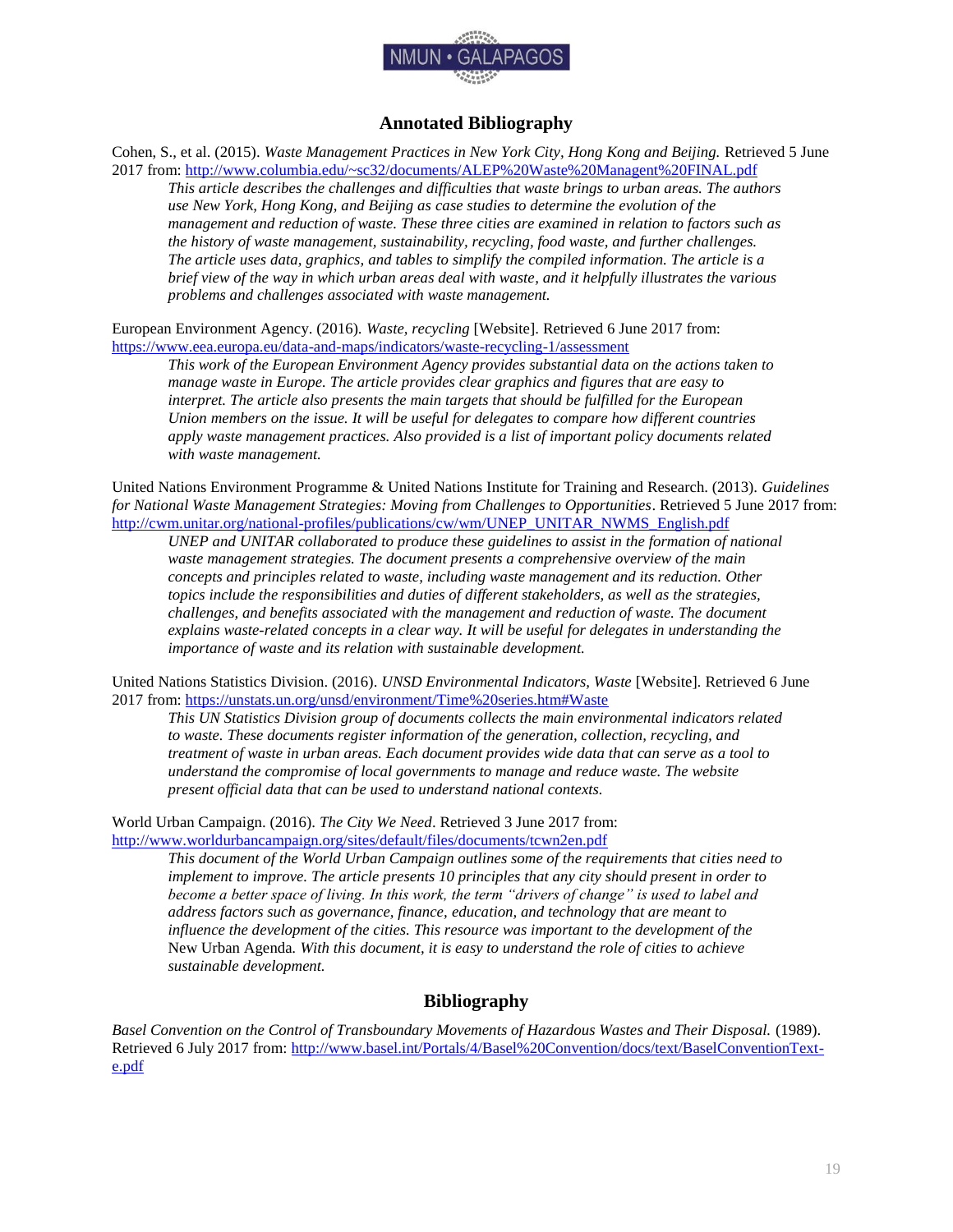

United Nations, Commission on Sustainable Development. (2010). *Policy options and actions for expediting progress in implementation: waste management – Report of the Secretary-General (E/CN.17/2011/6)*. Retrieved 30 August 2017 from:<http://undocs.org/E/CN.17/2011/6>

United Nations Conference on Environment and Development. (1992). *Agenda 21* [Outcome Document]*.* Retrieved 5 June 2017 from:<https://sustainabledevelopment.un.org/content/documents/Agenda21.pdf>

United Nations, Department of Economic and Social Affairs. (n.d.). *Habitat III* [Website]. Retrieved 29 August 2017 from:<https://sustainabledevelopment.un.org/index.php?page=view&type=13&nr=796&menu=35>

United Nations, Department of Economic and Social Affairs. (n.d.). *Sustainable Development Goal 11* [Website]*.* Retrieved 16 August 2017 from:<https://sustainabledevelopment.un.org/sdg11>

United Nations, Department of Economic and Social Affairs. (n.d.). *United Nations Conference on Environment and Development* [Website]. Retrieved 3 June 2017 from:<https://sustainabledevelopment.un.org/milestones/unced>

United Nations, Department of Economic and Social Affairs. (n.d.). *United Nations Conference on Sustainable Development, Rio+20* [Website]*.* Retrieved 2 June 2017 from:<https://sustainabledevelopment.un.org/rio20>

United Nations, Department of Economic and Social Affairs. (n.d.). *United Nations Sustainable Development Summit 2015* [Website]*.* Retrieved 7 July 2017 from:<https://sustainabledevelopment.un.org/post2015/summit>

United Nations, Department of Economic and Social Affairs. (2016). *Environmental Glossary* [Website]*.* Retrieved 6 June 2017 from:<https://unstats.un.org/unsd/environmentgl/gesform.asp?getitem=1178>

United Nations, Department of Economic and Social Affairs. (2016). *UNSD Environmental Indicators, Waste*  [Website]*.* Retrieved 6 June 2017 from:<https://unstats.un.org/unsd/environment/Time%20series.htm#Waste>

United Nations, Department of Economic and Social Affairs. (2016). *The World's Cities in 2016* [Data Booklet]. Retrieved 29 August 2017 from:

[http://www.un.org/en/development/desa/population/publications/pdf/urbanization/the\\_worlds\\_cities\\_in\\_2016\\_data\\_](http://www.un.org/en/development/desa/population/publications/pdf/urbanization/the_worlds_cities_in_2016_data_booklet.pdf) [booklet.pdf](http://www.un.org/en/development/desa/population/publications/pdf/urbanization/the_worlds_cities_in_2016_data_booklet.pdf)

United Nations Development Programme. (2016). *Chemicals and Waste Management* [Website]*.* Retrieved 28 August 2017 from: [http://www.undp.org/content/undp/en/home/ourwork/sustainable-development/natural-capital](http://www.undp.org/content/undp/en/home/ourwork/sustainable-development/natural-capital-and-the-environment/chemicals-and-waste-management.html)[and-the-environment/chemicals-and-waste-management.html](http://www.undp.org/content/undp/en/home/ourwork/sustainable-development/natural-capital-and-the-environment/chemicals-and-waste-management.html)

United Nations, Economic and Social Council, 2017 session. (2017). *Progress towards the Sustainable Development Goals: Report of the Secretary-General (E/2017/66)*. Retrieved 29 August 2017 from: <http://undocs.org/E/2017/66>

United Nations Environment Programme. (n.d.). *About Environmental Education and Training* [Website]. Retrieved 25 August 2017 from: <http://www.unep.org/training/who-we-are/about-environmental-education-and-training>

United Nations Environment Programme. (n.d.). *Background* [Website]. Retrieved 7 July 2017 from: <http://www.unepfi.org/about/background/>

United Nations Environment Programme. (n.d.). *Chemicals and Waste* [Website]. Retrieved 8 July 2017 from: <http://www.unep.org/chemicalsandwaste/who-we-are/overview>

United Nations Environment Programme. (n.d.). *The Global Partnership on Waste Management (GPWM)* [Website]. Retrieved 25 August 2017 from: [http://www.unep.org/ietc/what-we-do/global-partnership-waste](http://www.unep.org/ietc/what-we-do/global-partnership-waste-management-gpwm)[management-gpwm](http://www.unep.org/ietc/what-we-do/global-partnership-waste-management-gpwm)

United Nations Environment Programme. (n.d.). *Overview* [Website]. Retrieved 7 July 2017 from: <http://www.unep.org/about/who-we-are/overview>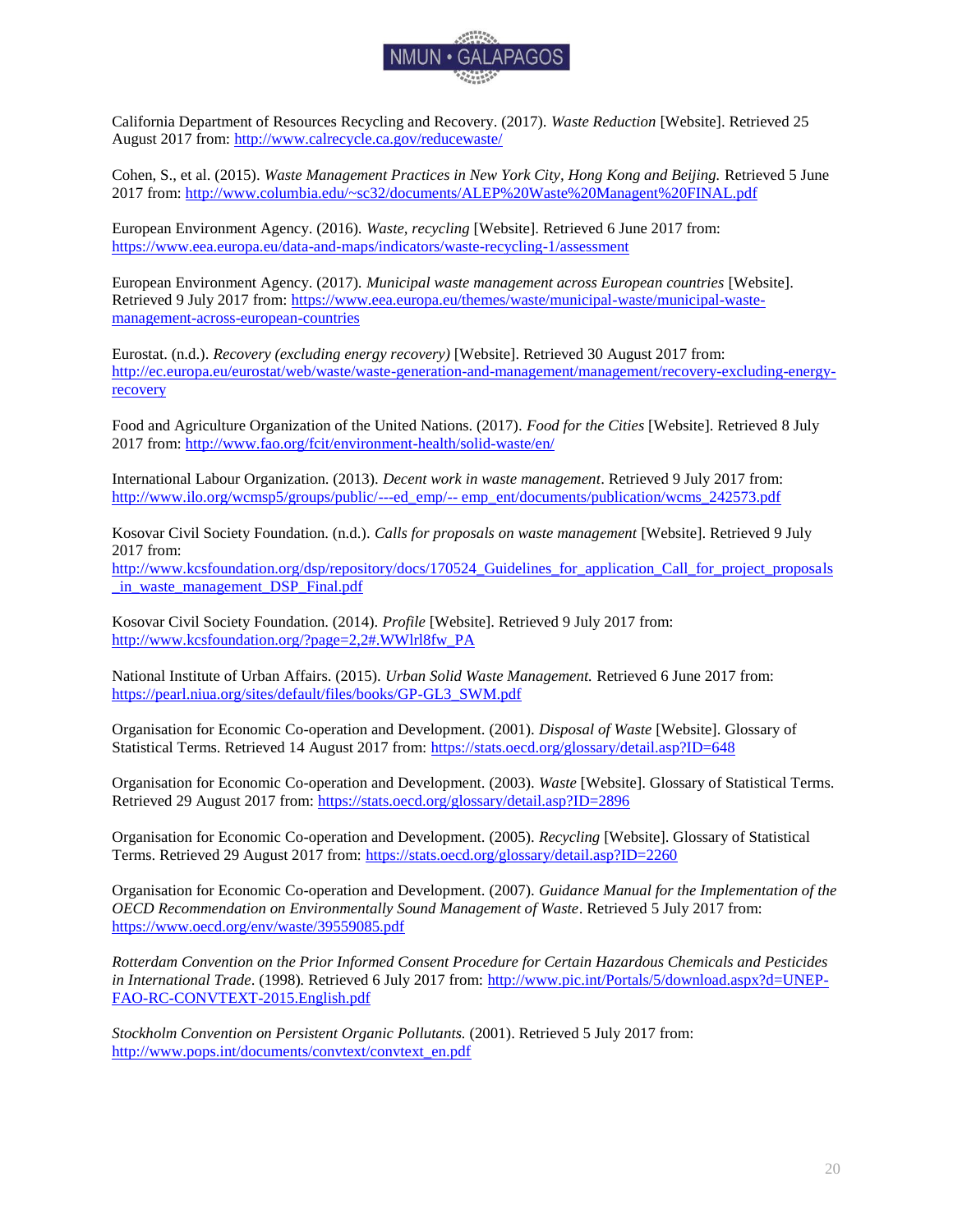

United Nations Environment Programme. (n.d.). *Scope of the Chemicals and Waste Subprogramme* [Website]. Retrieved 7 July 2017 from: [http://www.unep.org/chemicalsandwaste/who-we-are/scope-chemicals-and-waste](http://www.unep.org/chemicalsandwaste/who-we-are/scope-chemicals-and-waste-subprogramme)[subprogramme](http://www.unep.org/chemicalsandwaste/who-we-are/scope-chemicals-and-waste-subprogramme)

United Nations Environment Programme. (2012). *Global Environment Outlook (GEO-5)* [Report]. Retrieved 29 August 2017 from: [http://www.unep.org/geo/sites/unep.org.geo/files/documents/geo5\\_report\\_full\\_en\\_0.pdf](http://www.unep.org/geo/sites/unep.org.geo/files/documents/geo5_report_full_en_0.pdf)

United Nations Environment Programme. (2015). *Global Waste Management Outlook* [Report]. Retrieved 26 August 2017 from: <http://www.unep.org/ietc/what-we-do/global-waste-management-outlook-gwmo>

United Nations Environment Programme. (2017). *About the UN Environment Assembly* [Website]. Retrieved 29 August 2017 from:<http://www.unep.org/environmentassembly/about-un-environment-assembly>

United Nations Environment Programme. (2017). *Dimensions of Pollution: Waste* [Website]. Retrieved 29 August 2017 from:<http://www.unep.org/environmentassembly/waste>

United Nations Environment Programme. (2017). *Know Waste* [Website]. Retrieved 26 August 2017 from: [http://knowwaste.net](http://knowwaste.net/)

United Nations Environment Programme & United Nations Institute for Training and Research. (2013). *Guidelines for National Waste Management Strategies: Moving from Challenges to Opportunities*. Retrieved 5 June 2017 from: [http://cwm.unitar.org/national-profiles/publications/cw/wm/UNEP\\_UNITAR\\_NWMS\\_English.pdf](http://cwm.unitar.org/national-profiles/publications/cw/wm/UNEP_UNITAR_NWMS_English.pdf)

United Nations, General Assembly, Sixty-sixth session. (2012). *The future we want (A/RES/66/288)* [Outcome Document]. Retrieved 4 June 2017 from:<http://undocs.org/A/RES/66/288>

United Nations, General Assembly, Seventieth session. (2015). *Transforming our world: the 2030 Agenda for Sustainable Development (A/RES/70/1)*. Retrieved 4 June 2017 from:<http://undocs.org/A/RES/70/1>

United Nations, General Assembly, Seventy-first session. (2017). *New Urban Agenda (A/RES/71/256).* Retrieved 5 July 2017 from:<http://undocs.org/A/RES/71/256>

United Nations Institute for Training and Research. (n.d.). *Chemicals and Waste Management* [Website]. Retrieved 8 July 2017 from: <http://unitar.org/cwm/overview>

United Nations Institute for Training and Research. (n.d.). *Waste Management* [Website]. Retrieved 8 July 2017 from: [http://www.unitar.org/thematic-areas/advance-environmental-sustainability-and-green-development/waste](http://www.unitar.org/thematic-areas/advance-environmental-sustainability-and-green-development/waste-management)[management](http://www.unitar.org/thematic-areas/advance-environmental-sustainability-and-green-development/waste-management)

United Nations Secretary-General. (2013, September 5). *Secretary-General's remarks at a G20 working dinner on "Sustainable Development for All*. Retrieved 9 July 2017 from[: https://www.un.org/sg/en/content/sg/statement/2013-](https://www.un.org/sg/en/content/sg/statement/2013-09-05/secretary-generals-remarks-g20-working-dinner-sustainable) [09-05/secretary-generals-remarks-g20-working-dinner-sustainable](https://www.un.org/sg/en/content/sg/statement/2013-09-05/secretary-generals-remarks-g20-working-dinner-sustainable)

United Nations Secretary-General's Independent Expert Advisory Group on a Data Revolution for Sustainable Development. (2014). *A World that Counts - Mobilising the Data Revolution for Sustainable Development* [Report]. Retrieved 26 August 2017 from: [http://www.undatarevolution.org/wp-content/uploads/2014/11/A-World-That-](http://www.undatarevolution.org/wp-content/uploads/2014/11/A-World-That-Counts.pdf)[Counts.pdf](http://www.undatarevolution.org/wp-content/uploads/2014/11/A-World-That-Counts.pdf)

United Nations, Department of Economic and Social Affairs. (2015)*. Sustainable Development Goal 11* [Website ]. Retrieved 15 August 2017 from:<https://sustainabledevelopment.un.org/sdg11>

United Nations Development Programme. (2017). *Community-based Chemicals and Waste Management: Experiences from the GEF Small Grants Programme* [Report]. Retrieved 29 August 2017 from: <http://www.thegef.org/sites/default/files/publications/SGP-Chemicals-and-WasteManagement-DigitalFinal.pdf>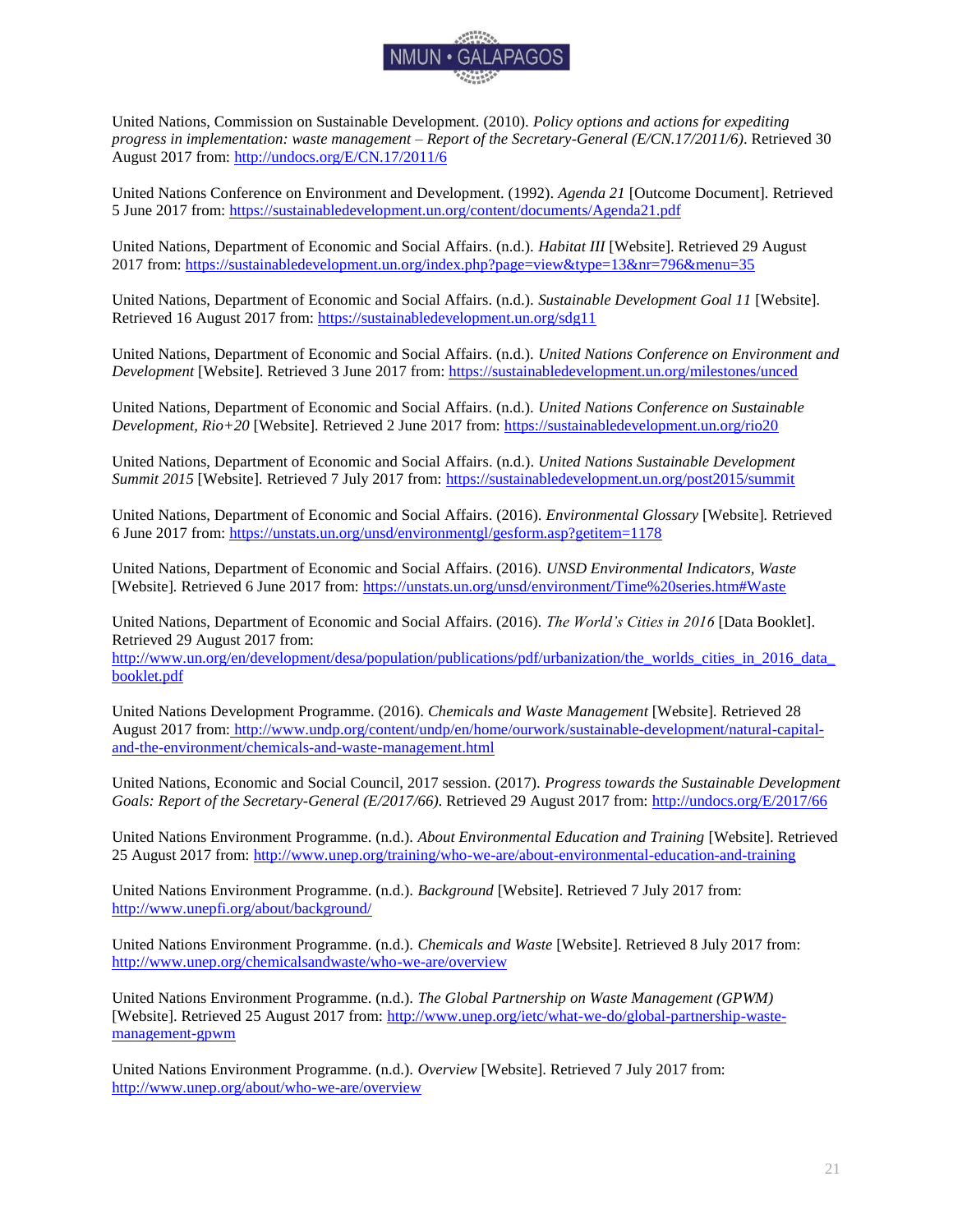

Vilella, M. (2016). Zero Waste Cities: At the Forefront of the Sustainable Development Goals Agenda. *The World Post*. Retrieved 29 August 2017 from: [http://www.huffingtonpost.com/mariel-vilella/zero-waste-cities-at](http://www.huffingtonpost.com/mariel-vilella/zero-waste-cities-at-the_b_12029704.html)the  $b$  12029704.html

Waste Management Resources. (2009). *Waste Minimization* [Website]. Retrieved 25 August 2017 from: <http://www.wrfound.org.uk/articles/waste-minimization.html>

World Urban Campaign. (2016). *The City We Need*. Retrieved 3 June 2017 from: <http://www.worldurbancampaign.org/sites/default/files/documents/tcwn2en.pdf>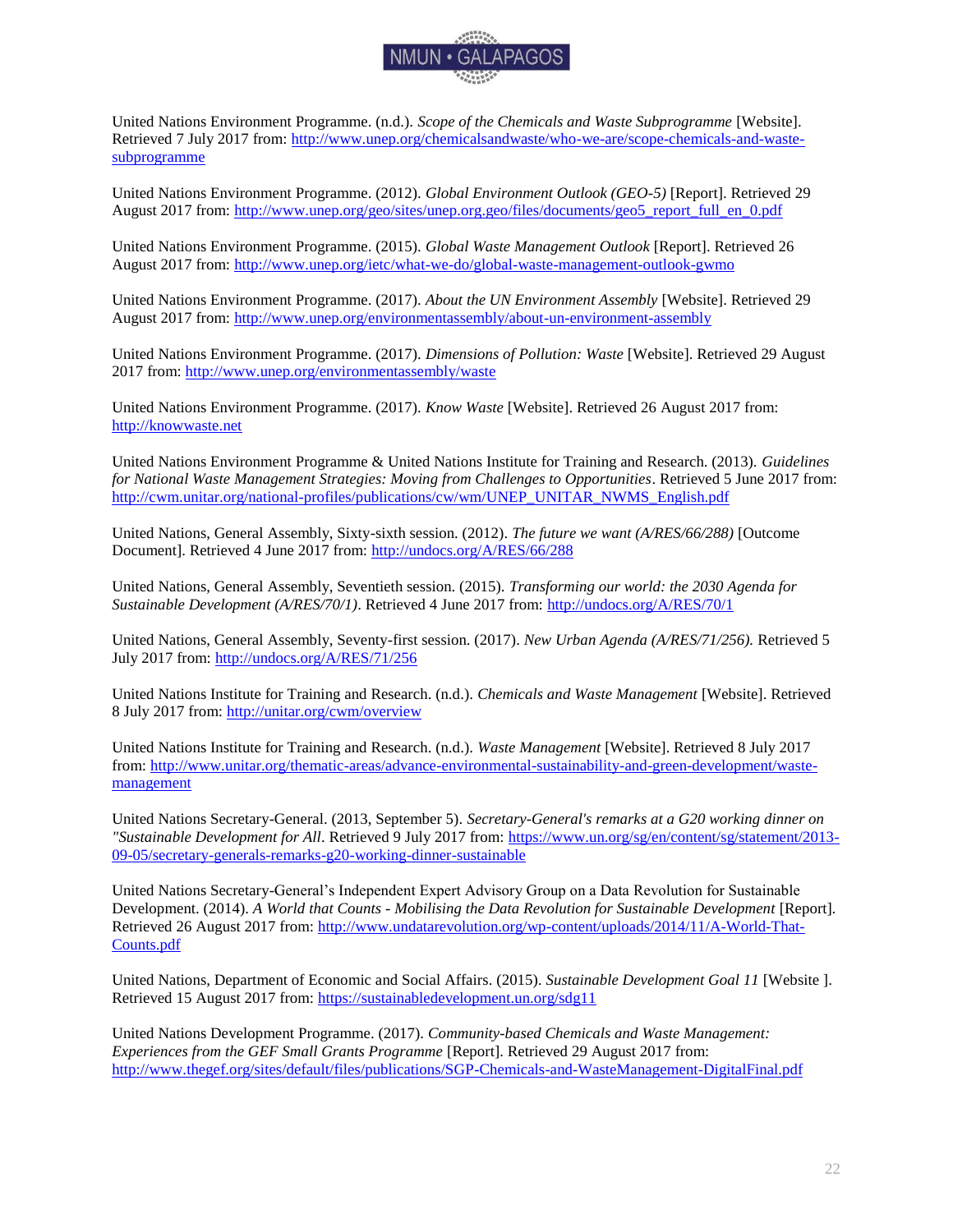

# **II. Development of Eco-friendly Technology for the Protection of Oceans and Seas**

<span id="page-23-0"></span>*"Oceans provide food, energy, water, jobs and economic benefits for people in every country – even those that are landlocked. They are a crucial buffer against climate change and a massive resource for sustainable development. The health of our oceans and seas is inextricably linked with the health of our planet and all life on earth. … The truth is, the sea has a special relationship with all of us. It keeps us alive. But that relationship is now under threat as never before."*<sup>214</sup>

# <span id="page-23-1"></span>*Introduction*

Oceans and seas "drive global systems that make the Earth habitable for humankind."<sup>215</sup> Covering three quarters of the Earth's surface, oceans and seas are essential to sustainable development, poverty eradication, food security, and trade and transportation.<sup>216</sup> Over three billion people depend directly on marine biodiversity for their livelihoods.<sup>217</sup> As they supply oxygen and absorb carbon dioxide, oceans and seas are essential to mitigating the effects of climate change.<sup>218</sup> Accordingly, the issue of preservation of our oceans and seas has achieved great prominence on the international community's agenda, particularly after the adoption of the Sustainable Development Goals (SDGs), as SDG 14 is specifically on conservation and sustainable use of the oceans, seas, and marine resources.<sup>219</sup> Organizations within the United Nations (UN) system, including the UN Environment Programme (UNEP), have therefore launched initiatives and projects designed to protect the oceans and seas, including by encouraging the development of technologies that will help with the protection and conversation of the oceans and seas.<sup>220</sup> As defined in *Agenda 21* (1992), eco-friendly or "environmentally sound" technologies "protect the environment, are less polluting, use all resources in a more sustainable manner, recycle more of their wastes and products, and handle residual wastes in a more acceptable manner than the technologies for which they were substitutes."<sup>221</sup> *Agenda 21*  further acknowledges that the availability, access, and transfer of technology "are essential requirements for sustainable development."<sup>222</sup> Advances in eco-friendly technology will be especially crucial for international efforts to protect the oceans and seas, which are subject to greater threats than ever before from both marine- and landbased human activities.<sup>223</sup>

## <span id="page-23-2"></span>*International and Regional Framework*

The protection and preservation of marine environments is acknowledged in the *United Nations Convention on the*  Law of the Sea (UNCLOS) (1982), which has been ratified by 168 States Parties.<sup>224</sup> Article 192 expressly establishes that "states have the obligation to protect and preserve the marine environment."<sup>225</sup> UNCLOS can therefore be considered as one of the first international attempts to develop a control mechanism to protect and conserve oceans and seas.<sup>226</sup> UNCLOS also addresses the development and transfer of marine technology.<sup>227</sup> Article 266 provides that "states, directly or through competent international organizations, shall cooperate in accordance with their capabilities to promote actively the development and transfer of marine science and marine technology on fair and reasonable terms and conditions."<sup>228</sup>

 $\overline{a}$ <sup>214</sup> UN Secretary-General, *Secretary-General's opening remarks to the Ocean Conference [as delivered]*, 2017.

<sup>215</sup> UNDP, *Goal 14: Life below Water*, 2017.

<sup>216</sup> UN Ocean Conference, *Our ocean, our future: call for action (A/CONF.230/11)*, 2017, p. 2.

<sup>217</sup> UNDP, *Goal 14: Life below Water*, 2017.

<sup>218</sup> UN Ocean Conference, *Our ocean, our future: call for action (A/CONF.230/11)*, 2017, p. 2.

<sup>219</sup> Ibid.

<sup>220</sup> UNEA, *Oceans and seas (2/10)*, 2016; UNEA, *Marine plastic litter and microplastics (2/11)*, 2016; UNEA, *Delivering on the 2030 Agenda for Sustainable Development (2/5)*, 2016.

<sup>221</sup> UNCED, *Agenda 21*, 1992, para. 34.1.

<sup>222</sup> Ibid., para. 34.7.

<sup>223</sup> UN General Assembly, *Preparatory process of the United Nations Conference to Support the Implementation of Sustainable Development Goal 14: Conserve and sustainably use the oceans, seas and marine resources for sustainable development: Note by the Secretary-General (A/71/733)*, 2017, p. 2.

<sup>224</sup> *United Nations Convention on the Law of the Sea*, 1982.

<sup>225</sup> Ibid., art. 192.

<sup>226</sup> UN Division for Ocean Affairs and the Law of the Sea, *The United Nations Convention on the Law of the Sea: A historical perspective*, 1998.

<sup>227</sup> *United Nations Convention on the Law of the Sea*, 1982, part XIV.

<sup>228</sup> Ibid., art. 266.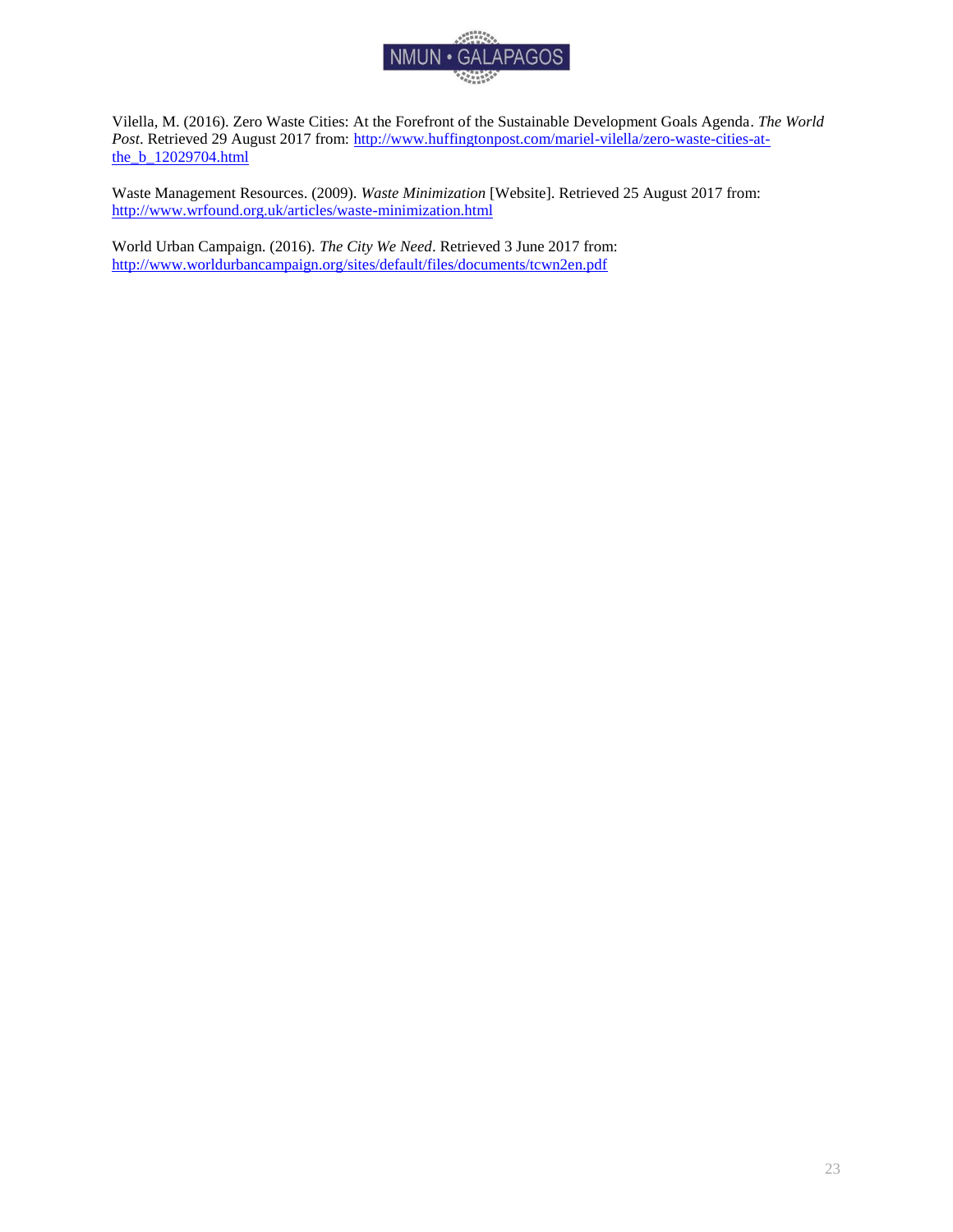

The international community reaffirmed its commitment to the protection and preservation of oceans and seas through *Agenda 21*, which was adopted at the UN Conference on Environment and Development in 1992. <sup>229</sup> *Agenda 21* is a plan of action to which Member States committed to guide their activities towards sustainable development.<sup>230</sup> Chapter 17 of *Agenda 21* stresses the importance of the oceans and seas to sustainable development, as well as human dependence on oceans and seas: over half of the world's population lives in coastal areas.<sup>231</sup> *Agenda 21* also highlights the "need for favourable access to and transfer of environmentally sound technologies, in particular to developing countries, through supportive measures that promote technology cooperation and that should enable transfer of necessary technological know-how as well as building up of economic, technical, and managerial capabilities for the efficient use and further development of transferred technology."<sup>232</sup> At the UN Conference on Sustainable Development in 2012, Member States adopted *The Future We Want*, in which they reiterated their commitment to oceans and marine ecosystems, while also emphasizing "the need for cooperation in marine scientific research" and for "the transfer of technology" to assist developing countries.<sup>233</sup>

Other international agreements point to the significance of the oceans and seas, as well as to the importance of technology for their protection. The *Convention on Biological Diversity* (1992) aims to protect all biological diversity, or biodiversity, defined as the "variability among living organisms from all sources including, *inter alia*, terrestrial, marine and other aquatic ecosystems and the ecological complexes of which they are part."<sup>234</sup> It acknowledges that technology is essential to the protection of biodiversity, and it contains provisions on access to and transfer of technology (art. 16), exchange of information (art. 17), and technical and scientific cooperation (art. 18).<sup>235</sup> Article 25 of the Convention establishes the Subsidiary Body on Scientific, Technical and Technological Advice to assist States Parties with implementation.<sup>236</sup> The *United Nations Framework Convention on Climate Change* (UNFCCC) (1992) contains a commitment by States Parties to promote sustainable management, conservation, and enhancement of "sinks and reservoirs of all greenhouse gases," including oceans, thus recognizing the important role that oceans and seas have in mitigating climate change.<sup>237</sup> The *Paris Agreement*, adopted by the Conference of the Parties to the UNFCCC in 2015, reaffirms the need to protect oceans specifically and underlines "the importance of fully realizing technology development" to support efforts against climate change.<sup>238</sup>

In September 2015, the UN General Assembly adopted the *2030 Agenda for Sustainable Development*, which includes the 17 SDGs and 169 targets.<sup>239</sup> SDG 14 is to "conserve and sustainably use the oceans, seas and marine resources for sustainable development"; target 14.a is to "increase scientific knowledge, develop research capacity and transfer marine technology … in order to improve ocean health and to enhance the contribution of marine biodiversity to the development of developing countries."<sup>240</sup> SDG 17, which addresses implementation and the global partnership for sustainable development, includes targets on enhancing "regional and international cooperation on and access to science, technology and innovation" and on promoting the "development, transfer, dissemination and diffusion of environmentally sound technologies to developing countries on favourable terms."<sup>241</sup>

#### <span id="page-24-0"></span>*Role of the International System*

Ever since its creation, UNEP has served as a global leader in environmental protection and conservation, including with respect to the oceans and seas.<sup>242</sup> One of the oldest and most effective initiatives from UNEP regarding the conservation of oceans and seas is the Regional Seas Programme (RSP).<sup>243</sup> Launched in 1974, the RSP aims to

<sup>229</sup> UNCED, *Agenda 21*, 1992.

<sup>230</sup> Ibid.

<sup>231</sup> Ibid, ch. 17.

<sup>232</sup> Ibid., para. 34.4.

<sup>233</sup> UN General Assembly, *The Future We Want (A/RES/66/288)*, 2012, pp. 30-31.

<sup>234</sup> *Convention on Biological Diversity*, 1992, art. 2.

<sup>235</sup> Ibid., arts. 16-18.

<sup>236</sup> Ibid., art. 25.

<sup>237</sup> *United Nations Framework Convention on Climate Change*, 1992, art. 4.

<sup>238</sup> Conference of the Parties to the UNFCCC, *Paris Agreement*, 2015, Preamble, art. 10.

<sup>239</sup> UN General Assembly, *Transforming our world: the 2030 Agenda for Sustainable Development (A/RES/70/1)*, 2015.

<sup>240</sup> UN DESA, *Sustainable Development Goal 14*, 2017.

<sup>241</sup> UN DESA, *Sustainable Development Goal 17*, 2017.

<sup>242</sup> New Zealand, *United Nations Handbook 2016-2017*, 2016, pp. 260-61.

<sup>243</sup> UNEP, *Regional Seas Programme: Overview.*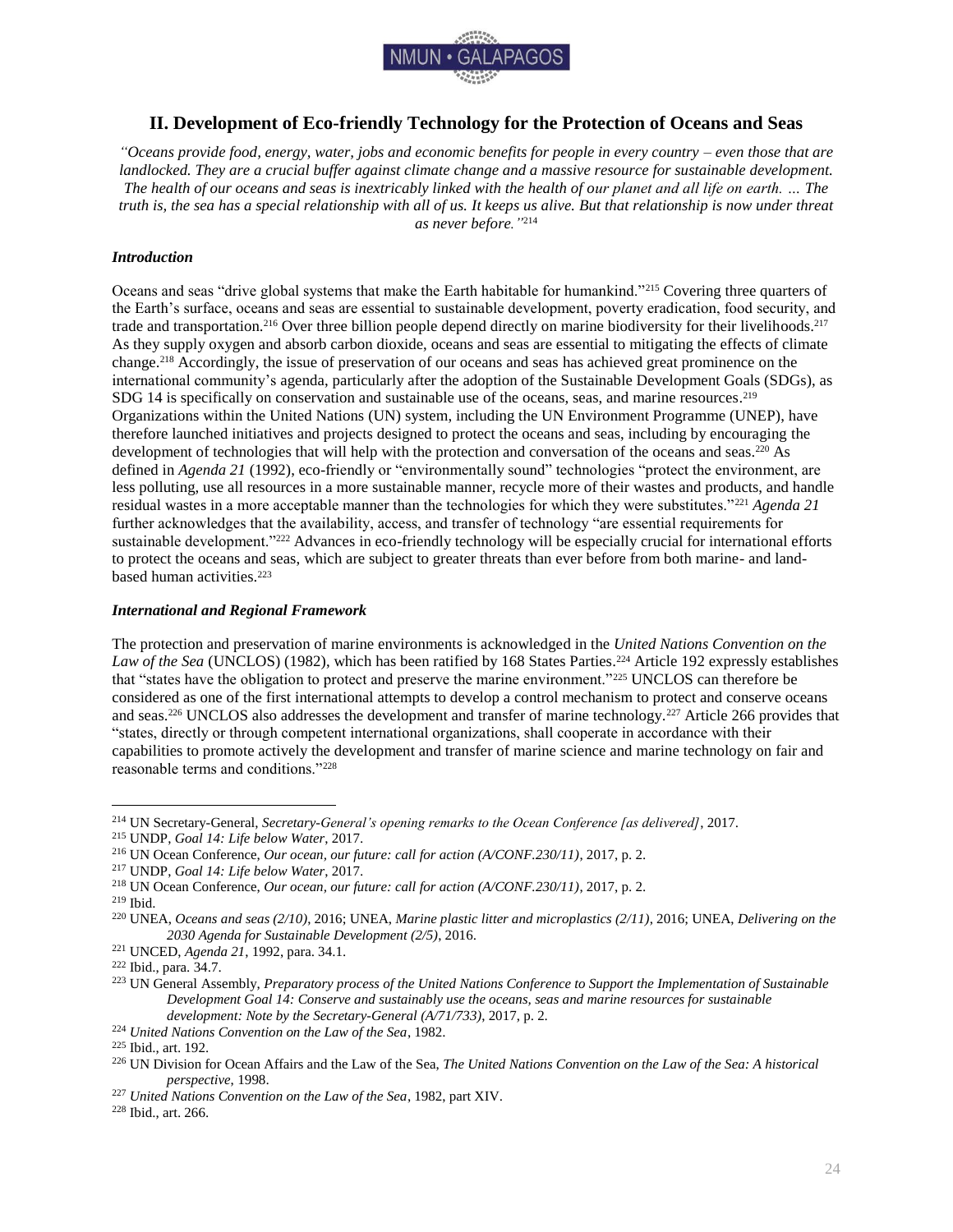

address threats to the world's oceans and coastal areas through the "shared seas" approach.<sup>244</sup> This approach refers to plans of action and practices, supported by regional conventions, that are being collectively implemented by groups of countries in regions around the world.<sup>245</sup> Other relevant UNEP programs include the Global Programme of Action for the Protection of the Marine Environment from Land-based Activities and the International Coral Reef Action Network.<sup>246</sup> UNEP participates in UN-Oceans, an inter-agency mechanism that coordinates UN system activities related to oceans and seas.<sup>247</sup> It also serves as co-coordinator of the Interagency Task Team on Science, Technology and Innovation for the SDGs, which forms part of the Technology Facilitation Mechanism that supports the implementation of the 2030 Agenda.<sup>248</sup>

As the governing body of UNEP, the UN Environment Assembly (UNEA) regularly addresses the oceans and seas at its sessions.<sup>249</sup> At its second session in 2016, UNEA adopted resolution 2/10 on "Oceans and seas," which calls for "continued cooperation and coordination on marine issues among all relevant global and regional forums and organizations" for the achievement of SDG 14, as well as encouraging UNEP "to provide scientific support" to enhance understanding of "abrupt, accelerating or irreversible environmental changes," including "thawing of the permafrost of the seabed and melting of sea ice and glaciers."<sup>250</sup> UNEA resolution 2/11 on "Marine plastic litter and microplastics" recognizes the role of "cost-effective technologies" and "automated and remote sensing technology" in efforts to reduce plastic debris in the marine environment.<sup>251</sup>

UNEP collaborates with the Intergovernmental Oceanographic Commission of the UN Educational, Scientific and Cultural Organization (IOC-UNESCO), which specializes in marine science.<sup>252</sup> In 2003, IOC-UNESCO adopted the *IOC Criteria and Guidelines on Transfer of Marine Technology* as a tool to assist States Parties with applying the provisions of UNCLOS related to the development and transfer of marine technology.<sup>253</sup> Other UN system entities and related organizations involved in addressing oceans and seas include the UN Development Programme (UNDP), which provides country-specific assistance in managing marine resources through the Water and Ocean Governance Programme; the Food and Agriculture Organization of the UN (FAO), which promotes sustainable use of marine resources; and the International Maritime Organization (IMO), a specialized agency of the UN in charge of maritime safety and prevention of pollution from ships.<sup>254</sup>

The UN Conference to Support the Implementation of Sustainable Development Goal 14, also known as the Ocean Conference, took place from 5-9 June 2017 at UN Headquarters in New York. <sup>255</sup> Throughout the conference, stakeholders discussed methods, techniques, and technologies that could lead humanity towards a sustainable usage of oceans and seas.<sup>256</sup> The conference included seven partnership dialogues, one of which was focused on "increasing scientific knowledge, and developing research capacity and transfer of marine technology" in line with SDG target 14.a; participants included representatives from Member States, intergovernmental organizations, and non-governmental organizations (NGOs).<sup>257</sup> The outcomes of the conference included a Call for Action, pursuant to which Member States committed "to act decisively and urgently" with the goal of "halting and reversing the decline in the health and productivity of our ocean and its ecosystems and to protecting and restoring its resilience and ecological integrity."<sup>258</sup> The Call for Action encouraged all stakeholders to take steps to implement SDG 14,

 $\overline{a}$ <sup>244</sup> Ibid*.*

<sup>245</sup> Ibid.

<sup>246</sup> UN-Oceans, *About UN-Oceans*, 2017.

<sup>247</sup> UN-Oceans, *About UN-Oceans*, 2017.

<sup>248</sup> UNEP, *Technology and 2030 Agenda*.

<sup>249</sup> UNEP, *About the UN Environment Assembly*, 2017.

<sup>250</sup> UNEA, *Oceans and seas (2/10)*, 2016.

<sup>251</sup> UNEA, *Marine plastic litter and microplastics (2/11)*, 2016.

<sup>252</sup> UNESCO, *Intergovernmental Oceanographic Commission*, 2017.

<sup>253</sup> IOC-UNESCO, *IOC Criteria and Guidelines on the Transfer of Marine Technology*, 2005.

<sup>254</sup> UN-Oceans, *About UN-Oceans*, 2017.

<sup>255</sup> UN Environment Programme, *The Ocean Conference.*

<sup>256</sup> UN Environment Programme, *The Ocean Conference.*

<sup>257</sup> UN Ocean Conference, *Partnership dialogue 6: Increasing scientific knowledge, and developing research capacity and transfer of marine technology*, 2017.

<sup>258</sup> UN Ocean Conference, *Our ocean, our future: call for action (A/CONF.230/11)*, 2017, p. 2.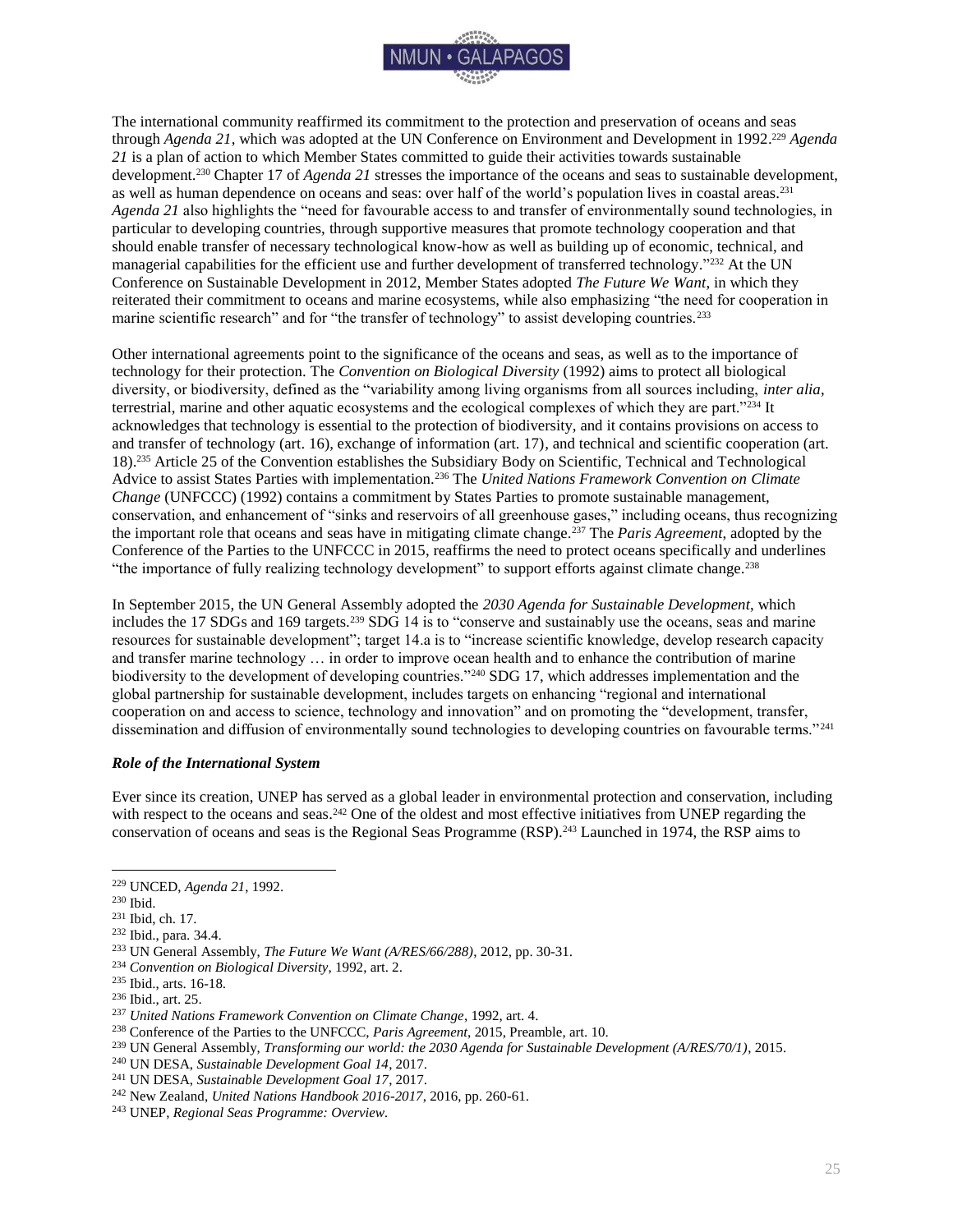

including by investing in marine scientific research, ocean and coastal observation, and scientific and technological innovation."<sup>259</sup>

As demonstrated by the diverse participants at the Ocean Conference, the protection of oceans and seas is the responsibility not only of Member States, but also of non-governmental actors. The participation of civil society and the private sector is essential to the protection of oceans and seas, as well as to sustainable development overall.<sup>260</sup> Examples include the work of the International Union for Conservation of Nature (IUCN), which includes both government and civil society organizations, is "the world's largest and most diverse environmental network."<sup>261</sup> IUCN maintains a Global Marine and Polar Programme focused on protecting marine and polar ecosystems, promoting sustainable use of marine and polar resources, and building an international framework to conserve marine biodiversity.<sup>262</sup> In December 2016, following a "keystone dialogue" between scientists and business representatives, eight of the world's largest seafood companies decided to create the Seafood Business for Ocean Stewardship initiative.<sup>263</sup> The companies intend to fulfil commitments to responsible ocean stewardship, including eliminating certain fishing practices that jeopardize endangered species, engaging in science-based efforts to improve aquaculture, and investing in emerging approaches and technologies that support sustainable fisheries and aquaculture.<sup>264</sup> Clean Seas, a UNEP-led campaign inaugurated in February 2017, aims to eliminate plastic debris in oceans and seas through a partnership between national governments; the private sector, especially companies that produce plastic litter; and civil society.<sup>265</sup>

# <span id="page-26-0"></span>*The Role of Technology in Protecting the Oceans and Seas*

Oceans, seas, and marine resources are in jeopardy as a result of impacts from human activities.<sup>266</sup> Climate change has proven particularly harmful: as oceans and seas absorb carbon dioxide, adverse consequences have included rising ocean temperatures, "ocean and coastal acidification, deoxygenation, sea-level rise, the decrease in polar ice coverage, coastal erosion and extreme weather events."<sup>267</sup> The declining health of oceans and seas is alarmingly visible in coral reefs, which are highly diverse ecosystems that are particularly vulnerable to changes in the environment.<sup>268</sup> Many coral reefs have been subject to bleaching: as ocean temperatures and acidification increase, corals expel a type of algae on which they rely for energy and lose their bright colors in the process.<sup>269</sup> If ocean conditions prevent the algae from returning, the corals eventually die.<sup>270</sup> Other significant threats include marine pollution; marine litter; the introduction of non-native species; destructive fishing practices; overfishing; and illegal, unreported, and unregulated fishing.<sup>271</sup>

The multitude of threats evinces the need for innovative approaches to protecting oceans and seas; correspondingly, there is a wide variety of technology that may have useful applications.<sup>272</sup> The *IOC Criteria and Guidelines on the Transfer of Marine Technology* notes that "marine technology refers to instruments, equipment, vessels, processes and methodologies required to produce and use knowledge to improve the study and understanding of the nature and resources of the ocean and coastal areas," including:

- a) Information and data, in a user-friendly format, on marine sciences and related marine operations and services;
- b) Manuals, guidelines, criteria, standards, references materials;

<sup>267</sup> Ibid.

 $\overline{a}$ <sup>259</sup> Ibid., p. 4.

<sup>260</sup> UN General Assembly, *Transforming our world: the 2030 Agenda for Sustainable Development (A/RES/70/1)*, 2015.

<sup>261</sup> IUCN, *About*, 2017.

<sup>262</sup> IUCN, *About the IUCN Global Marine and Polar Programme*, 2017.

<sup>263</sup> *"Keystone dialogue" creates breakthrough in ocean stewardship*, Marine Stewardship Council, 2016.

<sup>264</sup> Seafood Business for Ocean Stewardship, *Joint Statement from the 1st Keystone Dialogue*, 2016.

<sup>265</sup> UNEP, *UN Declares War on Ocean Plastic*, 2017.

<sup>266</sup> UN Ocean Conference, *Our ocean, our future: call for action (A/CONF.230/11)*, 2017, p. 2.

<sup>268</sup> UN General Assembly, *The Future We Want (A/RES/66/288)*, 2012, p. 34.

<sup>269</sup> UNEP, *Urgent Need for Sustainable Management of Coral Reefs.*

<sup>270</sup> Ibid.

<sup>271</sup> UN General Assembly, *Preparatory process of the United Nations Conference to Support the Implementation of Sustainable Development Goal 14: Conserve and sustainably use the oceans, seas and marine resources for sustainable development: Note by the Secretary-General (A/71/733)*, 2017, pp. 2-3.

<sup>272</sup> IOC-UNESCO, *IOC Criteria and Guidelines on the Transfer of Marine Technology*, 2005, p. 9.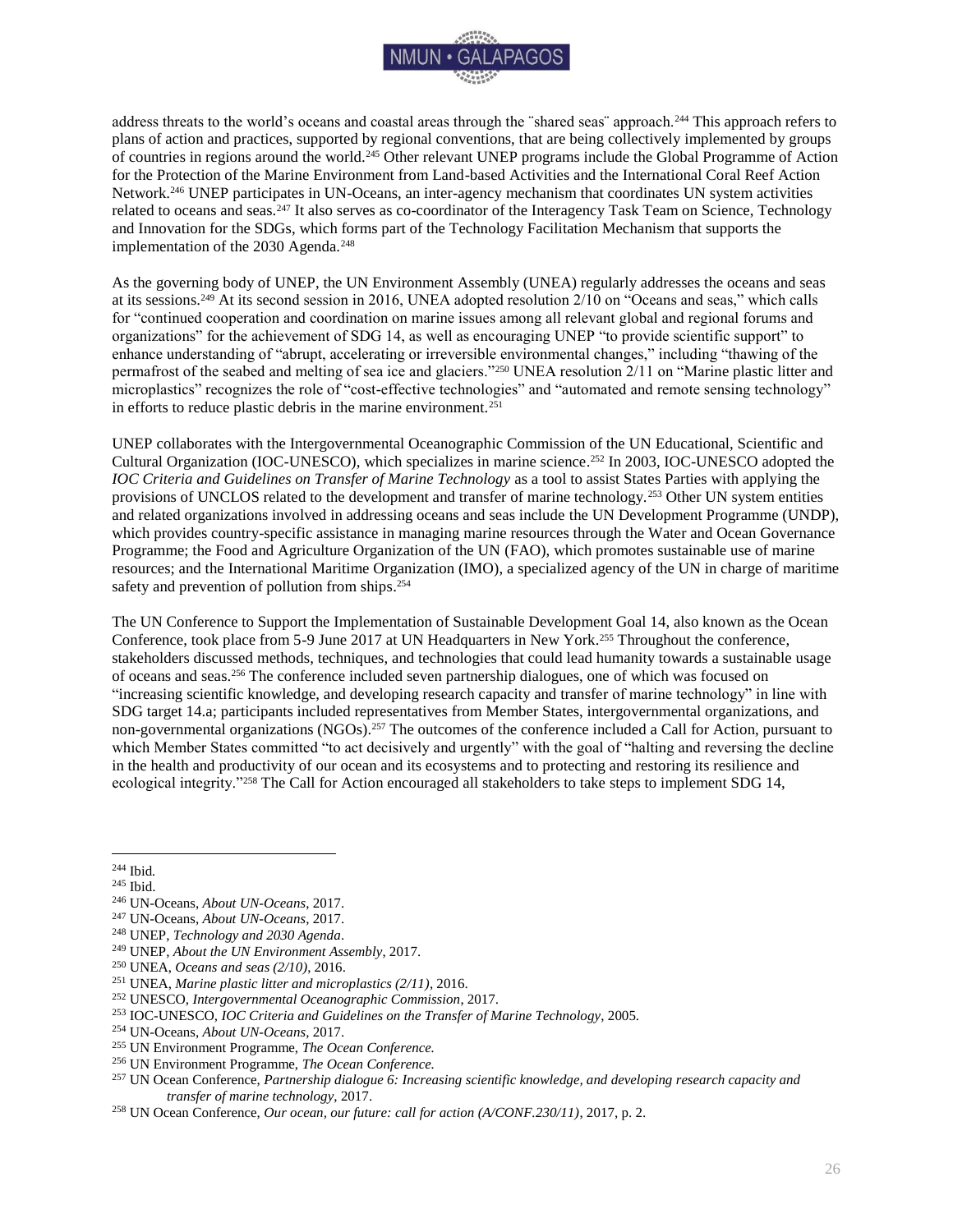

- c) Sampling and methodology equipment (e.g. for water, geological, biological, chemical samples);
- d) Observation facilities and equipment (e.g. remote sensing equipment, buoys, tide gauges, shipboard and other means of ocean observation);
- e) Equipment for in situ and laboratory observations, analysis and experimentation;
- f) Computer and computer software, including models and modeling techniques; and
- g) Expertise, knowledge, skills, technical/scientific/legal know-how and analytical methods related to marine scientific research and observation.<sup>273</sup>

Technology development therefore presents countless possibilities for furthering marine conservation, and in recent years, innovative breakthroughs in marine technology have resulted in new ways to protect oceans and seas.<sup>274</sup> For example, advances in "satellite-interfacing sensors and data processing tools" are providing, for the first time, accurate information on ongoing activities in the world's oceans and seas, thereby facilitating monitoring that could contribute to enforcement of international treaties and safeguarding of marine protected areas.<sup>275</sup> Scientists and fishing companies are working together on high-tech nets that can target specific species of fish and cause less damage to sea beds.<sup>276</sup> Numerous projects are focusing on marine pollution, including new technology designed to extract plastic debris from oceans via "an array of solid floating barriers and platforms anchored to the seabed" and operating solely on the strength of ocean currents.<sup>277</sup>

#### <span id="page-27-0"></span>*Challenges and Opportunities for Technology Development*

#### *Knowledge and Data*

To protect oceans and seas, "policymakers and resource managers need to know about all of the ways it is used by both people and marine life."<sup>278</sup> Accurate information is also required to ensure the development of technology that effectively addresses threats to oceans and seas.<sup>279</sup> However, "the ocean is still one of the least known areas of the world."<sup>280</sup> There are many gaps in knowledge and data about oceans and seas, especially with respect to "ecosystem" processes and functions and their implications for ecosystem conservation and restoration, ecological limits, tipping points, socioecological resilience and ecosystem services," as well as the impacts on biodiversity and ocean productivity.<sup>281</sup> Knowledge and data that already exists is not always effectively disseminated: data systems are not always universally accessible, and data collection lacks standardization across regions.<sup>282</sup>

#### *Capacity-building*

Relative gaps in capacity exist between developed countries and developing countries, particularly small island developing countries (SIDS) and least-developed countries.<sup>283</sup> These gaps prevent developing countries from "taking advantage of what the ocean can offer them, as well as reduce their capability to address the factors that degrade the ocean."<sup>284</sup> Many international agreements stress the importance of providing assistance to developing countries with respect to technology, including by establishing favorable conditions for the transfer of technology; in the specific context of oceans and seas, UNCLOS mandates States Parties to "promote the development of the marine scientific

 $\overline{a}$ 

<sup>275</sup> McCauley, *How Satellites and Big Data Can Help to Save the Oceans*, 2016.

<sup>273</sup> Ibid.

<sup>274</sup> Mulrennan, 8 Breakthrough Innovations Saving Our Ocean, *Ocean Views*, 2016.

<sup>276</sup> Gilpin, *4 technologies that will help save the oceans*, 2015.

<sup>277</sup> Nagappan, *5 Technologies That Are Helping Save the Oceans*, 2015.

<sup>278</sup> Tripp, Point 97: New Technology to Manage and Protect the Oceans, *Marine Science Today*, 2013.

<sup>279</sup>

<sup>280</sup> UN Ocean Conference, *Partnership dialogue 6: Increasing scientific knowledge, and developing research capacity and transfer of marine technology*, 2017.

<sup>281</sup> UN General Assembly, *Preparatory process of the United Nations Conference to Support the Implementation of Sustainable Development Goal 14: Conserve and sustainably use the oceans, seas and marine resources for sustainable development: Note by the Secretary-General (A/71/733)*, 2017, p. 12.

<sup>282</sup> UN Ocean Conference, *Report of the UN Conference to Support the Implementation of Sustainable Development Goal 14: Conserve and sustainably use the oceans, seas and marine resources for sustainable development*, 2017, p. 50.

<sup>283</sup> UN General Assembly, *Preparatory process of the United Nations Conference to Support the Implementation of Sustainable Development Goal 14: Conserve and sustainably use the oceans, seas and marine resources for sustainable development: Note by the Secretary-General (A/71/733)*, 2017, p. 13.

<sup>284</sup> UN Ocean Conference, *Partnership dialogue 6: Increasing scientific knowledge, and developing research capacity and transfer of marine technology*, 2017, p. 7.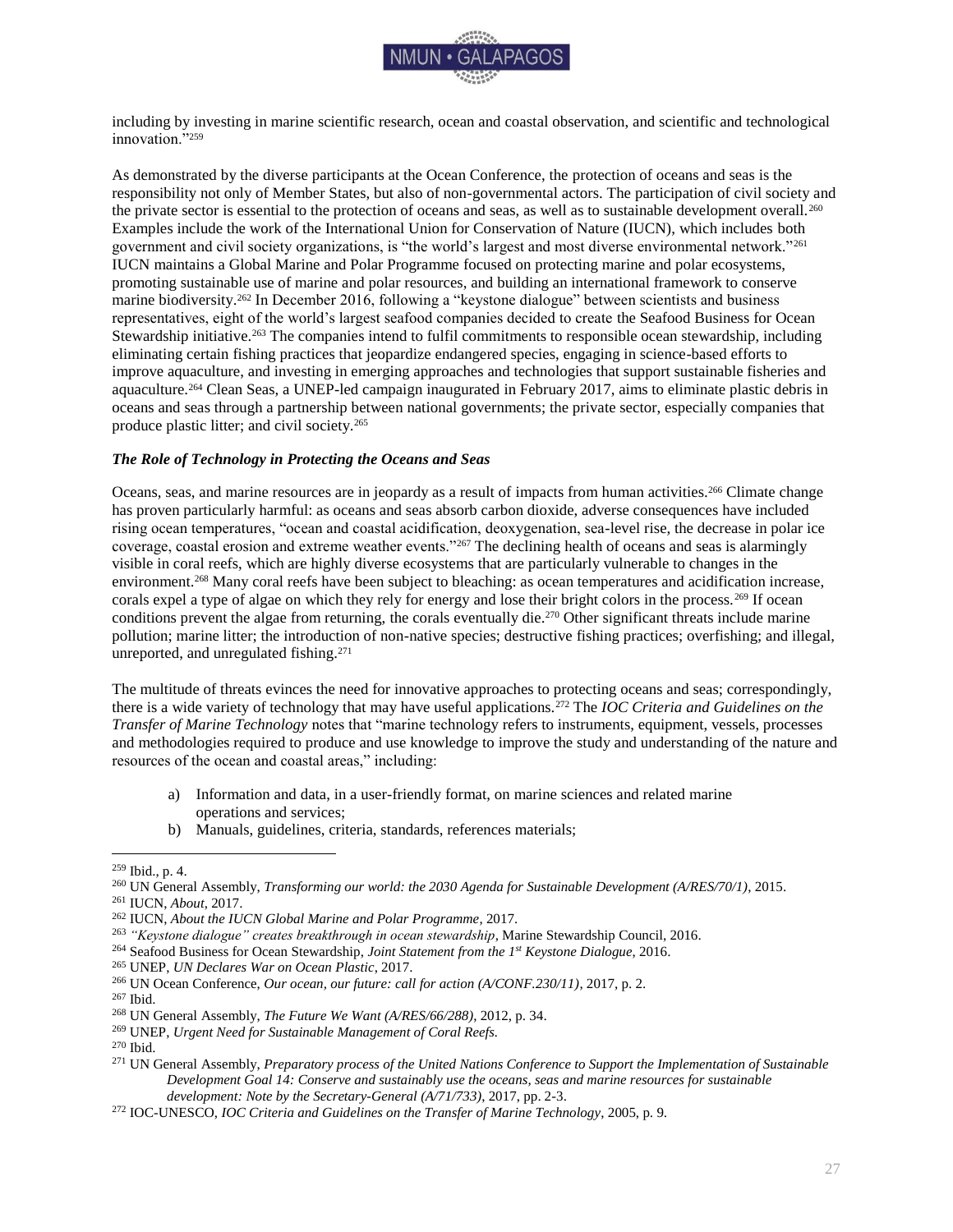

and technological capacity of states which may need and request technical assistance in this field, particularly developing states."<sup>285</sup> Approaches to capacity-building include provision of targeted technical support, strengthening institutional capacity for research and development, creating accessible training centers for human resource development, and enhancing coordination through both North-South and South-South cooperation.<sup>286</sup>

#### *Partnerships*

Although there are many partnerships focusing on technology related to oceans and seas, they may suffer from "limited effectiveness, lack of resources, fragmentation or duplication" and would benefit from review.<sup>287</sup> Some partnership opportunities have not been fully explored: in particular, many stakeholders anticipate a greater role for the private sector, including through "partnerships with marine industries, including shipping, fishing, energy and other sectors," which have access to data and platforms for further development of technology.<sup>288</sup> Youth and entrepreneurs have made significant contributions to technology development that could have an enormous impact if made accessible to a wider audience through, for example, "governance structures [that] could help promote the open exchange of knowledge and technology."<sup>289</sup> There is also potential for new partnerships between "UN organizations and universities and research institutes."<sup>290</sup> Enhancing stakeholder engagement is crucial for the formation of effective partnerships; possible approaches could involve focusing on "ocean education and literacy" to raise "awareness of the issues facing the oceans through knowledge and innovation hubs and institutes."<sup>291</sup>

#### <span id="page-28-0"></span>*Conclusion*

Oceans and seas are crucial to "human well-being and livelihoods"; yet, they face threats so severe that "delays in implementing solutions to the problems that have already been identified will lead to incurring greater environmental, social and economic costs."<sup>292</sup> Recent advances in technology have created opportunities for the international community to protect the oceans and seas, as well as to reverse damage that has already been done, but more work is required to fully realize the potential of technology for sustainable development. Achieving SDG 14 will require stakeholders to work together to foster development of eco-friendly technology that could help ensure the protection and conservation of oceans and seas for the benefit of current and future generations.

#### <span id="page-28-1"></span>*Further Research*

How can UNEA help to create an environment that encourages the development of eco-friendly technology? In what ways can technology and innovation support both new and existing initiatives and programs to protect the oceans and seas? What barriers exist to technology development and how can UNEA address them? How can UNEA contribute to building partnerships for technology development? How can the international community advance the implementation of UNCLOS provisions related to development and transfer of marine technology? How can data collection and research capacity be improved? How can UNEA foster greater engagement and investment from civil society and the private sector in technology development?

# **Annotated Bibliography**

<span id="page-28-2"></span>Deep Sea Conservation Coalition. (2016). *How Much Longer Will It Take?*. Retrieved 6 June 2017 from: [http://www.savethehighseas.org/publicdocs/DSCC-Review-2016\\_Launch-29-July.pdf](http://www.savethehighseas.org/publicdocs/DSCC-Review-2016_Launch-29-July.pdf)

*In 2002, the General Assembly started a period in which it approved several measures towards the conservation of oceans and sea life. General Assembly resolution 61/105, among others,* 

<sup>285</sup> *United Nations Convention on the Law of the Sea*, 1982, art. 266.

<sup>286</sup> UNCED, *Agenda 21*, 1992, para. 34.14; UN Ocean Conference, *Partnership dialogue 6: Increasing scientific knowledge, and developing research capacity and transfer of marine technology*, 2017, p. 8.

<sup>287</sup> Ibid., p. 9.

<sup>288</sup> UN Ocean Conference, *Report of the UN Conference to Support the Implementation of Sustainable Development Goal 14: Conserve and sustainably use the oceans, seas and marine resources for sustainable development*, 2017, p. 49.

<sup>289</sup> Ibid., pp. 49-50.

<sup>290</sup> UN Ocean Conference, *Partnership dialogue 6: Increasing scientific knowledge, and developing research capacity and transfer of marine technology*, 2017, p. 10.

<sup>291</sup> Ibid., p. 50.

<sup>292</sup> UN General Assembly, *Preparatory process of the United Nations Conference to Support the Implementation of Sustainable Development Goal 14: Conserve and sustainably use the oceans, seas and marine resources for sustainable development: Note by the Secretary-General (A/71/733)*, 2017, p. 3.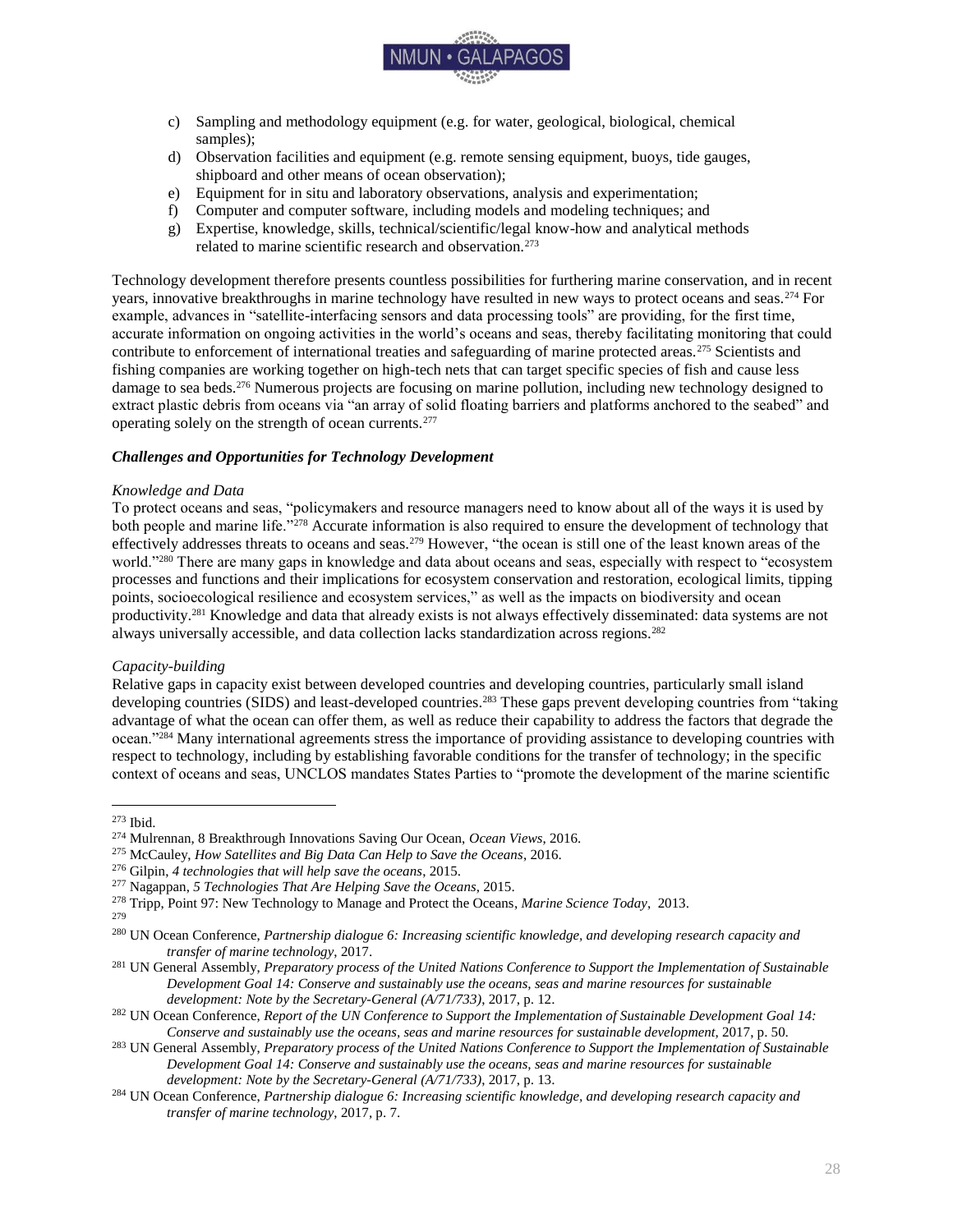

*called upon states to take actions regarding certain fishing techniques in waters beyond national jurisdiction in order to protect biodiversity and marine ecosystems. This is a report of the Deep Sea Conservation Coalition about the fulfilling of these actions.* 

Gilpin, L. (2015). *4 Technologies that will help save the oceans*. Retrieved 6 June 2017 from: <http://www.techrepublic.com/article/4-technologies-that-will-help-save-the-oceans/>

*In 2010 alone, more than 8 million tons of plastic were dumped into the ocean. Each year, the amount of plastic dumped into the ocean increases significantly. This article describes four technological advances that could contribute to cleaning the oceans and seas. Moreover, some of these methods are currently being used by some countries in joint efforts to conserve marine biodiversity.*

United Nations Environment Programme. (n.d.). *Global Programme of Action for the Protection of the Marine Environment from Land-based Activities: Overview* [Website]. Retrieved 6 June 2017 from <http://www.unep.org/gpa/who-we-are/overview>

*According to UNEP, 80% of total pollution in the oceans and seas originates from land-based activities, and almost all of that is human-caused. The Global Programme of Action for the Protection of the Marine Environment from Land-based Activities mainly focuses its efforts on minimizing marine pollution caused by land-based activities by developing projects to stop the use of organic and radioactive pollutants, oils, and sewage. It is an important example of ongoing UNEP initiatives to protect the oceans and seas.*

United Nations, General Assembly, Seventieth session. (2015). *Transforming our world: the 2030 Agenda for Sustainable Development (A/RES/70/1)*. Retrieved 31 August 2017 from:<http://undocs.org/A/RES/70/1> *Following the expiration of the Millennium Development Goals (MDGs), the UN moved its course of action towards sustainability regarding all forms of human activity, aiming to end hunger and poverty as well as to conserve the planet for future generations. In September 2015, the General Assembly adopted the 2030 Agenda and its 17 SDGs, all with their own targets and indicators. SDG 14 focuses specifically on oceans, seas, and marine resources.*

United Nations, Economic and Social Council. (2017). *Progress towards the Sustainable Development Goals (E/2017/66)*. Retrieved 31 August 2017 from:<http://undocs.org/E/2017/66>

*This report of the Secretary-General of the UN focuses on providing information concerning the implementation of the 2030 Agenda. Progress towards each SDG is reviewed in detail. It is important for delegates to remain up to date on the current status of efforts to achieve the SDGs, particularly SDG 14.*

# **Bibliography**

<span id="page-29-0"></span>Conference of the Parties to the United Nations Framework Convention on Climate Change, Twenty-first session. (2015). *Paris Agreement*. Retrieved 30 August 2017 from: [https://unfccc.int/files/essential\\_background/convention/application/pdf/english\\_paris\\_agreement.pdf](https://unfccc.int/files/essential_background/convention/application/pdf/english_paris_agreement.pdf)

*Convention on Biological Diversity*. (1992). Retrieved 30 August 2017 from: [https://www.cbd.int/doc/legal/cbd](https://www.cbd.int/doc/legal/cbd-en.pdf)[en.pdf](https://www.cbd.int/doc/legal/cbd-en.pdf)

Deep Sea Conservation Coalition. (2016). *How Much Longer Will It Take?*. Retrieved 6 June 2017 from: [http://www.savethehighseas.org/publicdocs/DSCC-Review-2016\\_Launch-29-July.pdf](http://www.savethehighseas.org/publicdocs/DSCC-Review-2016_Launch-29-July.pdf)

Gilpin, L. (2015). *4 Technologies that will help save the oceans*. Retrieved 6 June 2017 from: <http://www.techrepublic.com/article/4-technologies-that-will-help-save-the-oceans/>

Intergovernmental Oceanographic Commission of the United Nations Educational, Scientific and Cultural Organization. (2005). *IOC Criteria and Guidelines on the Transfer of Marine Technology.* Retrieved 31 August 2017 from:<http://unesdoc.unesco.org/images/0013/001391/139193m.pdf>

International Union for Conservation of Nature. (2017). *About* [Website]. Retrieved 30 August 2017 from: <https://www.iucn.org/about>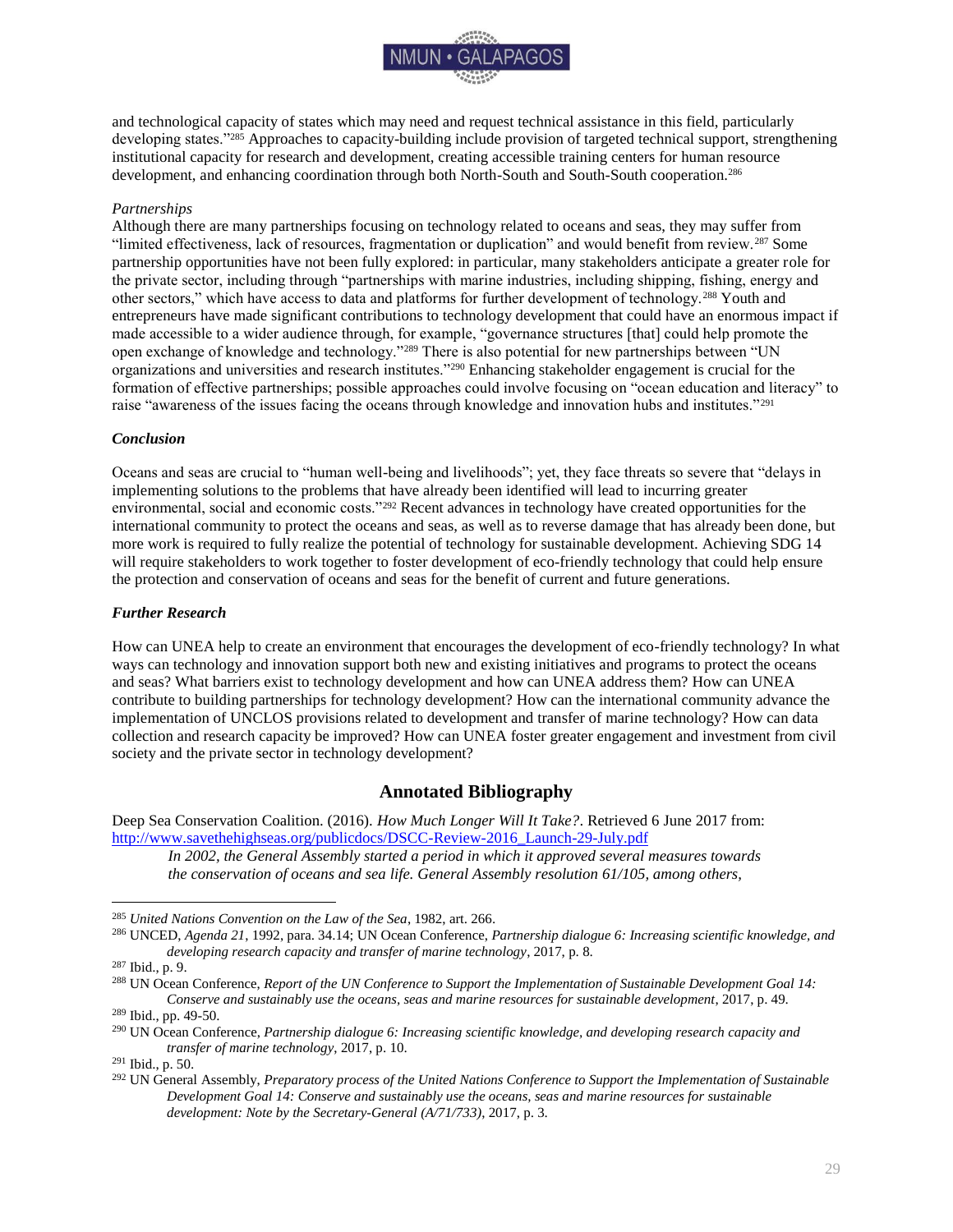

International Union for Conservation of Nature. (2017). *About the IUCN Global Marine and Polar Programme*  [Website]. Retrieved 30 August 2017 from:<https://www.iucn.org/theme/marine-and-polar/about>

*"Keystone dialogue" creates breakthrough in ocean stewardship*. (2016, December 14). Marine Stewardship Council. Retrieved 30 August 2017 from: [https://www.msc.org/newsroom/news/keystone-dialogue-creates](https://www.msc.org/newsroom/news/keystone-dialogue-creates-breakthrough-in-ocean-stewardship)[breakthrough-in-ocean-stewardship](https://www.msc.org/newsroom/news/keystone-dialogue-creates-breakthrough-in-ocean-stewardship)

McCauley, D. (2016). *How Satellites and Big Data Can Help to Save the Oceans*. Retrieved 31 August 2017 from: [http://e360.yale.edu/features/how\\_satellites\\_and\\_big\\_data\\_can\\_help\\_to\\_save\\_the\\_oceans](http://e360.yale.edu/features/how_satellites_and_big_data_can_help_to_save_the_oceans)

Mulrennan, M. (2016, June 8). 8 Breakthrough Innovations Saving Our Ocean. *Ocean Views*. Retrieved 31 August 2017 from:<https://voices.nationalgeographic.org/2016/06/08/178045/>

Nagappan, P. (2015). *5 Technologies That Are Helping Save the Oceans*. Retrieved 31 August 2017 from: <http://www.takepart.com/photos/technologies-are-helping-save-oceans/vacuum-cleaner-ocean-plastic>

New Zealand, Ministry of Foreign Affairs and Trade. (2016). *United Nations Handbook 2016-17.* Retrieved 30 August 2017 from: [https://mfat.govt.nz/assets/\\_securedfiles/Handbooks/United\\_Nations\\_Handbook-2016-2017.pdf](https://mfat.govt.nz/assets/_securedfiles/Handbooks/United_Nations_Handbook-2016-2017.pdf)

Seafood Business for Ocean Stewardship. (2016). *Joint Statement from the 1st Keystone Dialogue*. Retrieved 30 August 2017 from:<http://keystonedialogues.earth/wp-content/uploads/2016/12/Statement-signed.pdf>

Tripp, E. (2013, November 15). Point 97: New Technology to Manage and Protect the Oceans. *Marine Science Today*. Retrieved 31 August 2017 from: [http://marinesciencetoday.com/2013/11/15/point-97-new-technology-to](http://marinesciencetoday.com/2013/11/15/point-97-new-technology-to-manage-and-protect-the-oceans/)[manage-and-protect-the-oceans/](http://marinesciencetoday.com/2013/11/15/point-97-new-technology-to-manage-and-protect-the-oceans/)

UN-Oceans. (2017). *About UN-Oceans* [Website]. Retrieved 30 August 2017 from: <http://www.unoceans.org/about/en/>

United Nations Conference on Environment and Development. (1992). *Agenda 21* [Outcome Document]. Retrieved 30 August 2017 from:<https://sustainabledevelopment.un.org/content/documents/Agenda21.pdf>

United Nations Conference to Support the Implementation of Sustainable Development Goal 14: Conserve and sustainably use the oceans, seas and marine resources for sustainable development. (2017). *Our ocean, our future: call for action (A/CONF.230/11)* [Outcome Document]. Retrieved 30 August 2017 from: <http://undocs.org/A/CONF.230/11>

United Nations Conference to Support the Implementation of Sustainable Development Goal 14: Conserve and sustainably use the oceans, seas and marine resources for sustainable development. (2017). *Partnership dialogue 6: Increasing scientific knowledge, and developing research capacity and transfer of marine technology* [Concept Paper]. Retrieved 30 August 2017 from:

<https://sustainabledevelopment.un.org/content/documents/14406Partnershipdialogue6.pdf>

*United Nations Convention on the Law of the Sea*. (1982). Retrieved 30 August 2017 from: [http://www.un.org/depts/los/convention\\_agreements/texts/unclos/unclos\\_e.pdf](http://www.un.org/depts/los/convention_agreements/texts/unclos/unclos_e.pdf)

United Nations, Department of Economic and Social Affairs. (2017). *Sustainable Development Goal 14* [Website]. Retrieved 30 August 2017 from:<https://sustainabledevelopment.un.org/sdg14>

United Nations, Department of Economic and Social Affairs. (2017). *Sustainable Development Goal 17* [Website]. Retrieved 30 August 2017 from:<https://sustainabledevelopment.un.org/sdg17>

United Nations Development Programme. (2017). *Goal 14: Life below Water* [Website]. Retrieved 30 August 2017 from[: http://www.undp.org/content/undp/en/home/sustainable-development-goals/goal-14-life-below-water.html](http://www.undp.org/content/undp/en/home/sustainable-development-goals/goal-14-life-below-water.html)